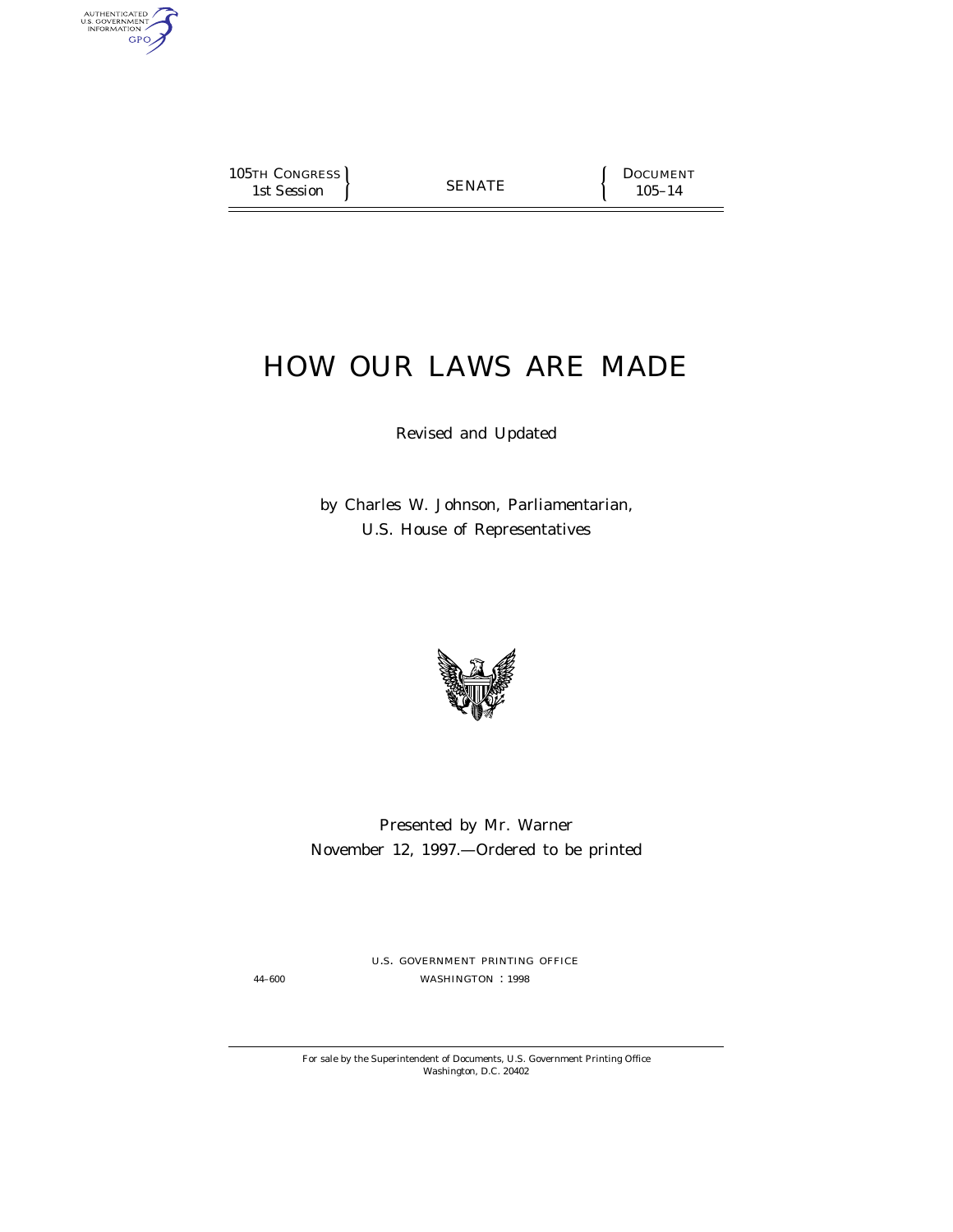S. Con. Res. 62 Agreed to November 12, 1997

## One Hundred Fifth Congress

### of the

## United States of America

#### AT THE FIRST SESSION

#### *Begun and held at the City of Washington on Tuesday, the seventh day of January, one thousand nine hundred and ninety-seven*

### Concurrent Resolution

*Resolved by the Senate (the House of Representatives concurring),* That (a) a revised edition of the brochure entitled ''How Our Laws Are Made'', under the direction of the Parliamentarian of the House of Representatives in consultation with the Parliamentarian of the Senate, shall be printed as a Senate document, with suitable paper cover in the style selected by the chairman of the Joint Committee on Printing. (b) There shall be printed—

 $(1)(A)$  250,000 copies of the brochure for the use of the House of Representatives, distributed in equal numbers to each Member;

(B) 100,000 copies of the brochure for the use of the Senate, distributed in equal numbers to each Member;

(C) 2,000 copies of the brochure for the use of the Joint Committee on Printing; and

(D) 1,400 copies of the brochure for distribution to the depository libraries; or

(2) if the total printing and production costs of copies in paragraph (1) exceed \$180,000, such number of copies of the brochure as does not exceed total printing and production costs of \$180,000, with distribution to be allocated in the same proportion as in paragraph (1).

Attest:

GARY L. SISCO, *Secretary of the Senate.*

Attest:

ROBIN H. CARLE, *Clerk of the House of Representatives.*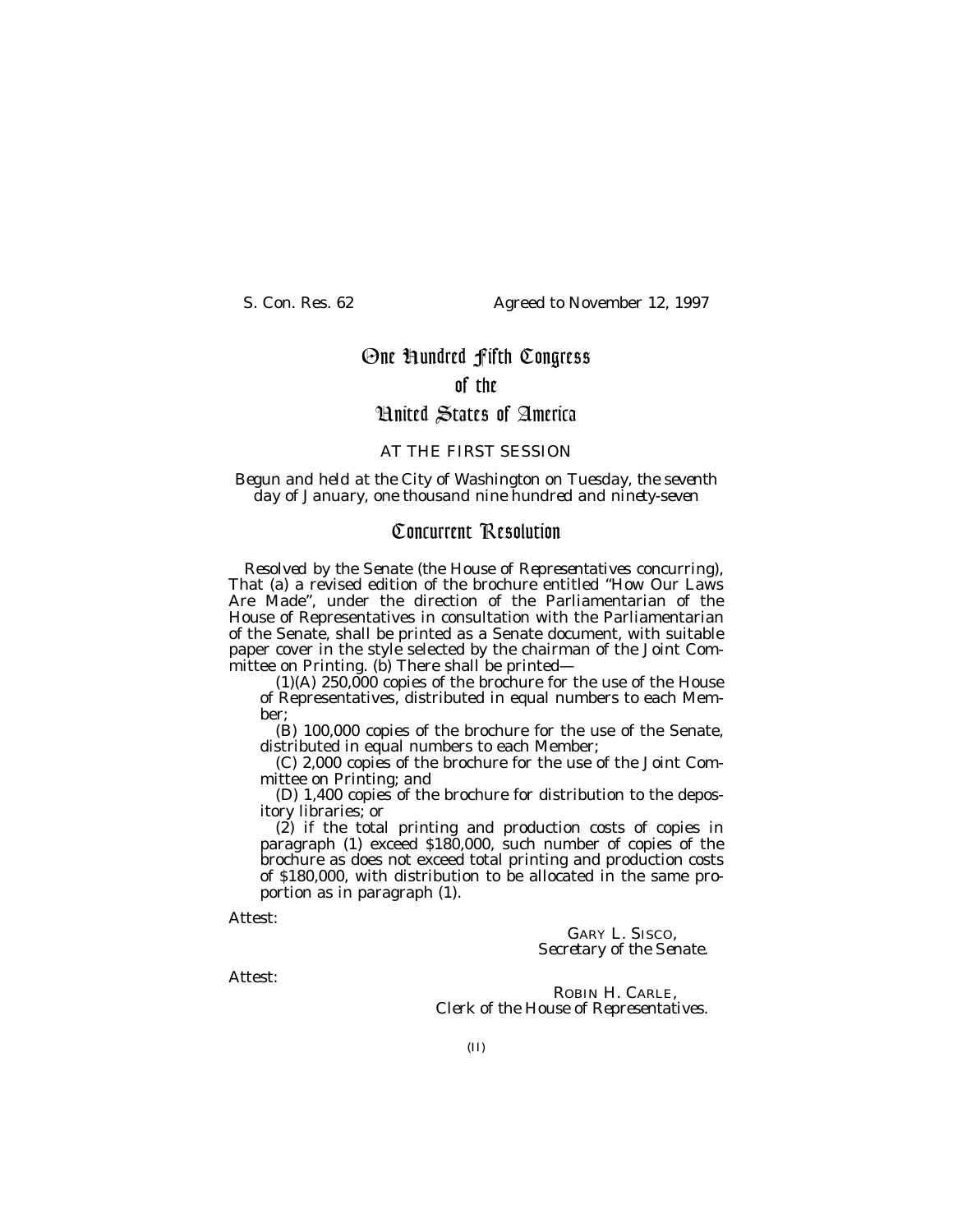#### **FOREWORD**

First published in 1953 by the Committee on the Judiciary of the House of Representatives, this 21st edition of ''How Our Laws Are Made'' reflects changes in congressional procedures since the 20th edition, which was revised and updated in 1989 by the Law Revision Counsel of the House of Representatives. This edition was prepared by the Office of the Parliamentarian of the U.S. House of Representatives in consultation with the Office of the Parliamentarian of the U.S. Senate.

The framers of our Constitution created a strong federal government resting on the concept of ''separation of powers.''

In Article I, Section 1, of the Constitution, the Legislative Branch is created by the following language: ''All legislative Powers herein granted shall be vested in a Congress of the United States, which shall consist of a Senate and House of Representatives.'' In furtherance of this empowerment, Article I, Section 5, of the Constitution authorizes each House to determine its own rules.

Upon this elegant, yet simple, grant of legislative powers and rulemaking authority has grown an exceedingly complex and evolving legislative process much of it unique to each House of Congress. To aid the public's understanding of the legislative process, we have revised this popular brochure. For more detailed information on how our laws are made, the reader should refer to pertinent House and Senate publications for sale by the Superintendent of Documents, U.S. Government Printing Office, Washington, D.C. 20402.

CHARLES W. JOHNSON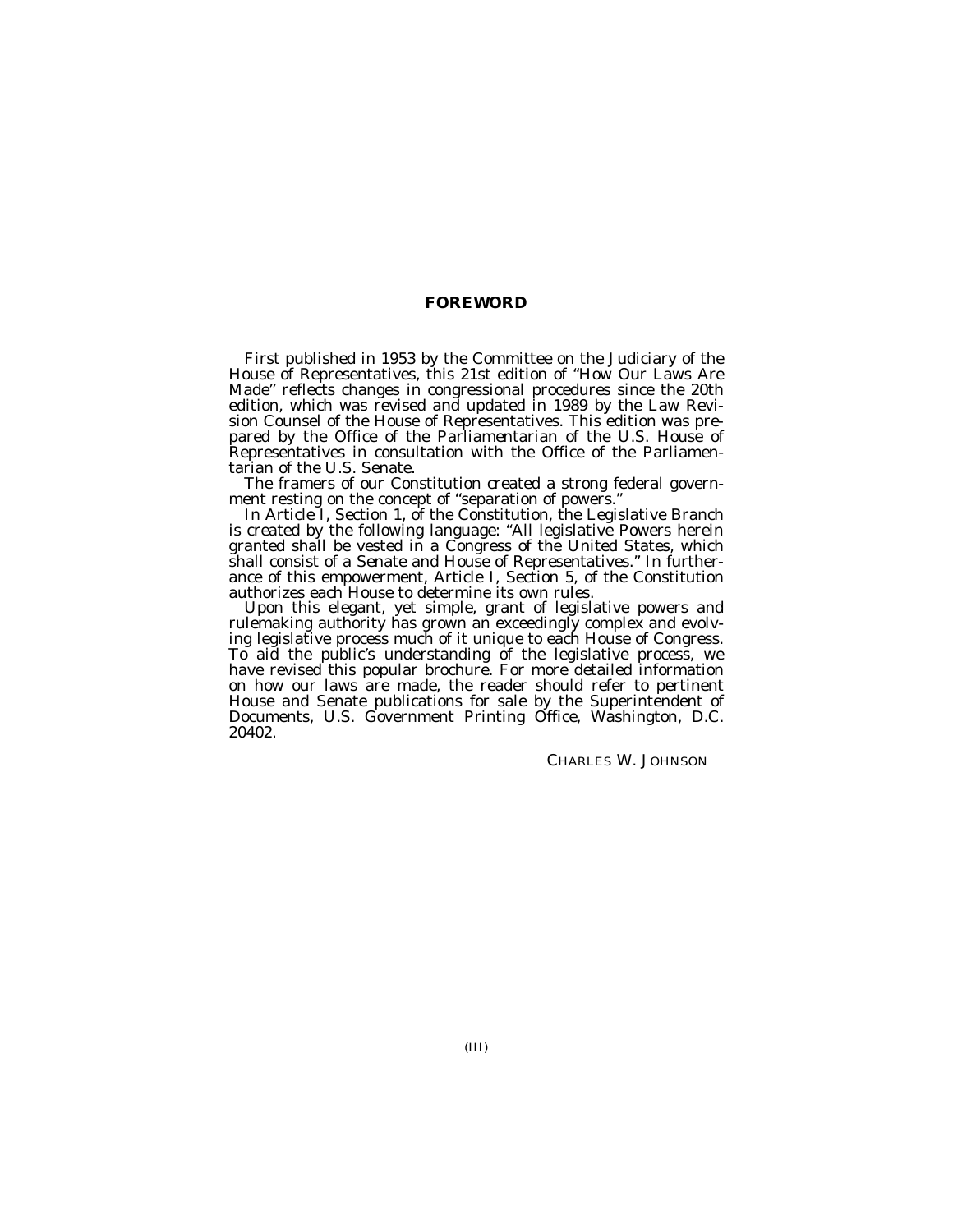### **EARLIER PRINTINGS**

 $\overline{\phantom{a}}$ 

| <b>Document</b>                                                     | <b>Number</b><br>of copies |
|---------------------------------------------------------------------|----------------------------|
|                                                                     | 36,771                     |
|                                                                     | 122,732                    |
| 1955, H. Doc. 210, 83d Cong. (H. Con. Res. 93 by Mr. Willis)        | 167,728                    |
| 1956, H. Doc. 451, 84th Cong. (H. Con. Res. 251 by Mr. Willis)      | 30,385                     |
| 1956, S. Doc. 152, 84th Cong. (S. Res. 293 by Senator Kennedy)      | 182,358                    |
| 1959, H. Doc. 156, 86th Cong. (H. Con. Res. 95 by Mr. Lesinski)     | 228,591                    |
| 1961, H. Doc. 136, 87th Cong. (H. Con. Res. 81 by Mr. Willis)       | 211,797                    |
| 1963, H. Doc. 103, 88th Cong. (H. Con. Res. 108 by Mr. Willis)      | 14,000                     |
| 1965, H. Doc. 103, 88th Cong. (S. Res. 9 by Senator Mansfield)      | 196,414                    |
| 1965, H. Doc. 164, 89th Cong. (H. Con. Res. 165 by Mr. Willis)      | 319,766                    |
| 1967, H. Doc. 125, 90th Cong. (H. Con. Res. 221 by Mr. Willis)      | 324,821                    |
| 1969, H. Doc. 127, 91st Cong. (H. Con. Res. 192 by Mr. Celler)      | 174,500                    |
| 1971, H. Doc. 144, 92d Cong. (H. Con. Res. 206 by Mr. Celler)       | 292,000                    |
| 1972, H. Doc. 92–323, 92d Cong. (H. Con. Res. 530 by Mr. Celler)    | 292,500                    |
| 1974, H. Doc. 93–377, 93d Cong. (H. Con. Res. 201 by Mr. Rodino)    | 246,000                    |
| 1976, H. Doc. 94–509, 94th Cong. (H. Con. Res. 540 by Mr. Rodino)   | 282,400                    |
| 1978, H. Doc. 95–259, 95th Cong. (H. Con. Res. 190 by Mr. Rodino)   | 298,000                    |
| 1980, H. Doc. 96–352, 96th Cong. (H. Con. Res. 95 by Mr. Rodino)    | 298,000                    |
| 1981, H. Doc. 97–120, 97th Cong. (H. Con. Res. 106 by Mr. Rodino)   | 298,000                    |
| 1985, H. Doc. 99–158, 99th Cong. (H. Con. Res. 203 by Mr. Rodino)   | 298,000                    |
| 1989, H. Doc. 101–139, 101st Cong. (H. Con. Res. 193 by Mr. Brooks) | 298,000                    |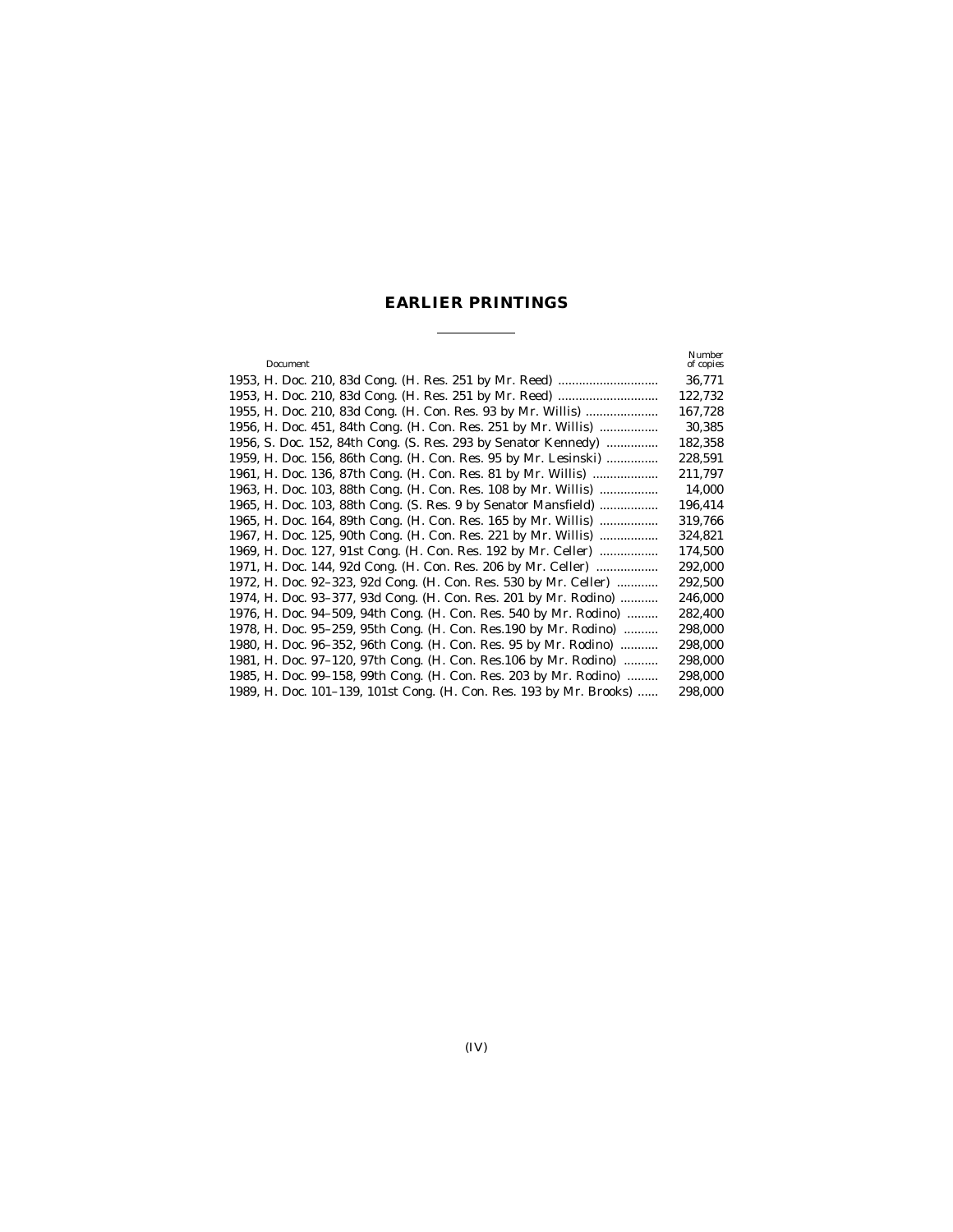### CONTENTS  $\begin{tabular}{l} \multicolumn{2}{c} {\textbf{1}}\\ \multicolumn{2}{c} {\textbf{2}}\\ \multicolumn{2}{c} {\textbf{3}}\\ \multicolumn{2}{c} {\textbf{4}}\\ \multicolumn{2}{c} {\textbf{5}}\\ \multicolumn{2}{c} {\textbf{6}}\\ \multicolumn{2}{c} {\textbf{6}}\\ \multicolumn{2}{c} {\textbf{7}}\\ \multicolumn{2}{c} {\textbf{8}}\\ \multicolumn{2}{c} {\textbf{9}}\\ \multicolumn{2}{c} {\textbf{1}}\\ \multicolumn{2}{c} {\textbf{1}}\\ \multicolumn{2}{c} {\textbf{1}}\\ \multicolumn$

|                                                    | Page                    |
|----------------------------------------------------|-------------------------|
|                                                    | 1                       |
|                                                    | 1                       |
|                                                    | 3                       |
|                                                    | $\overline{\mathbf{4}}$ |
|                                                    | 5                       |
|                                                    | $\boldsymbol{6}$        |
|                                                    | 6                       |
|                                                    | 7                       |
|                                                    |                         |
|                                                    | $\overline{7}$          |
|                                                    | 10                      |
|                                                    | 10                      |
|                                                    | 10                      |
|                                                    | 12                      |
|                                                    | 12                      |
| POINTS OF ORDER WITH RESPECT TO COMMITTEE HEAR-    |                         |
|                                                    | 13                      |
|                                                    | 13                      |
|                                                    | 14                      |
|                                                    |                         |
|                                                    | 15                      |
|                                                    | 15                      |
| VIII. LEGISLATIVE OVERSIGHT BY STANDING COMMITTEES | 16                      |
|                                                    | 16                      |
|                                                    | 17                      |
|                                                    | 17                      |
|                                                    | 17                      |
|                                                    | 17                      |
| CALENDAR OF MOTIONS TO DISCHARGE COMMITTEES        | 18                      |
|                                                    | 18                      |
|                                                    |                         |
|                                                    | 18                      |
|                                                    | 00                      |
| CONSIDERATION OF MEASURES MADE IN ORDER BY RESO-   |                         |
| LUTION PREVIOUSLY REPORTED FROM THE COMMIT-        |                         |
|                                                    | 19                      |
|                                                    | 20                      |
|                                                    | 20                      |
|                                                    | 21                      |
|                                                    | 21                      |
|                                                    | 21                      |
|                                                    | 22                      |
|                                                    | 22                      |
|                                                    | 23                      |
|                                                    |                         |
| AMENDMENTS AND THE GERMANENESS RULE                | 24                      |
|                                                    | 24                      |
|                                                    | 24                      |
|                                                    | 25                      |
|                                                    | 25                      |
| VOTING                                             | 27                      |
|                                                    | 28                      |
|                                                    | 28                      |
|                                                    | 29                      |
|                                                    | 29                      |
|                                                    | 29                      |
|                                                    |                         |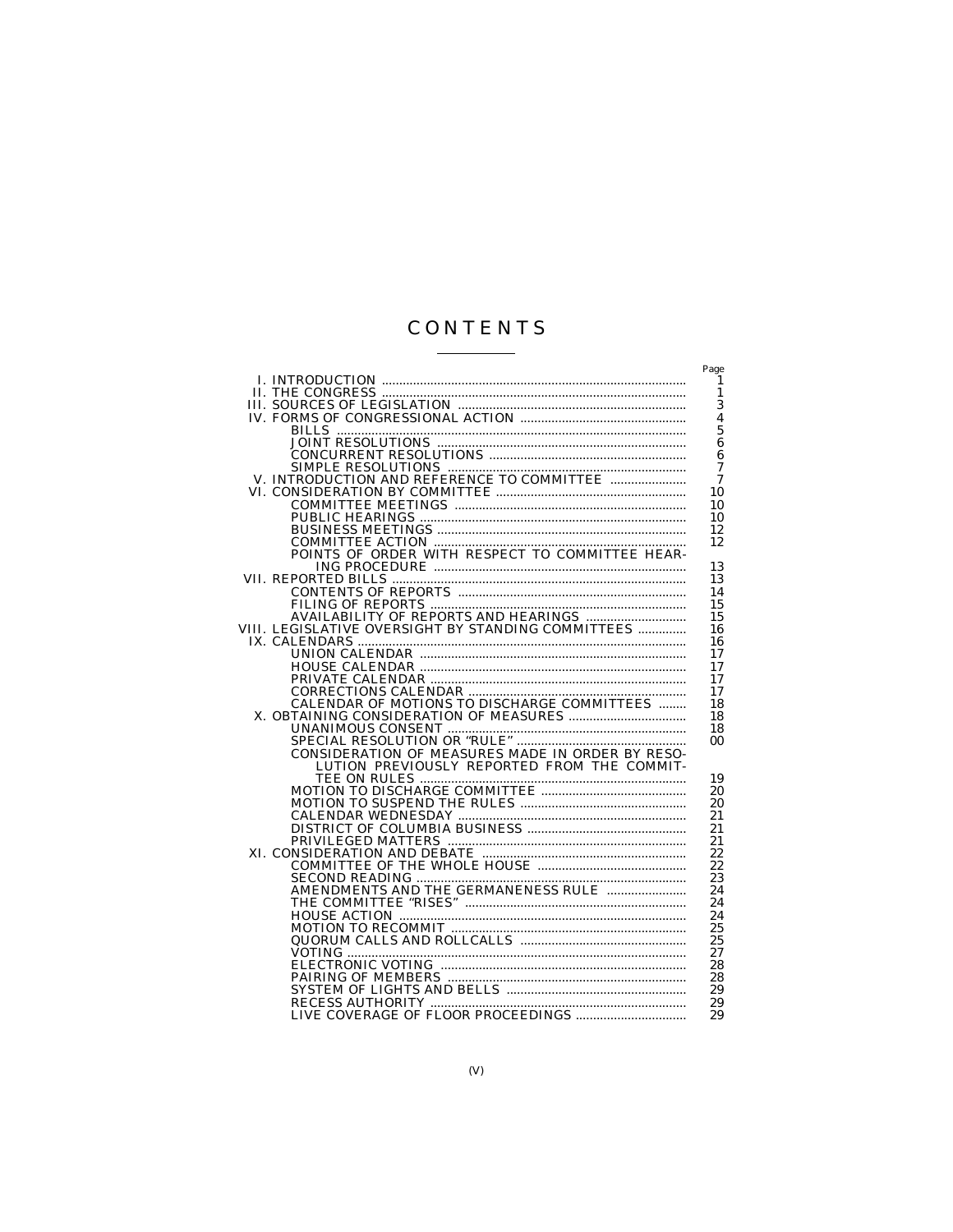|                    | Page |
|--------------------|------|
|                    | 30   |
|                    | 31   |
| XIV. SENATE ACTION | 31   |
|                    | 31   |
|                    | 32   |
|                    | 35   |
|                    | 35   |
|                    | 36   |
|                    | 37   |
|                    | 38   |
|                    | 41   |
|                    | 41   |
| XVII. ENROLLMENT   | 41   |
|                    | 42   |
|                    | 43   |
|                    | 44   |
| XIX PUBLICATION    | 44   |
| <b>SLIP LAWS</b>   | 44   |
|                    | 45   |
|                    | 46   |
| <b>APPENDIX</b>    | 47   |

 $VI$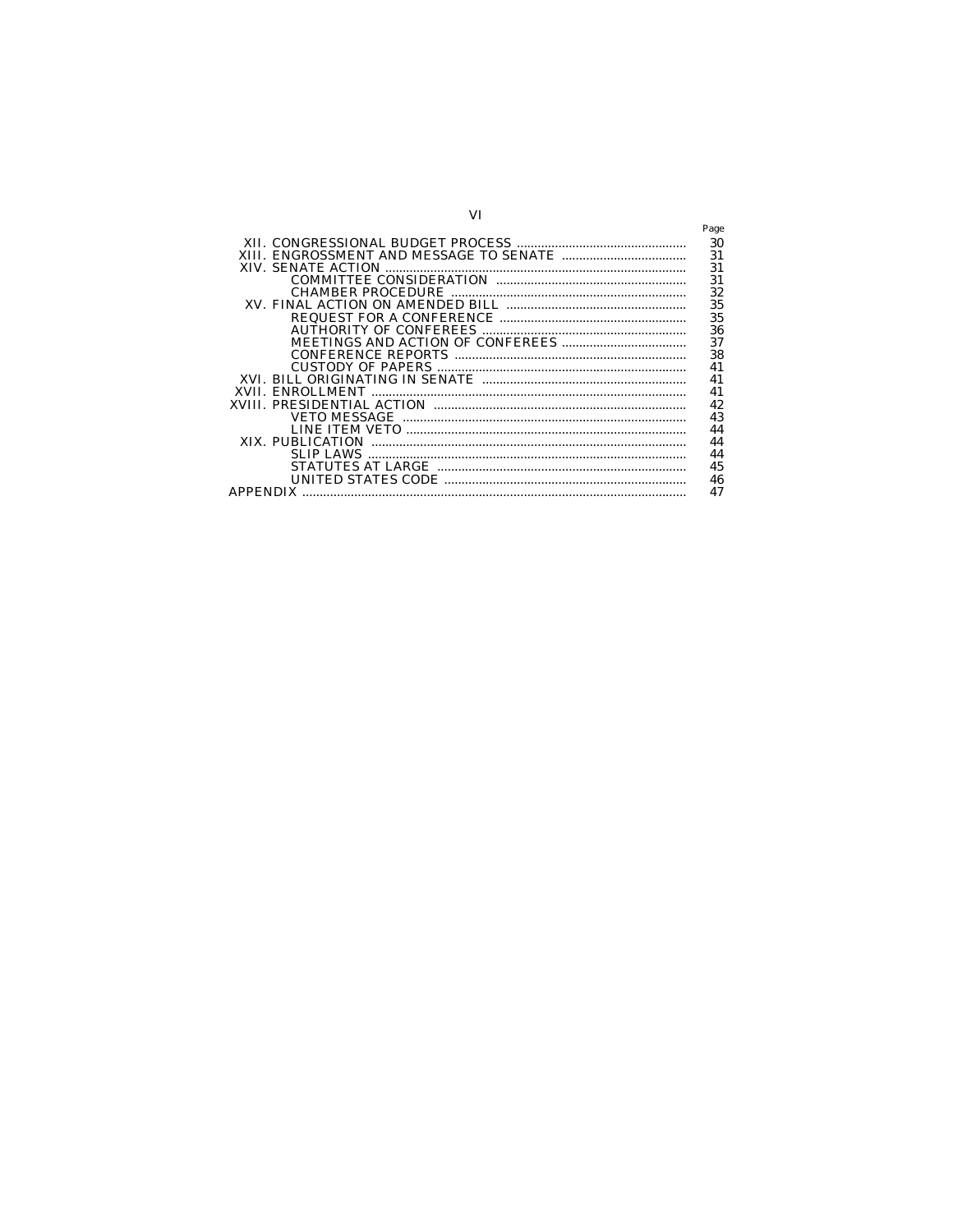### **HOW OUR LAWS ARE MADE**

#### **I. INTRODUCTION**

This brochure is intended to provide a basic outline of the numerous steps of our federal lawmaking process from the source of an idea for a legislative proposal through its publication as a statute. The legislative process is a matter about which every citizen should be well informed in order to understand and appreciate the work of Congress.

It is hoped that this guide will enable every citizen to gain a greater understanding of the federal legislative process and its role as one of the foundations of our representative system. One of the most practical safeguards of the American democratic way of life is this legislative process with its emphasis on the protection of the minority, allowing ample opportunity to all sides to be heard and make their views known. The fact that a proposal cannot become a law without consideration and approval by both Houses of Congress is an outstanding virtue of our bicameral legislative system. The open and full discussion provided for under the Constitution often results in the notable improvement of a bill by amendment before it becomes law, or it may result in the defeat of an inadvisable proposal.<br>As the majority of laws originate in the House of Representa-

tives, this discussion will focus principally on the procedure in that body.

#### **II. THE CONGRESS**

Article I, Section 1, of the United States Constitution, provides that:

All legislative Powers herein granted shall be vested in a Congress of the United States, which shall consist of a Senate and House of Representatives.

The Senate is composed of 100 Members—two from each state, regardless of population or area—elected by the people in accordance with the 17th Amendment to the Constitution. The 17th Amendment changed the former constitutional method under which Senators were chosen by the respective state legislatures. A Senator must be at least 30 years of age, have been a citizen of the United States for nine years, and, when elected, be a resident of the state for which the Senator is chosen. The term of office is six years and one-third of the total membership of the Senate is elected every second year. The terms of both Senators from a particular state are arranged so that they do not terminate at the same time. Of the two Senators from a state serving at the same time the one who was elected first—or if both were elected at the same time, the one elected for a full term—is referred to as the ''senior'' Senator from that state. The other is referred to as the "junior" Senator. If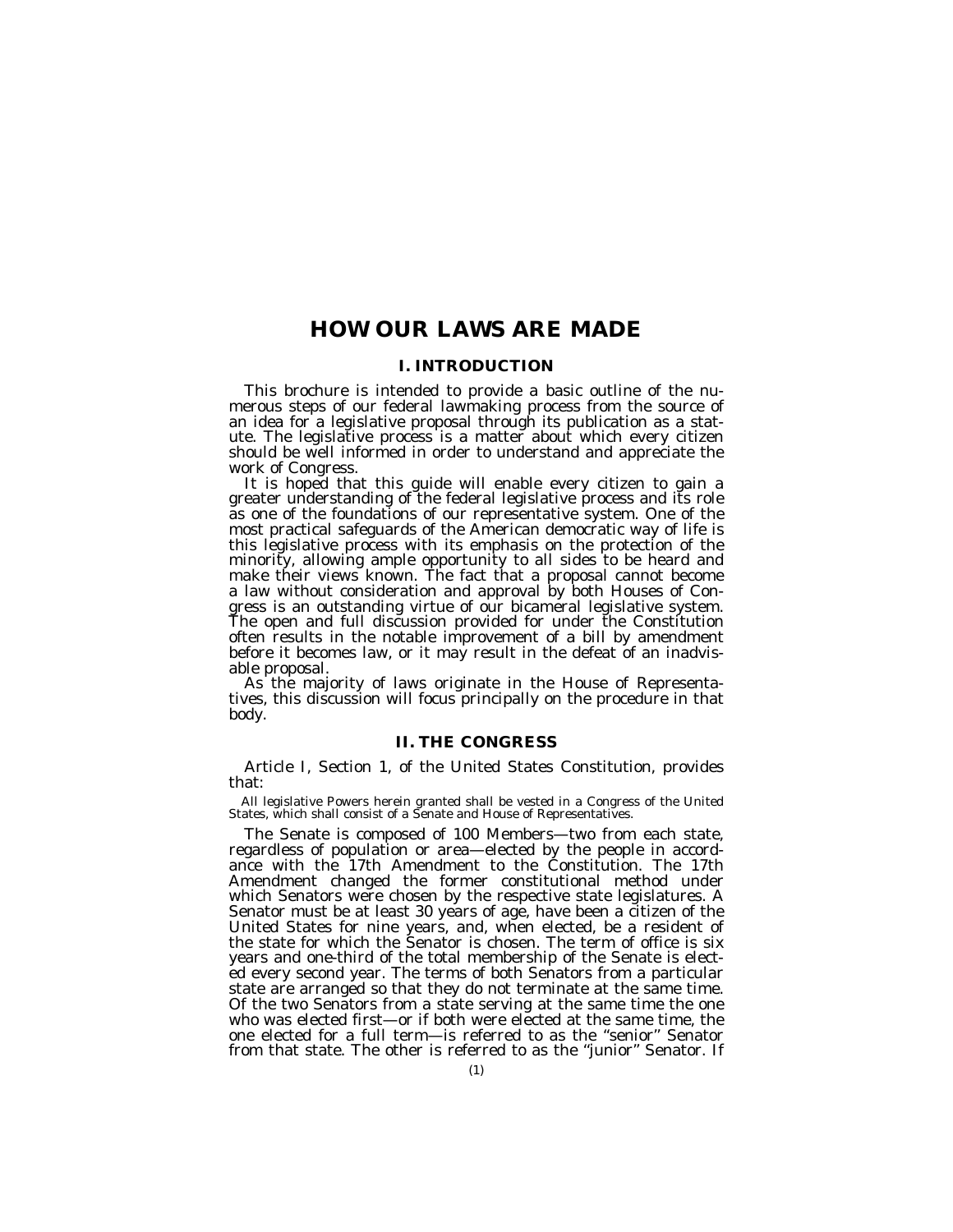a Senator dies or resigns during the term, the governor of the state must call a special election unless the state legislature has authorized the governor to appoint a successor until the next election, at which time a successor is elected for the balance of the term. Most of the state legislatures have granted their governors the power of appointment.

Each Senator has one vote.

As constituted in the 105th Congress, the House of Representatives is composed of 435 Members elected every two years from among the 50 states, apportioned to their total populations. The permanent number of 435 was established by federal law following the Thirteenth Decennial Census in 1910, in accordance with Article I, Section 2, of the Constitution. This number was increased temporarily to 437 for the 87th Congress to provide for one Representative each for Alaska and Hawaii. The Constitution limits the number of Representatives to not more than one for every 30,000 of population. Under a former apportionment in one state, a particular Representative represented more than 900,000 constituents, while another in the same state was elected from a district having a population of only 175,000. The Supreme Court has since held unconstitutional a Missouri statute permitting a maximum population variance of 3.1 percent from mathematical equality. The Court ruled in *Kirkpatrick* v. *Preisler*, 394 U.S. 526 (1969), that the variances among the districts were not unavoidable and, therefore, were invalid. That decision was an interpretation of the Court's earlier ruling in *Wesberry* v. *Sanders*, 376 U.S. 1 (1964), that the Constitution requires that ''as nearly as is practicable one man's vote in a congressional election is to be worth as much as another's''.

A law enacted in 1967 abolished all ''at-large'' elections except in those less populous states entitled to only one Representative. An "at-large" election is one in which a Representative is elected by the voters of the entire state rather than by the voters in a congressional district within the state.

A Representative must be at least 25 years of age, have been a citizen of the United States for seven years, and, when elected, be a resident of the state in which the Representative is chosen. If a Representative dies or resigns during the term, the governor of the state must call a special election pursuant to state law for the choosing of a successor to serve for the unexpired portion of the term.

Each Representative has one vote.

In addition to the Representatives from each of the States, a Resident Commissioner from the Commonwealth of Puerto Rico and Delegates from the District of Columbia, American Samoa, Guam, and the Virgin Islands are elected pursuant to federal law. The Resident Commissioner and the Delegates have most of the prerogatives of Representatives including the right to vote in committees to which they are elected. However, the Resident Commissioner and the Delegates do not have the right to vote on matters before the House.

Under the provisions of Section 2 of the 20th Amendment to the Constitution, Congress must assemble at least once every year, at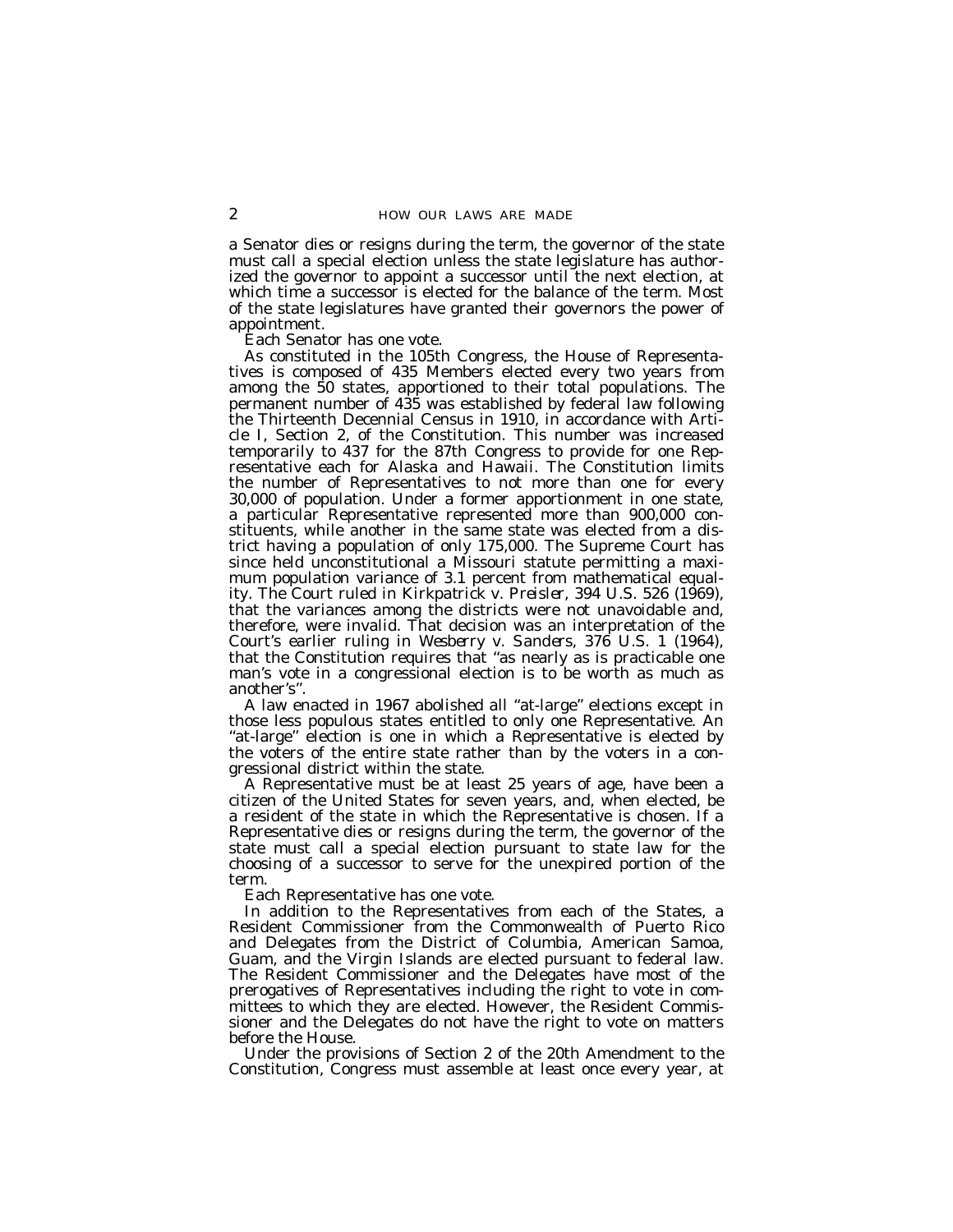noon on the 3rd day of January, unless by law they appoint a dif-

ferent day. A Congress lasts for two years, commencing in January of the year following the biennial election of Members. A Congress is di-

vided into two sessions.<br>Unlike some other parliamentary bodies, both the Senate and the House of Representatives have equal legislative functions and powers. However, the Constitution provides that only the House of Representatives originate revenue bills. By tradition, the House also originates appropriation bills. The designation of one as the "upper" House and the other as the "lower" House is not appropriate.

The Constitution authorizes each House to determine the rules of its proceedings. Pursuant to that authority, the House of Representatives adopts its rules on the opening day of each Congress. The Senate considers itself a continuing body and operates under

continuous standing rules that it amends from time to time. The chief function of Congress is the making of laws. In addition, the Senate has the function of advising and consenting to treaties and to certain nominations by the President. In the matter of impeachments, the House of Representatives presents the charges a function similar to that of a grand jury—and the Senate sits as a court to try the impeachment. No person may be impeached without a two-thirds vote of the Senate. The Congress also plays a role in presidential elections. Both Houses meet in joint session on the sixth day of January, following a presidential election, unless by law they appoint a different day, to count the electoral votes. If no candidate receives a majority of the total electoral votes, the House of Representatives, each state delegation having one vote, chooses the President from among the three candidates having the largest number of electoral votes and the Senate chooses the Vice President from the two candidates having the largest number of votes for that office.

#### **III. SOURCES OF LEGISLATION**

Sources of ideas for legislation are unlimited and proposed drafts of bills originate in many diverse quarters. Primary among these is the idea and draft conceived by a Member or Delegate. This may emanate from the election campaign during which the Member had promised, if elected, to introduce legislation on a particular subject. The entire campaign may have been based upon one or more such proposals. The Member may have also become aware after taking office of the need for amendment to or repeal of an existing law or the enactment of a statute in an entirely new field.

In addition, the Member's constituents, either as individuals or through citizen groups or associations may avail themselves of the right to petition and transmit their proposals to the Member. The right to petition is guaranteed by the First Amendment to the Constitution. Many excellent laws have originated in this way, as some organizations, because of their vital concern with various areas of legislation, have considerable knowledge regarding the laws affecting their interests and have the services of legislative draftspersons at their disposal for this purpose. Similarly, state legislatures may "memorialize" Congress to enact specified federal laws by passing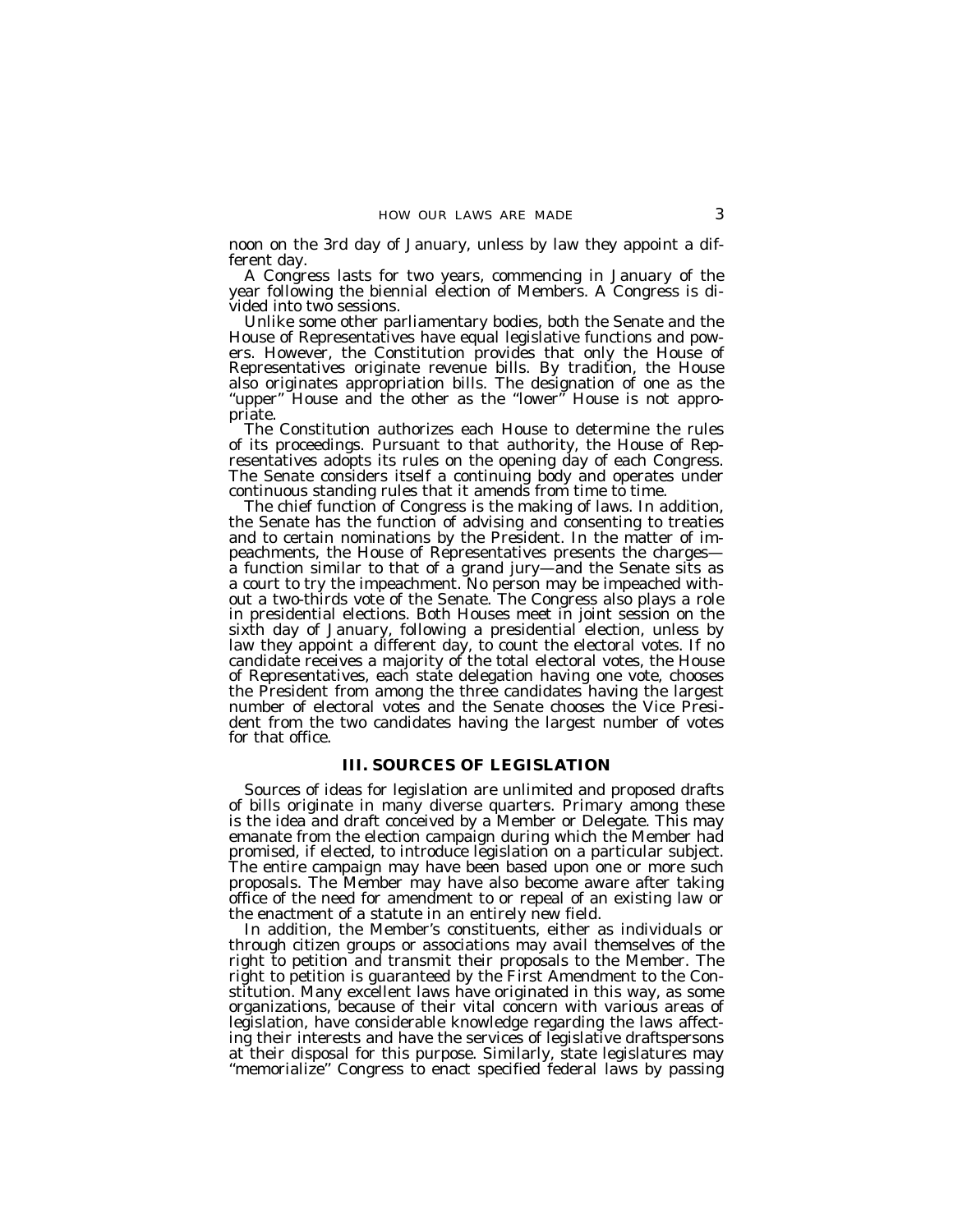resolutions to be transmitted to the House and Senate as memorials. If favorably impressed by the idea, the Member may introduce the proposal in the form in which it has been submitted or may redraft it. In any event, the Member may consult with the Legislative Counsel of the House or the Senate to frame the ideas in suitable

In modern times, the "executive communication" has become a prolific source of legislative proposals. This is usually in the form of a message or letter from a member of the President's Cabinet or the head of an independent agency—or even from the President—transmitting a draft of a proposed bill to the Speaker of the House of Representatives and the President of the Senate. Despite the structure of separation of powers, Article II, Section 3, of the Constitution imposes an obligation on the President to report to Congress from time to time on the "State of the Union" and to recommend for consideration such measures as the President considers necessary and expedient. Many of these executive communications follow on the President's message to Congress on the state of the Union. The communication is then referred to the standing committee or committees having jurisdiction of the subject matter of the proposal. The chairman or the ranking minority member of the relevant committee usually introduces the bill promptly either in the form in which it was received or with desired changes. This practice is usually followed even when the majority of the House and the President are not of the same political party, although there is no constitutional or statutory requirement that a bill be introduced to effectuate the recommendations. The committee or one of its subcommittees may also decide to examine the communication to determine whether a bill should be introduced. The most important of the regular executive communications is the annual message from the President transmitting the proposed budget to Congress. The President's budget proposal, together with testimony by officials of the various branches of the government before the Appropriations Committees of the House and Senate, is the basis of the several appropriation bills that are drafted by the Committee on Appropriations of the House.

Several of the executive departments and independent agencies employ trained legislative counsels whose functions include the drafting of bills to be forwarded to Congress with a request for their enactment.

The drafting of statutes is an art that requires great skill, knowledge, and experience. In some instances, a draft is the result of a study covering a period of a year or more by a commission or committee designated by the President or a member of the Cabinet. The Administrative Procedure Act and the Uniform Code of Military Justice are only two of many examples of enactments resulting from such studies. In addition, congressional committees sometimes draft bills after studies and hearings covering periods of a year or more.

#### **IV. FORMS OF CONGRESSIONAL ACTION**

The work of Congress is initiated by the introduction of a proposal in one of four forms: the bill, the joint resolution, the concurrent resolution, and the simple resolution. The most customary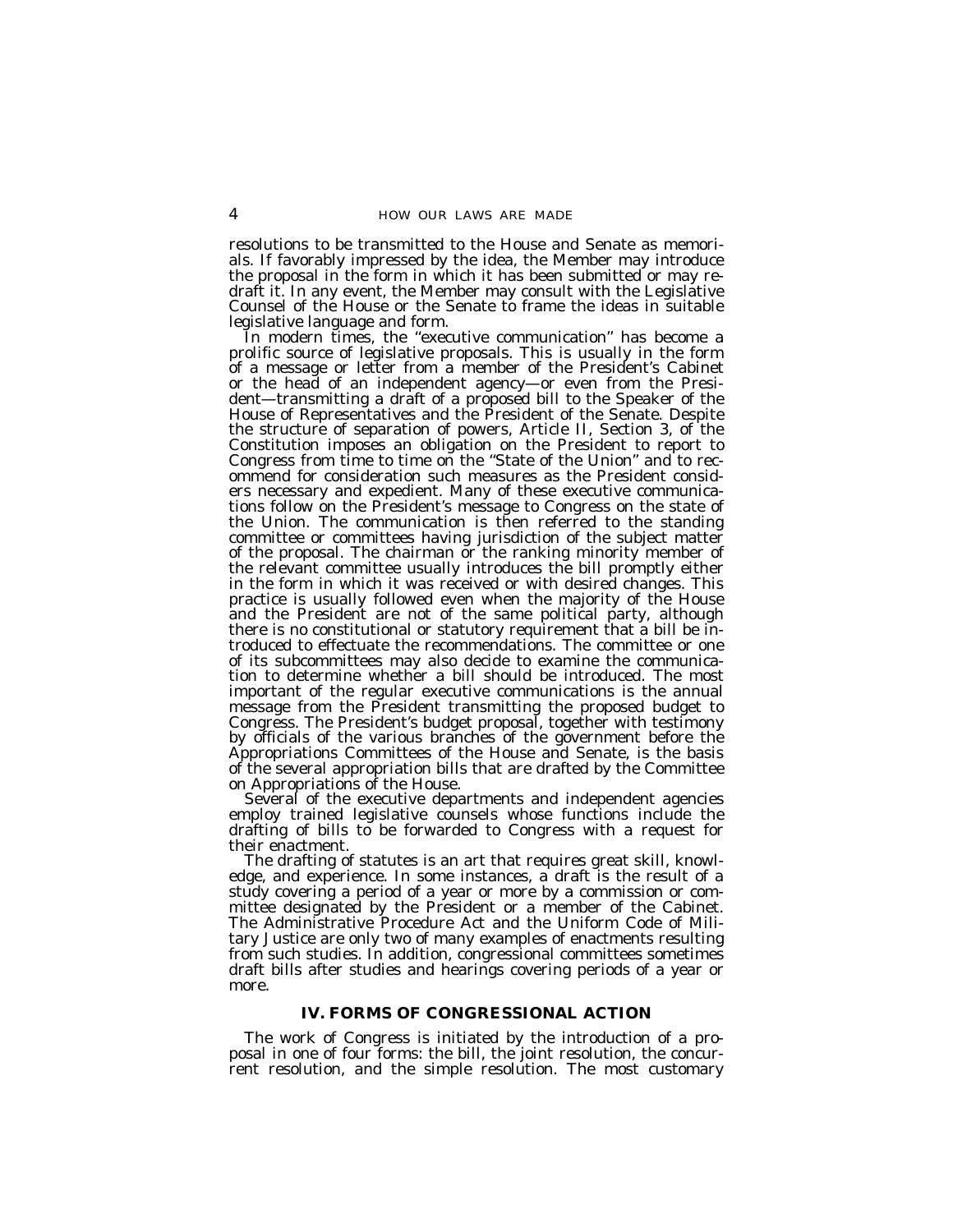form used in both Houses is the bill. During the 104th Congress (1995–1996), 6,545 bills and 263 joint resolutions were introduced in both Houses. Of the total number introduced, 4,344 bills and 198

joint resolutions originated in the House of Representatives. For the purpose of simplicity, this discussion will be confined generally to the procedure on a House of Representatives bill, with brief comment on each of the forms.

#### BILLS

A bill is the form used for most legislation, whether permanent or temporary, general or special, public or private. The form of a House bill is as follows:

#### A BILL

#### For the establishment, etc. [as the title may be].

#### *Be it enacted by the Senate and House of Representatives of the United States of America in Congress assembled,* That, etc.

The enacting clause was prescribed by law in 1871 and is identical in all bills, whether they originate in the House of Representatives or in the Senate.

Bills may originate in either the House of Representatives or the Senate with one notable exception provided in the Constitution. Article I, Section 7, of the Constitution provides that all bills for raising revenue shall originate in the House of Representatives but that the Senate may propose or concur with amendments. By tradition, general appropriation bills also originate in the House of Representatives.

There are two types of bills—public and private. A public bill is one that affects the public generally. A bill that affects a specified individual or a private entity rather than the population at large is called a private bill. A private bill is used for relief in matters such as immigration and naturalization and claims against the United States.

A bill originating in the House of Representatives is designated by the letters "H.R." followed by a number that it retains throughout all its parliamentary stages. The letters signify "House of Representatives'' and not, as is sometimes incorrectly assumed, ''House resolution''. A Senate bill is designated by the letter ''S.'' followed by its number. The term ''companion bill'' is used to describe a bill introduced in one House of Congress that is similar or identical to a bill introduced in the other House of Congress.

A bill that has been agreed to in identical form by both bodies becomes the law of the land only after—

(1) Presidential approval; or

(2) failure by the President to return it with objections to the House in which it originated within 10 days while Congress is in session; or

(3) the overriding of a presidential veto by a two-thirds vote in each House.

It does not become law without the President's signature if Congress by their final adjournment prevent its return with objections. This is known as a ''pocket veto''. For a discussion of presidential action on legislation, see Part XVIII.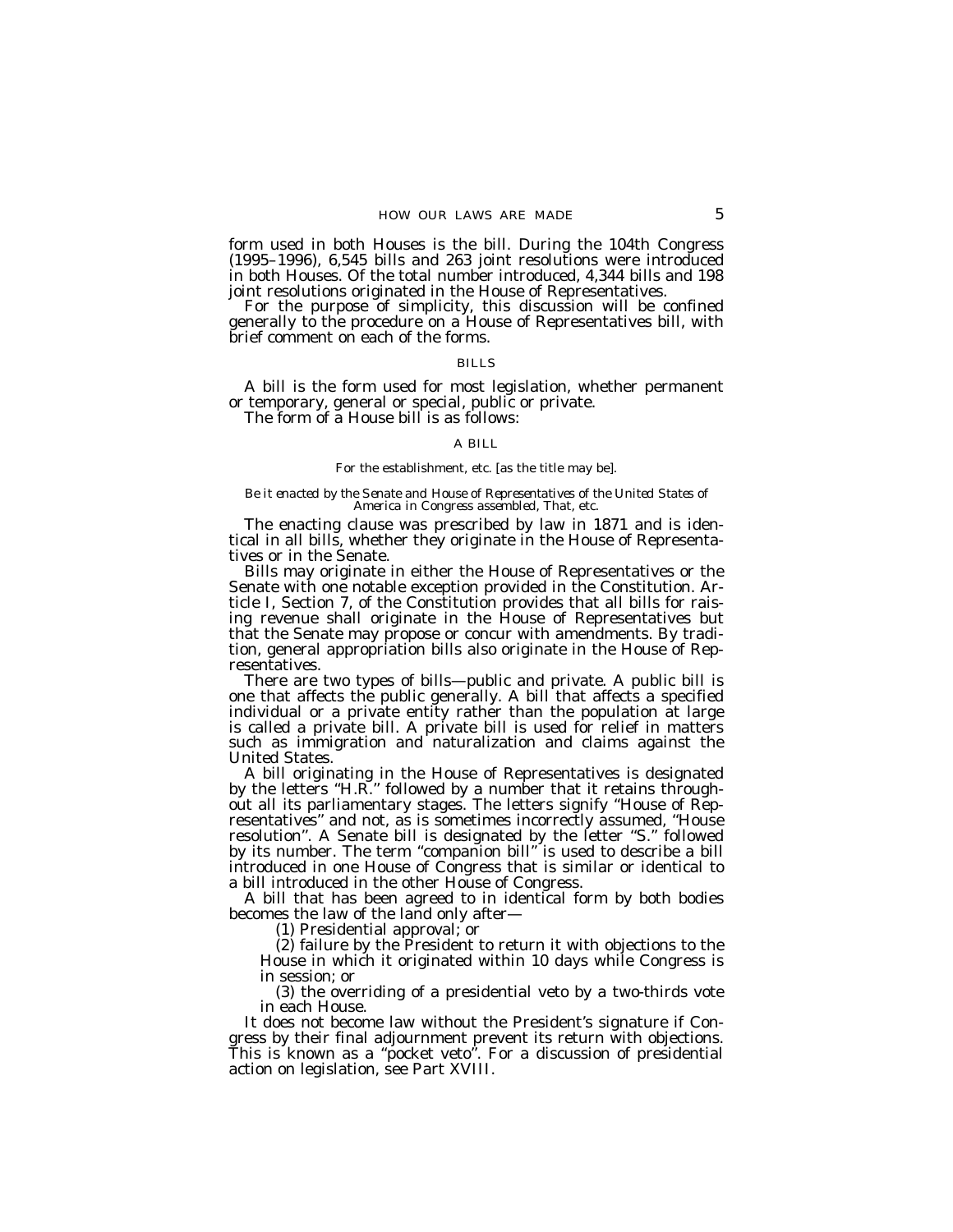#### JOINT RESOLUTIONS

Joint resolutions may originate either in the House of Representatives or in the Senate and not, as is sometimes incorrectly assumed, jointly in both Houses. There is little practical difference between a bill and a joint resolution and the two forms are often used interchangeably. One difference in form is that a joint resolution may include a preamble preceding the resolving clause. Statutes that have been initiated as bills have later been amended by a joint resolution and vice versa. Both are subject to the same procedure except for a joint resolution proposing an amendment to the Constitution. When a joint resolution amending the Constitution is approved by two-thirds of both Houses, it is not presented to the President for approval. Following congressional approval, a joint resolution to amend the Constitution is sent directly to the Archivist of the United States for submission to the several states where ratification by the legislatures of three-fourths of the states within the period of time prescribed in the joint resolution is necessary for the amendment to become part of the Constitution.

The form of a House joint resolution is as follows:

#### JOINT RESOLUTION

#### AUTHORIZING, ETC. [AS THE TITLE MAY BE].

#### *Resolved by the Senate and House of Representatives of the United States of America in Congress assembled,* That all, etc.

The resolving clause is identical in both House and Senate joint resolutions as prescribed by statute in 1871. It is frequently preceded by a preamble consisting of one or more ''whereas'' clauses indicating the necessity for or the desirability of the joint resolution.

A joint resolution originating in the House of Representatives is designated ''H.J. Res.'' followed by its individual number which it retains throughout all its parliamentary stages. One originating in the Senate is designated ''S.J. Res.'' followed by its number.

Joint resolutions, with the exception of proposed amendments to the Constitution, become law in the same manner as bills.

#### CONCURRENT RESOLUTIONS

Matters affecting the operations of both Houses are usually initiated by means of concurrent resolutions. In modern practice, and as determined by the Supreme Court in *I.N.S. v. Chadha*, 462 U.S. 919 (1983), concurrent and simple resolutions normally are not legislative in character since not ''presented'' to the President for approval, but are used merely for expressing facts, principles, opinions, and purposes of the two Houses. A concurrent resolution is not equivalent to a bill and its use is narrowly limited within these bounds.

The term ''concurrent'', like ''joint'', does not signify simultaneous introduction and consideration in both Houses.

A concurrent resolution originating in the House of Representatives is designated ''H. Con. Res.'' followed by its individual number, while a Senate concurrent resolution is designated ''S. Con. Res.'' together with its number. On approval by both Houses, they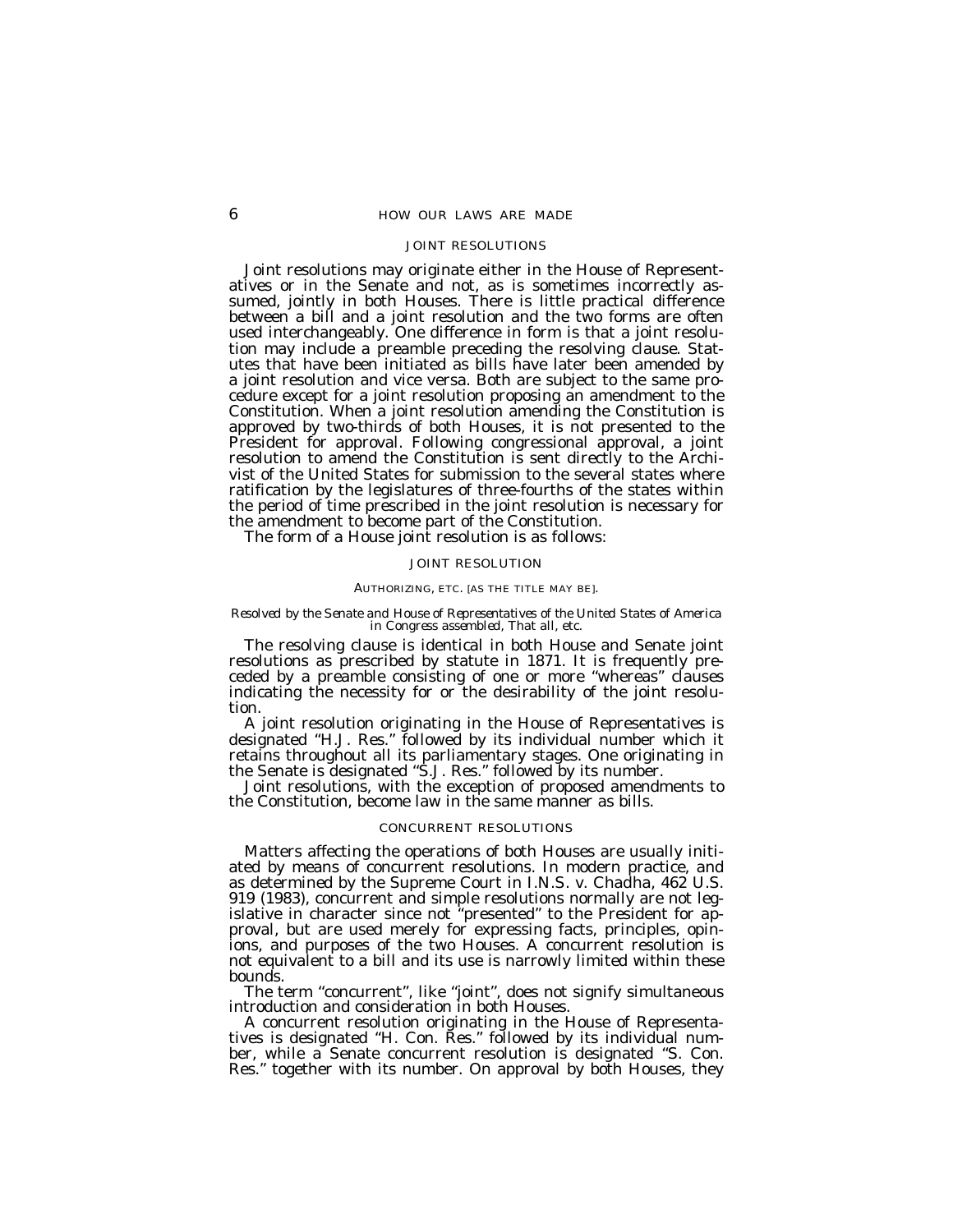are signed by the Clerk of the House and the Secretary of the Senate and transmitted to the Archivist of the United States for publication in a special part of the Statutes at Large volume covering that session of Congress.

#### SIMPLE RESOLUTIONS

A matter concerning the rules, the operation, or the opinion of either House alone is initiated by a simple resolution. A resolution affecting the House of Representatives is designated ''H. Res.'' followed by its number, while a Senate resolution is designated ''S. Res.'' together with its number. Simple resolutions are considered only by the body in which they were introduced. Upon adoption, simple resolutions are attested to by the Clerk of the House of Representatives or the Secretary of the Senate and are published in the Congressional Record.

#### **V. INTRODUCTION AND REFERENCE TO COMMITTEE**

Any Member, the Resident Commissioner from Puerto Rico, or the Delegates in the House of Representatives may introduce a bill at any time while the House is in session by simply placing it in the ''hopper'', a wooden box provided for that purpose located on the side of the rostrum in the House Chamber. Permission is not required to introduce the measure. Printed blank forms for an original bill are available through the Clerk's office. The Member introducing the bill is known as the sponsor. An unlimited number of Members may co-sponsor a bill. To prevent the possibility that a bill might be introduced in the House on behalf of a Member without that Member's prior approval, the sponsor's signature must appear on the bill before it is accepted for introduction. Members who co-sponsor a bill upon its date of introduction are original cosponsors. Members who co-sponsor a bill after its introduction are additional co-sponsors. Co-sponsors are not required to sign the bill. A Member may not be added or deleted as a co-sponsor after the bill has been reported by the last committee authorized to consider it, but in no event shall the Speaker entertain a request to delete the name of the sponsor. In the Senate, unlimited multiple sponsorship of a bill is permitted. Occasionally, a Member may insert the words "by request" after the Member's name to indicate that the introduction of the measure is at the suggestion of some other person or group.

In the Senate, a Senator usually introduces a bill or resolution by presenting it to one of the clerks at the Presiding Officer's desk, without commenting on it from the floor of the Senate. However, a Senator may use a more formal procedure by rising and introducing the bill or resolution from the floor. A Senator usually makes a statement about the measure when introducing it on the floor. Frequently, Senators obtain consent to have the bill or resolution printed in the body of the Congressional Record following their formal statement.

If any Senator objects to the introduction of a bill or resolution, the introduction of the bill or resolution is postponed until the next day. If there is no objection, the bill is read by title and referred to the appropriate committee.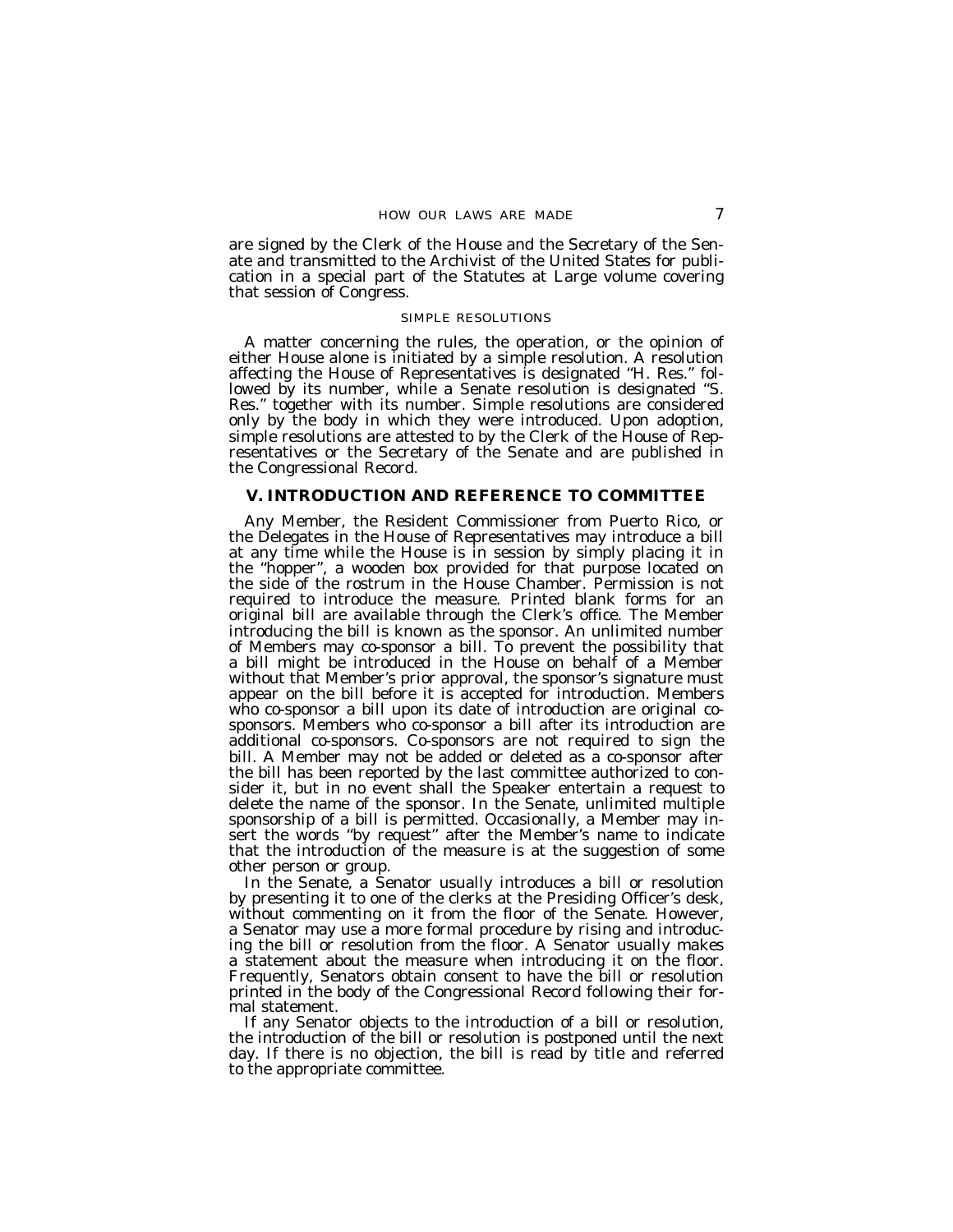In the House of Representatives, it is no longer the custom to read bills, even by title, at the time of introduction. The title is entered in the Journal and printed in the Congressional Record, thus preserving the purpose of the custom. The bill is assigned its legislative number by the Clerk. The bill is then referred as required by the rules of the House to the appropriate committees by the Speaker, the Member elected to be the Presiding Officer of the House, with the assistance of the Parliamentarian. The bill number and its referral appear in the next issue of the Congressional Record. It is then sent to the Government Printing Office where it is printed in its introduced form and printed copies are made available in the document rooms of both Houses. Printed and electronic versions of the bill are also made available to the public.

Copies of the bill are sent to the office of the chairman of the committee to which it has been referred. The clerk of the committee enters it on the committee's Legislative Calendar.

Perhaps the most important phase of the legislative process is the action by committees. The committees provide the most intensive consideration to a proposed measure as well as the forum where the public is given their opportunity to be heard. A tremendous volume of work is done by the Members in this phase and is sometimes overlooked by the public. There are, at present, 19 standing committees in the House and 16 in the Senate as well as several select committees. In addition, there are four standing joint committees of the two Houses, that have oversight responsibilities but no legislative jurisdiction. The House may also create select committees or task forces to study specific issues and report on them to the House. A task force may be established formally through a resolution passed by the House or informally through an organization of interested Members and committees by House leadership.

Each committee's jurisdiction is divided into certain subject matters under the rules of each House and all measures affecting a particular area of the law are referred to the committee with jurisdiction over the particular subject matter. For example, the Committee on the Judiciary in the House has jurisdiction over measures relating to judicial proceedings generally, and 17 other categories, including constitutional amendments, immigration and naturalization, bankruptcy, patents, copyrights, and trademarks. In total, the rules of the House and of the Senate each provide for over 200 different classifications of measures to be referred to committees. Until 1975, the Speaker of the House could refer a bill to only one committee. In modern practice, the Speaker may refer an introduced bill to multiple committees for consideration of those provisions of the bill within the jurisdiction of each committee concerned. The Speaker must designate a primary committee of jurisdiction on bills referred to multiple committees. The Speaker may place time limits on the consideration of bills by all committees, but usually time limits are placed only on additional committees. Additional committees are committees other than the primary committee to which a bill has been referred, either initially on its introduction or sequentially following the report of the primary committee. A time limit would be placed on an additional committee only when the primary committee has reported its version to the House.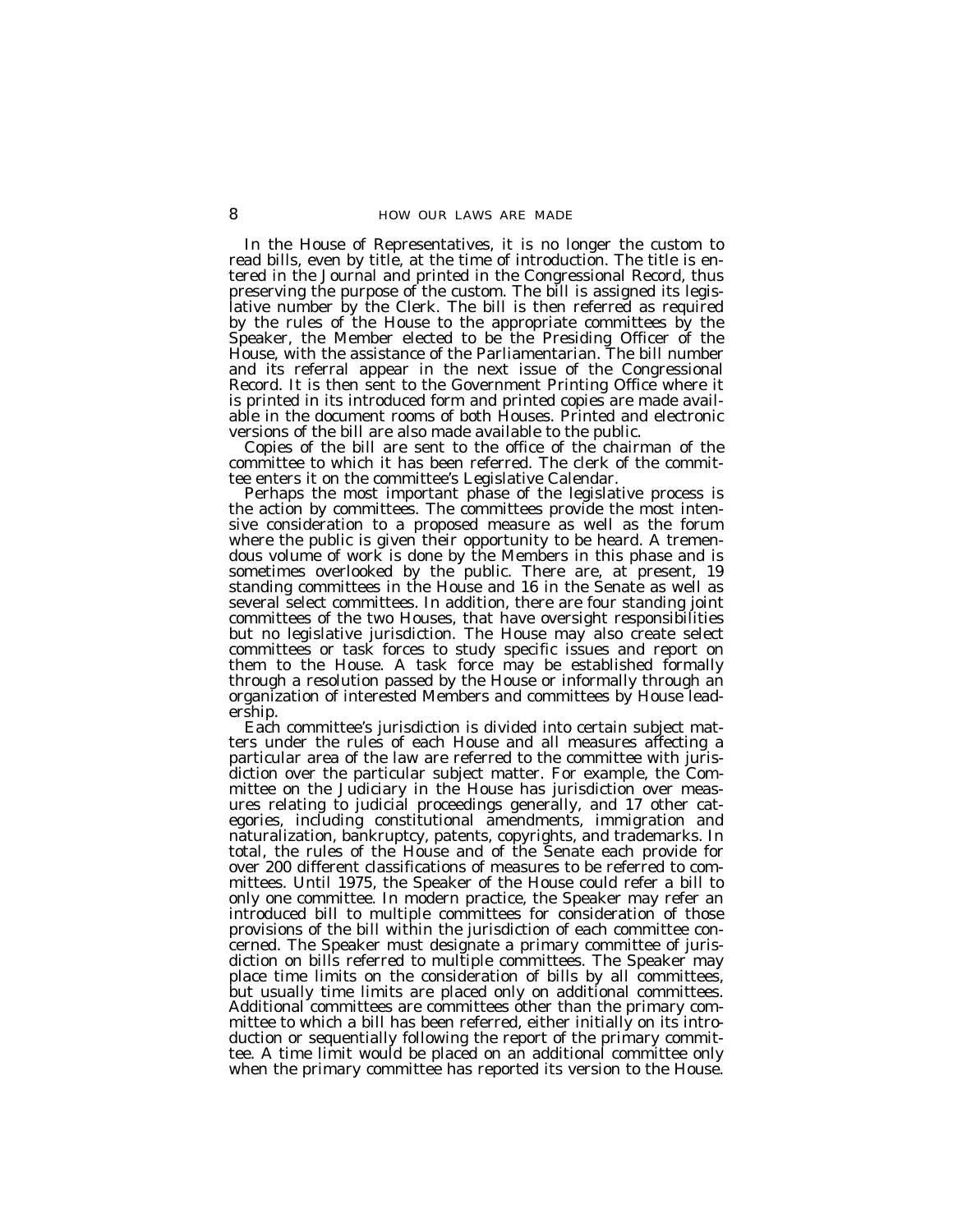Membership on the various committees is divided between the two major political parties. The proportion of the Members of the minority party to the Members of the majority party is determined by the majority party, except that half of the members on the Committee on Standards of Official Conduct are from the majority party and half from the minority party. The respective party caucuses nominate Members of the caucus to be elected to each standing committee at the beginning of each Congress. Membership on a standing committee during the course of a Congress is contingent on continuing membership in the party caucus that nominated the Member for election to the committee. If the Member ceases to be a Member of the party caucus, the Member automatically ceases to be a member of the standing committee.

Members of the House may serve on only two committees and four subcommittees with certain exceptions. However, the rules of the caucus of the majority party in the House provide that a Member may be chairman of only one subcommittee of a committee or select committee with legislative jurisdiction, except for certain committees performing housekeeping functions and joint committees.

A Member usually seeks election to the committee that has jurisdiction over a field in which the Member is most qualified and interested. For example, the Committee on the Judiciary traditionally is composed almost entirely of lawyers. Many Members are nationally recognized experts in the specialty of their particular committee or subcommittee.

Members rank in seniority in accordance with the order of their appointment to the full committee and the ranking majority member with the most continuous service is usually elected chairman. The rules of the House require that committee chairmen be elected from nominations submitted by the majority party caucus at the commencement of each Congress. No Member of the House may serve as chairman of the same standing committee or of the same subcommittee thereof for more than three consecutive Congresses.

The rules of the House prohibit committees from having more than five subcommittees with the exception of the Committee on Appropriations, the Committee on Government Reform and Oversight, and the Committee on Transportation and Infrastructure.

Each committee is provided with a professional staff to assist it in the innumerable administrative details and problems involved in the consideration of bills and conduct of oversight. For standing committees, the professional staff is limited to  $30$  persons appointed by a vote of the committee. Two-thirds of the committee staff are selected by a majority vote of the majority committee members and one-third of the committee staff are selected by a majority vote of minority committee members. All staff appointments are made without regard to race, creed, sex, or age. The minority staff provisions do not apply to the Committee on Standards of Official Conduct because of its bipartisan nature. The Committee on Appropriations has special authority under the rules of the House for appointment of staff for the minority.

Under certain conditions, a standing committee may appoint consultants on a temporary or intermittent basis. The committee may also provide financial assistance to members of its professional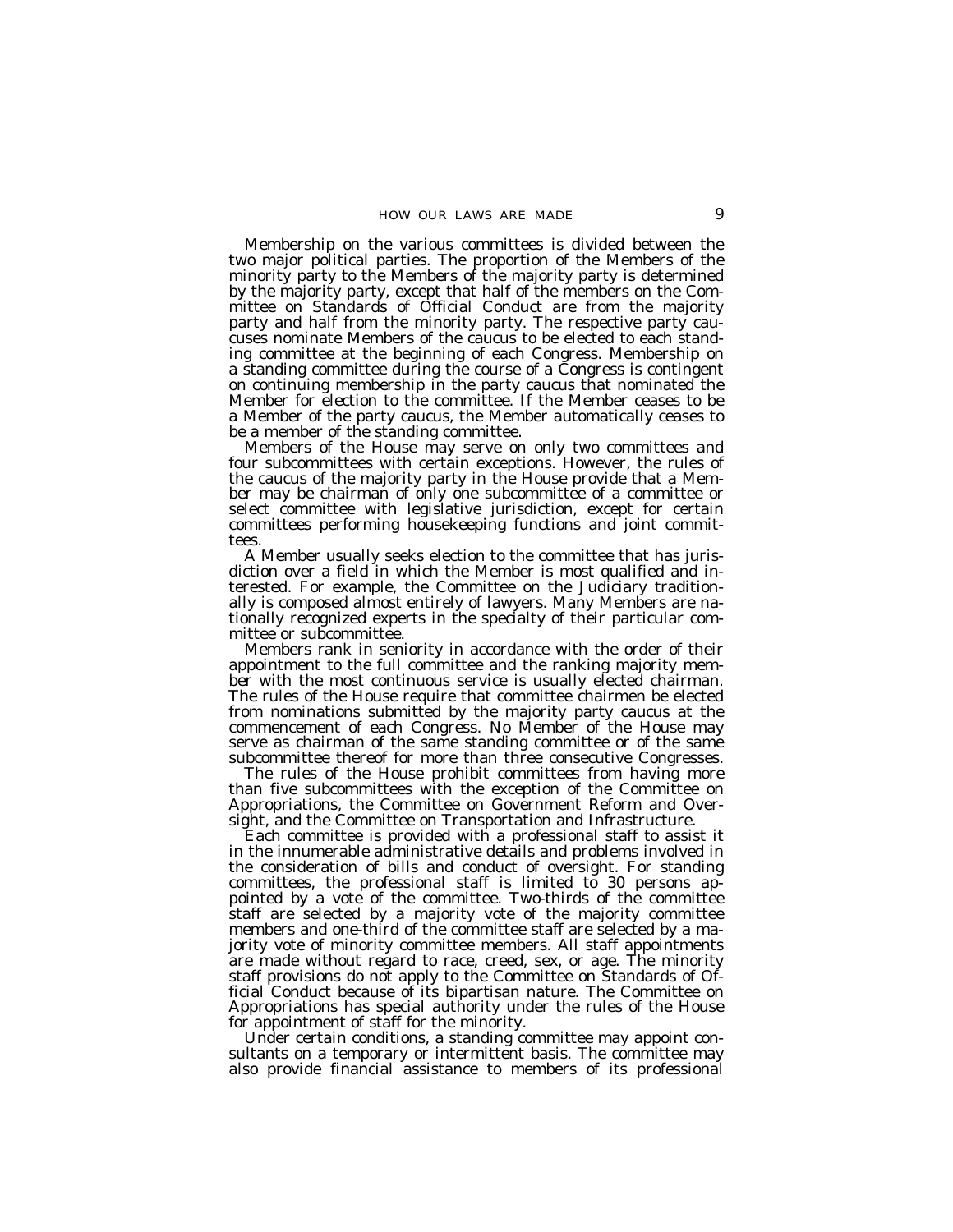staff for the purpose of acquiring specialized training, whenever the committee determines that such training will aid the committee in the discharge of its responsibilities.

#### **VI. CONSIDERATION BY COMMITTEE**

One of the first actions taken by a committee is the transmittal of copies of the bill to the relevant departments and agencies. Frequently, the bill is also submitted to the General Accounting Office with a request for an official report of views on the necessity or desirability of enacting the bill into law. Normally, ample time is given for the submission of the reports and they are accorded serious consideration. These reports are not binding on the committee in determining whether or not to act favorably on the bill. Reports of the departments and agencies in the executive branch are submitted first to the Office of Management and Budget to determine whether they are consistent with the program of the President. Many committees adopt rules requiring referral of measures to the appropriate subcommittee unless the full committee votes to retain the measure at the full committee.

#### COMMITTEE MEETINGS

Standing committees are required to have regular meeting days at least once a month. The chairman of the committee may also call and convene additional meetings. Three or more members of a standing committee may file with the committee a written request that the chairman call a special meeting. The request must specify the measure or matter to be considered. If the chairman fails to call the requested special meeting within three calendar days after the filing of the request, to be held within seven calendar days after the filing of the request, a majority of the members of the committee may call the special meeting by filing with the committee written notice specifying the time and date of the meeting and the measure or matter to be considered. In the Senate, the Chair may still control the agenda of the special meeting through the power of recognition.

The rules of the House provide that House committees may not meet during a joint session of the House and Senate or during a recess when a joint meeting of the House and Senate is in progress. Committees may meet at other times during an adjournment or recess up to the expiration of the constitutional term.

#### PUBLIC HEARINGS

If the bill is of sufficient importance, the committee may set a date for public hearings. Each committee, except for the Committee on Rules, is required to make public announcement of the date, place, and subject matter of any hearing to be conducted by the committee on any measure or matter at least one week before the commencement of that hearing, unless the committee chairman with the concurrence of the ranking minority member or the committee by majority vote determines that there is good cause to begin the hearing at an earlier date. If the committee makes that determination, it must make a public announcement to that effect at the earliest possible date. Public announcements are published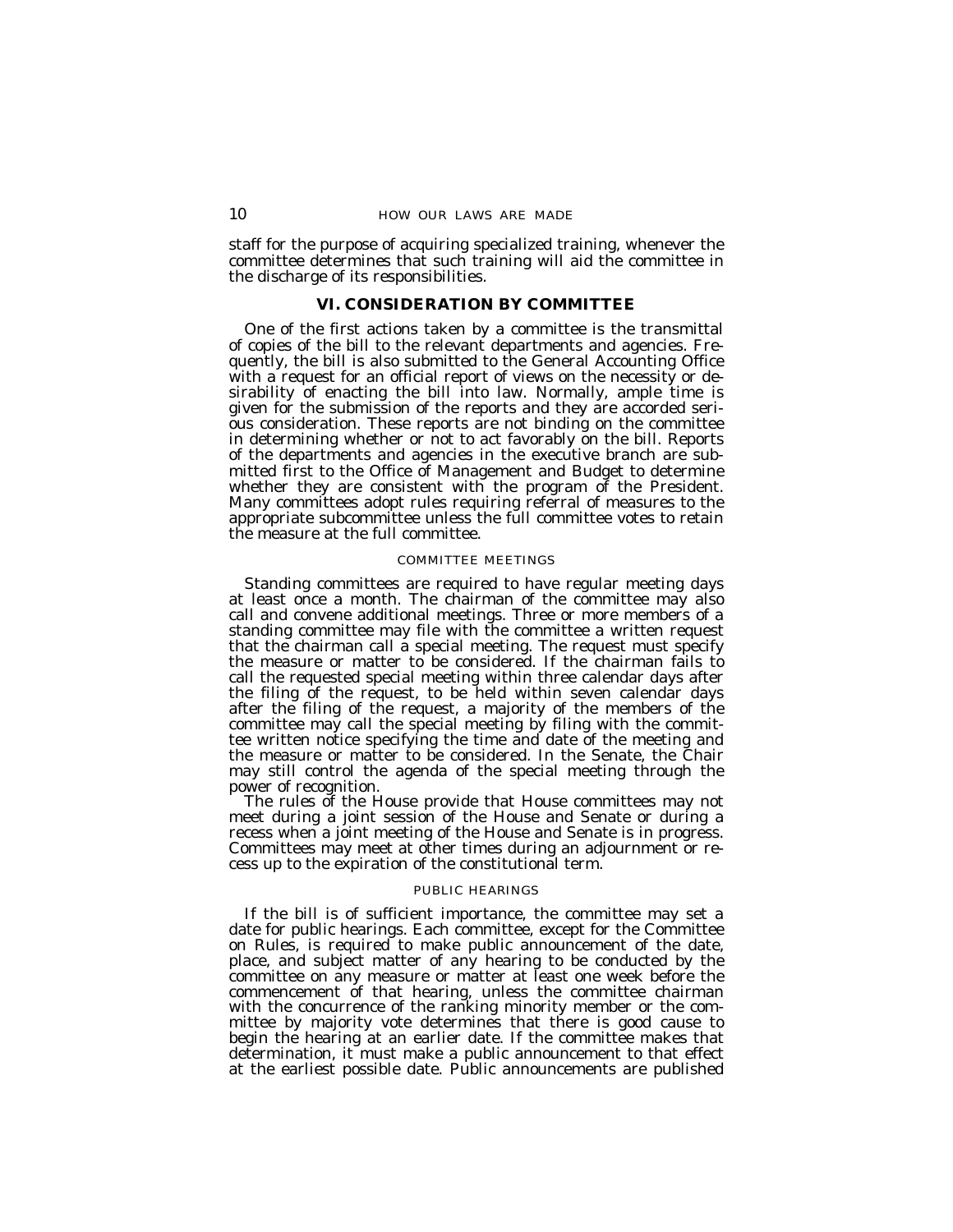in the Daily Digest portion of the Congressional Record as soon as possible after the announcement is made by the committee and are often noted in newspapers and periodicals. Personal notice of the hearing, usually in the form of a letter, is sometimes sent to relevant individuals, organizations, and government departments and agencies.

Each hearing by a committee and subcommittee, except the Committee on Standards of Official Conduct, is required to be open to the public except when the committee or subcommittee, in open session and with a majority present, determines by rollcall vote that all or part of the remainder of the hearing on that day shall be closed to the public because disclosure of testimony, evidence, or other matters to be considered would endanger the national security, would compromise sensitive law enforcement information, or would violate a law or a rule of the House. The committee or subcommittee by the same procedure may vote to close one subsequent day of hearing, except that the Committees on Appropriations, National Security, and the Permanent Select Committee on Intelligence, and subcommittees thereof, may vote to close up to five additional consecutive days of hearings. When a quorum for taking testimony is present, a majority of the members present may close a hearing to discuss whether the evidence or testimony to be received would endanger national security or would tend to defame, degrade, or incriminate any person. Open committee hearings may be covered by the media. Permission to cover hearings and meetings is granted under detailed conditions as provided in the rules of the House.

Hearings on the budget are required to be held by the Committee on Appropriations in open session within 30 days after its transmittal to Congress, except when the committee, in open session and with a quorum present, determines by rollcall vote that the testimony to be taken at that hearing on that day may be related to a matter of national security. The committee may by the same procedure close one subsequent day of hearing.

On the day set for the public hearing in a committee or subcommittee, an official reporter is present to record the testimony on the bill or relevant subject matter. After a brief introductory statement by the chairman and often by the ranking minority member or other committee member, the first witness is called. Members or Senators who wish to be heard are sometimes given preference out of courtesy and because of the limitations on their time. Cabinet officers and high-ranking civil and military officials of the government, as well as interested private individuals, testify either voluntarily or by subpoena voted on by the committee or subcommittee.

So far as practicable, committees require that witnesses who appear before it file a written statement of their proposed testimony in advance of their appearance and limit their oral presentations to a brief summary of their arguments. In the case of a witness appearing in a nongovernmental capacity, a written statement of proposed testimony shall include a curriculum vitae and a disclosure of the amount and source of any federal grant or contract received during the current fiscal year or either of the two previous fiscal years by the witness or by an entity represented by the witness.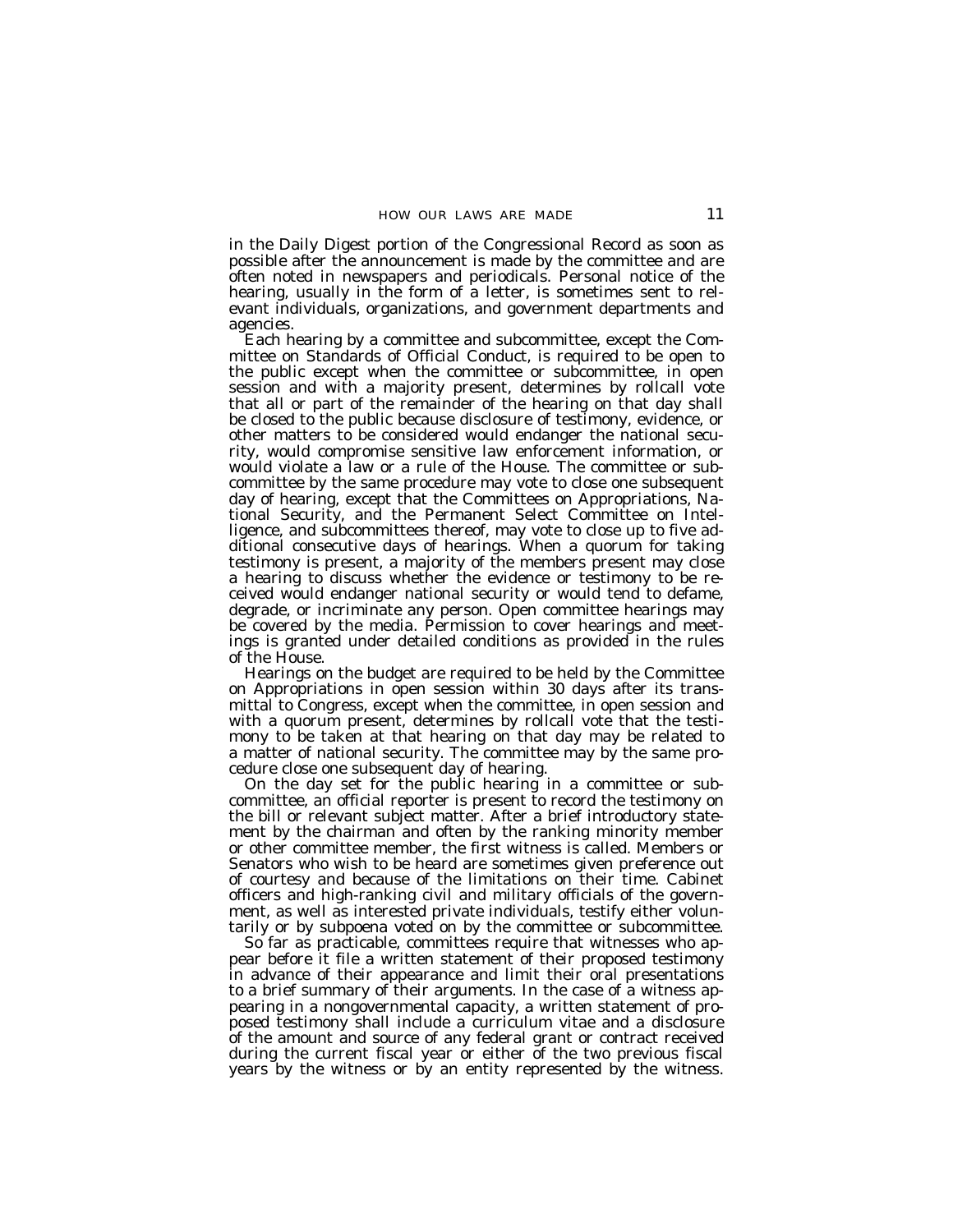Minority party members of the committee are entitled to call wit-<br>nesses of their own to testify on a measure during at least one day<br>of the hearing.

All committee rules in the House must provide that each member shall have only five minutes in the interrogation of each witness until each member of the committee who desires to question a witness has had an opportunity to do so. In addition, a committee may adopt a rule or motion permitting an equal number of its majority and minority party members each to question a witness for a specified period not longer than 30 minutes. Committee staff may also be permitted to question a witness for equal specified periods.

A transcript of the testimony taken at a public hearing is made available for inspection in the office of the clerk of the committee. Frequently, the complete transcript is printed and distributed widely by the committee.

#### BUSINESS MEETINGS

After hearings are completed, the subcommittee usually will consider the bill in a session that is popularly known as the "markup" session. The views of both sides are studied in detail and at the conclusion of deliberation a vote is taken to determine the action of the subcommittee. It may decide to report the bill favorably to the full committee, with or without amendment, or unfavorably, or without recommendation. The subcommittee may also suggest that the committee ''table'' it or postpone action indefinitely. Each member of the subcommittee, regardless of party affiliation, has one

vote. Proxy voting is no longer permitted in House committees. All meetings for the transaction of business of standing commit- tees or subcommittees, except the Committee on Standards of Official Conduct, must be open to the public, except when the committee or subcommittee, in open session with a majority present, determines by rollcall vote that all or part of the remainder of the meeting on that day shall be closed to the public. This requirement does not apply to any meeting that relates solely to internal budget or personnel matters. Members of the committee may authorize congressional staff and departmental representatives to be present at any business or markup session that has been closed to the public. Open committee meetings may be covered by the media. Permission to cover hearings and meetings is granted under detailed conditions as provided in the rules of the House.

#### COMMITTEE ACTION

At full committee meetings, reports on bills may be made by subcommittees. Bills are read for amendment in committees and subcommittees by section and members may offer germane amendments. Committee amendments are only proposals to change the bill as introduced and are subject to acceptance or rejection by the House itself. A vote of committee members is taken to determine whether the full committee will report favorably or table the bill. If the committee votes to report the bill favorably to the House, it may report the bill with or without amendments or report a ''clean bill''. If the committee has approved extensive amendments, the committee may decide to report the original bill with one ''amendment in the nature of a substitute'' consisting of all the amend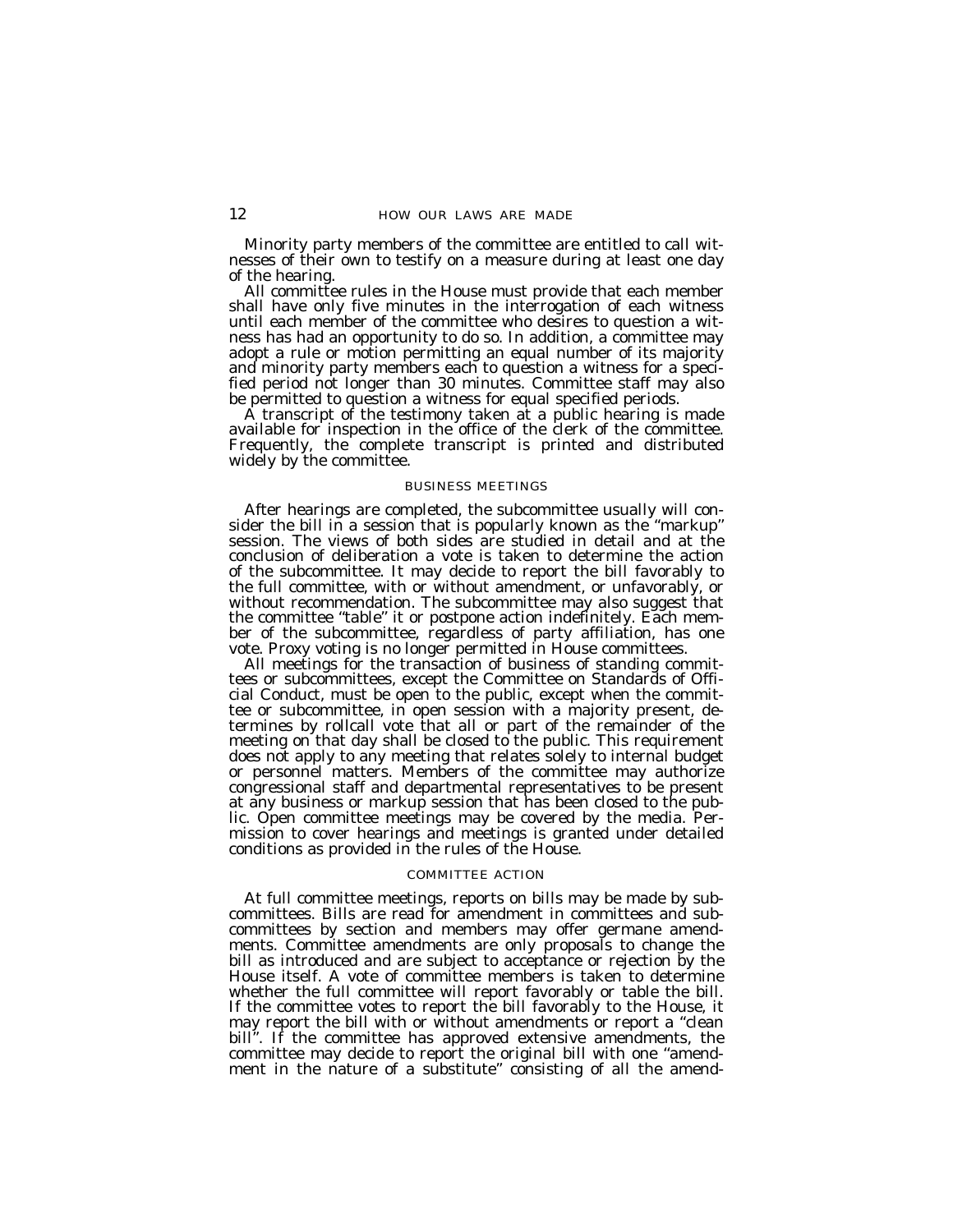ments previously adopted, or may report a new bill incorporating those amendments, commonly known as a clean bill. The new bill is introduced (usually by the chairman of the committee), and, after referral back to the committee, is reported favorably to the House by the committee. A committee may table a bill or not take action on it and prevent further action on a bill, making adverse reports to the House by the full committee unusual. On rare occasions, a committee may report a bill without recommendation or unfavorably.

Generally, a majority of the committee or subcommittee constitutes a quorum. A quorum is the number of members who must be present in order for the committee to report. This ensures participation by both sides in the action taken. However, a committee may vary the number of members necessary for a quorum for certain actions. For example, a committee may fix the number of its members, but not less than two, necessary for a quorum for taking testimony and receiving evidence. Except for the Committees on Appropriations, on the Budget, and on Ways and Means, a committee may fix the number of its members, but not less than one-third, necessary for a quorum for taking certain other actions. The absence of a quorum is subject to a point of order, an objection that the proceedings are in violation of a rule of the committee or of the House, because the required number of members are not present.

#### POINTS OF ORDER WITH RESPECT TO COMMITTEE HEARING **PROCEDURE**

A point of order in the House does not lie with respect to a measure reported by a committee on the ground that hearings on the measure were not conducted in accordance with required committee procedure. However, certain points of order may be made by a member of the committee that reported the measure if, in the committee hearing on that measure, that point of order was (1) timely made and (2) improperly overruled or not properly considered.

#### **VII. REPORTED BILLS**

If the committee votes to report the bill favorably to the House, one of the committee staff in the name of a committee member writes the committee report. The report describes the purpose and scope of the bill and the reasons for its recommended approval. Generally, a section-by-section analysis is set forth explaining precisely what each section is intended to accomplish. All changes in existing law must be indicated in the report and the text of laws being repealed must be set out. This requirement is known as the "Ramseyer" rule. A similar rule in the Senate is known as the ''Cordon'' rule. Committee amendments also must be set out at the beginning of the report and explanations of them are included. Executive communications regarding the bill may be referenced in the report.

If at the time of approval of a bill by a committee, except the Committee on Rules, a member of the committee gives notice of an intention to file supplemental, minority, or additional views, that member is entitled to not less than two additional calendar days after the day of such notice (excluding Saturdays, Sundays, and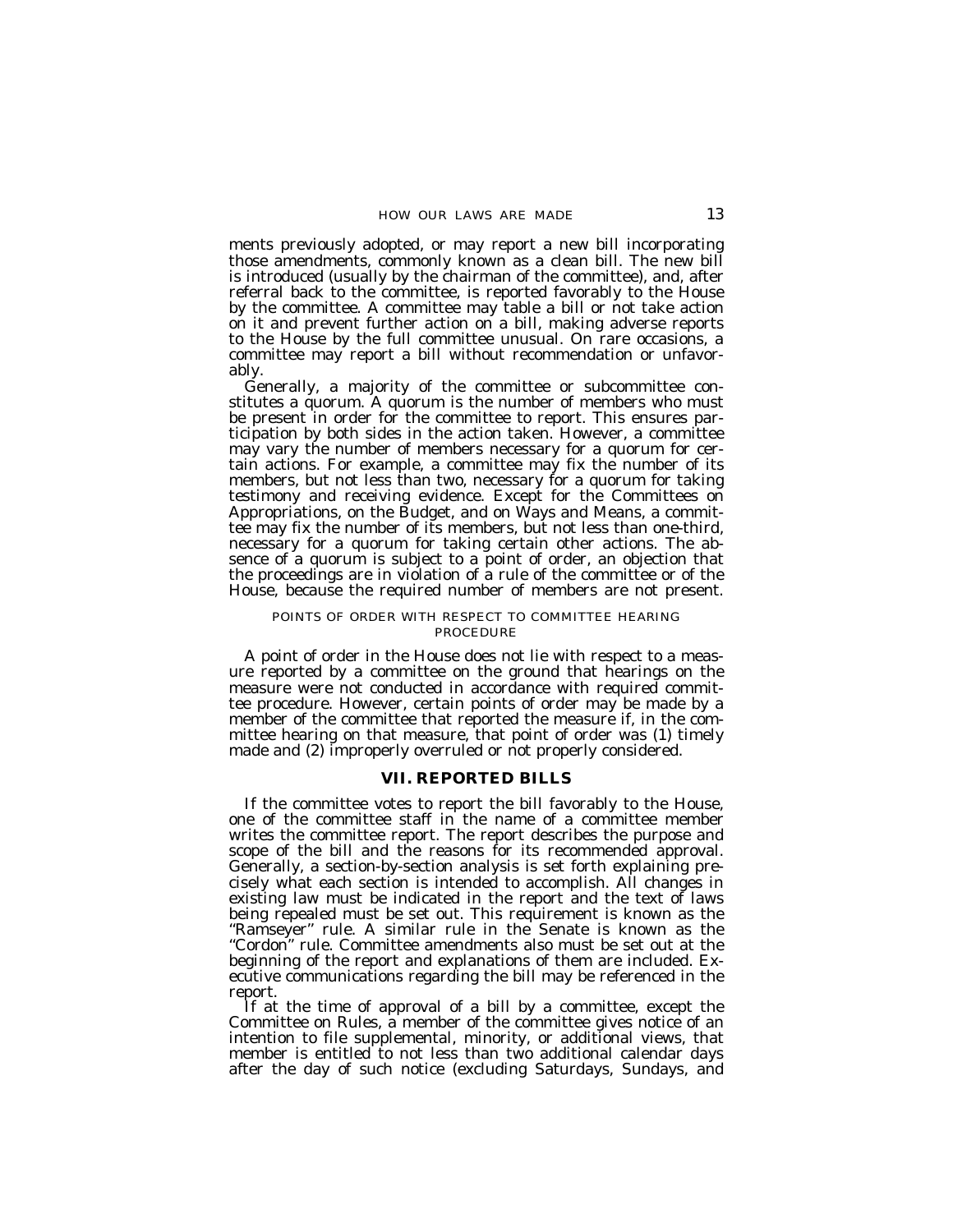legal holidays unless the House is in session on those days) in which to file those views with the clerk of the committee. Those views that are timely filed must be included in the report on the bill. Committee reports, with certain exceptions, must be filed while the House is in session unless unanimous consent is obtained from the House to file at a later time or unless the committee is

The report is assigned a report number upon its filing and is sent to the Government Printing Office for printing. House reports are given a prefix-designator that indicates the number of the Congress. For example, the first House report in the 105th Congress was numbered 105–1.

In the printed report, committee amendments are indicated by showing new matter in italics and deleted matter in line-through type. The report number is printed on the bill and the calendar number is shown on both the first and back pages of the bill. However, in the case of a bill that was referred to two or more committees for consideration in sequence, the calendar number is printed only on the bill as reported by the last committee to consider it. For a discussion of House calendars, see Part IX.

Committee reports are perhaps the most valuable single element of the legislative history of a law. They are used by courts, executive departments, and the public generally as a source of information regarding the purpose and meaning of the law.

#### CONTENTS OF REPORTS

The report of a committee on a measure that has been approved by the committee must include (1) the committee's oversight findings and recommendations, (2) a statement required by the Congressional Budget Act of 1974, if the measure provides new budget authority (other than continuing appropriations), new entitlement authority, new credit authority, or an increase or decrease in revenues or tax expenditures, (3) a cost estimate and comparison prepared by the Director of the Congressional Budget Office whenever the Director has submitted that estimate and comparison to the committee prior to the filing of the report, and  $(4)$  a summary of the oversight findings and recommendations made by the Committee on Government Reform and Oversight whenever they have been submitted to the legislative committee in a timely fashion to allow an opportunity to consider the findings and recommendations during the committee's deliberations on the measure. Each report accompanying a bill or joint resolution relating to employment or access to public services or accommodations must describe the manner in which the provisions apply to the legislative branch. Each of these items are set out separately and clearly identified in the report.

With respect to each rollcall vote by a committee, the total number of votes cast for, and the total number of votes cast against any public measure or matter or amendment thereto and the names of those voting for and against, must be included in the committee report.

In addition, each report of a committee on a bill or joint resolution of a public character reported by the committee must contain a statement citing the specific powers granted to Congress in the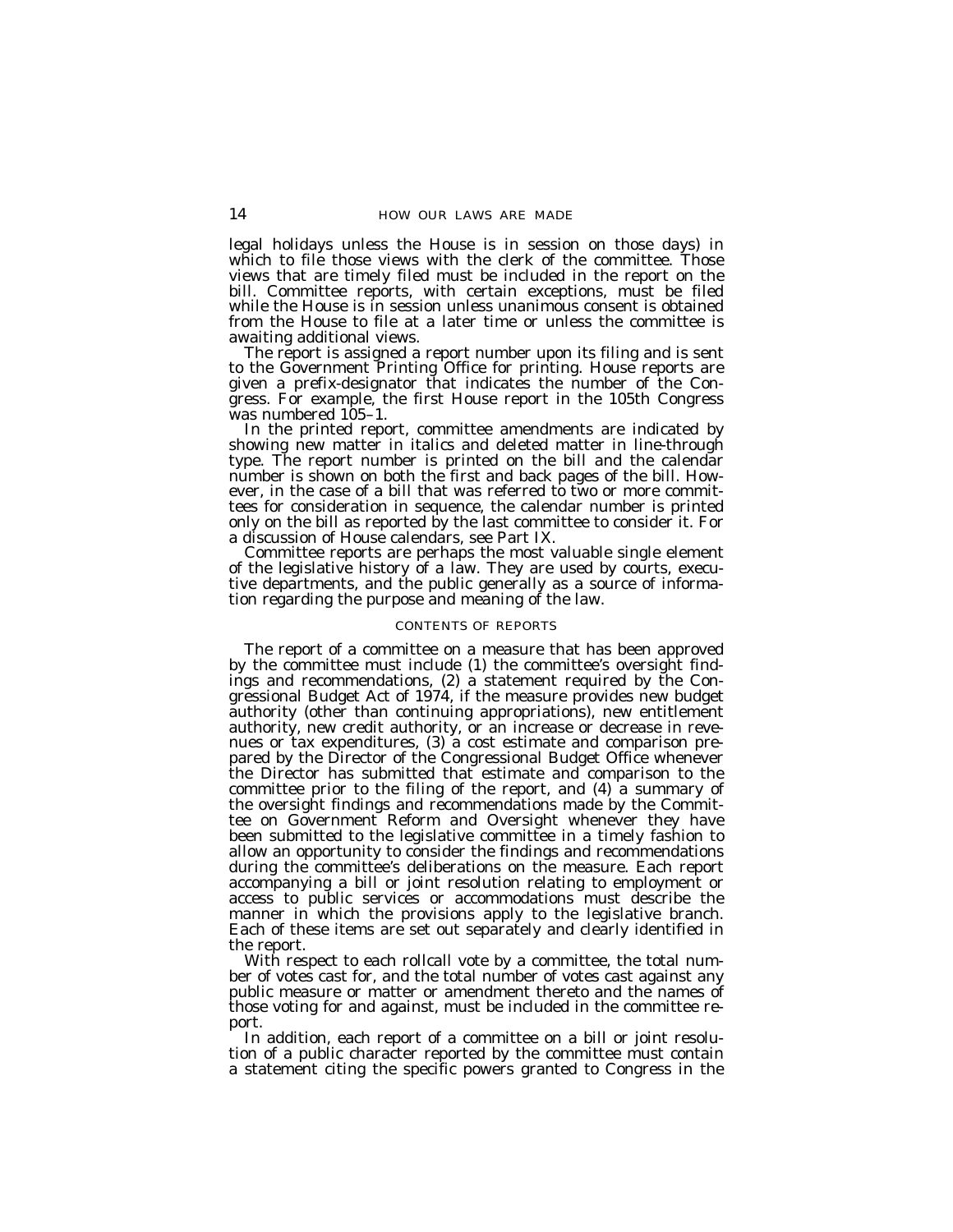Constitution to enact the law proposed by the bill or joint resolution. Committee reports that accompany bills or resolutions that contain federal unfunded mandates are also required to include an estimate prepared by the Congressional Budget Office on the cost of the mandates on state, local, and tribal governments. If an estimate is not available at the time a report is filed, committees are required to publish the estimate in the Congressional Record. Each report also must contain an estimate, made by the committee, of the costs which would be incurred in carrying out that bill or joint resolution in the fiscal year reported and in each of the five fiscal years thereafter or for the duration of the program authorized if less than five years. In the case of a measure involving revenues, the report need contain only an estimate of the gain or loss in revenues for a one-year period. The report must include a comparison of the estimates of those costs with the estimate made by any Government agency and submitted to that committee. The Committees on Appropriations, on House Oversight, on Rules, and on Standards of Official Conduct are not required to include cost estimates in their reports. In addition, the committee's own cost estimates are not required to be included in reports when a cost estimate and comparison prepared by the Director of the Congressional Budget Office has been submitted prior to the filing of the report and included in the report.

#### FILING OF REPORTS

Measures approved by a committee must be reported promptly after approval. A majority of the members of the committee may file a written request with the clerk of the committee for the reporting of the measure. When the request is filed, the clerk must immediately notify the chairman of the committee of the filing of the request, and the report on the measure must be filed within seven days (excluding days on which the House is not in session) after the day on which the request is filed. This does not apply to a report of the Committee on Rules with respect to the rules, joint rules, or order of business of the House or to the reporting of a resolution of inquiry addressed to the head of an executive department.

#### AVAILABILITY OF REPORTS AND HEARINGS

With certain exceptions (relating to emergency situations, such as a measure declaring war or other national emergency and government agency decisions, determinations, and actions that are effective unless disapproved or otherwise invalidated by one or both Houses of Congress), a measure or matter reported by a committee (except the Committee on Rules in the case of a resolution making in order the consideration of a bill, resolution, or other order of business) may not be considered in the House until the third calendar day (excluding Saturdays, Sundays, and legal holidays unless the House is in session on those days) on which the report of that committee on that measure has been available to the Members of the House. However, it is always in order to consider a report from the Committee on Rules specifically providing for the consideration of a reported measure or matter notwithstanding this restriction. If hearings were held on a measure or matter so reported,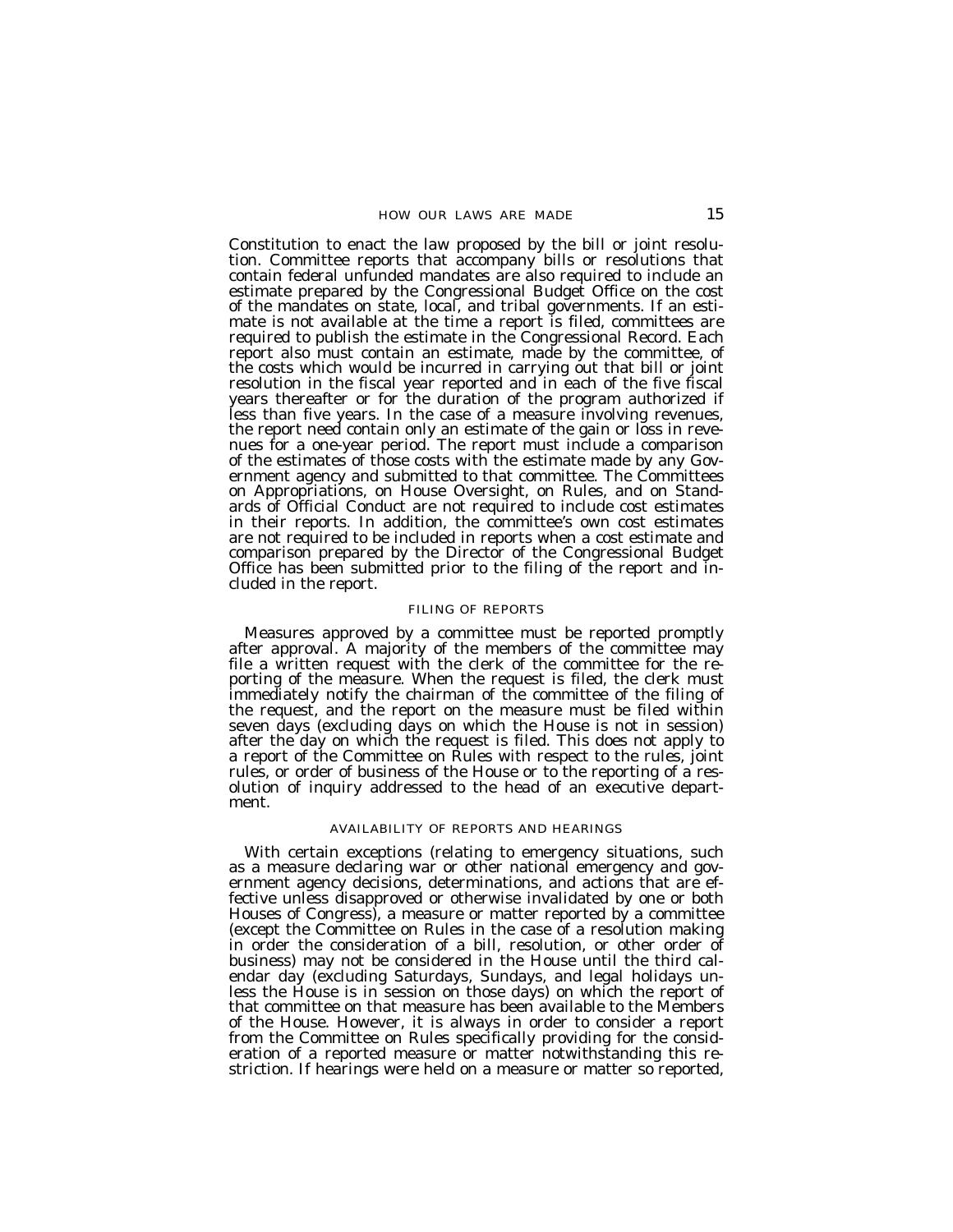the committee is required to make every reasonable effort to have those hearings printed and available for distribution to the Members of the House prior to the consideration of the measure in the House. Committees are also required, to the maximum extent feasible, to make their publications available in electronic form. General appropriation bills may not be considered until printed committee hearings and a committee report thereon have been available to the Members of the House for at least three calendar days (excluding Saturdays, Sundays, and legal holidays unless the House is in session on those days).

#### **VIII. LEGISLATIVE OVERSIGHT BY STANDING COMMITTEES**

Each standing committee, other than the Committees on Appropriations and on the Budget, is required to review and study, on a continuing basis, the application, administration, execution, and effectiveness of the laws dealing with the subject matter over which the committee has jurisdiction and the organization and operation of federal agencies and entities having responsibility for the administration and evaluation of those laws.

The purpose of the review and study is to determine whether laws and the programs created by Congress are being implemented and carried out in accordance with the intent of Congress and whether those programs should be continued, curtailed, or eliminated. In addition, each committee having oversight responsibility is required to review and study any conditions or circumstances that may indicate the necessity or desirability of enacting new or additional legislation within the jurisdiction of that committee, and must undertake, on a continuing basis, future research and forecasting on matters within the jurisdiction of that committee. Each standing committee also has the function of reviewing and studying, on a continuing basis, the impact or probable impact of tax policies on subjects within its jurisdiction.

The rules of the House provide for special treatment of an investigative or oversight report of a committee. Committees are allowed to file joint investigative reports and to file investigative and activities reports after the House has completed its final session of a Congress. In addition, several of the standing committees have special oversight responsibilities. The details of those responsibilities are set forth in the rules of the House.

#### **IX. CALENDARS**

The House of Representatives has five calendars of business: the Union Calendar, the House Calendar, the Private Calendar, the Corrections Calendar, and the Calendar of Motions to Discharge Committees. The calendars are compiled in one publication printed each day the House is in session. This publication also contains a history of Senate-passed bills, House bills reported out of committee, bills on which the House has acted, as well as other useful information.

When a public bill is favorably reported by all committees to which referred, it is assigned a calendar number on either the Union Calendar or the House Calendar, the two principal calendars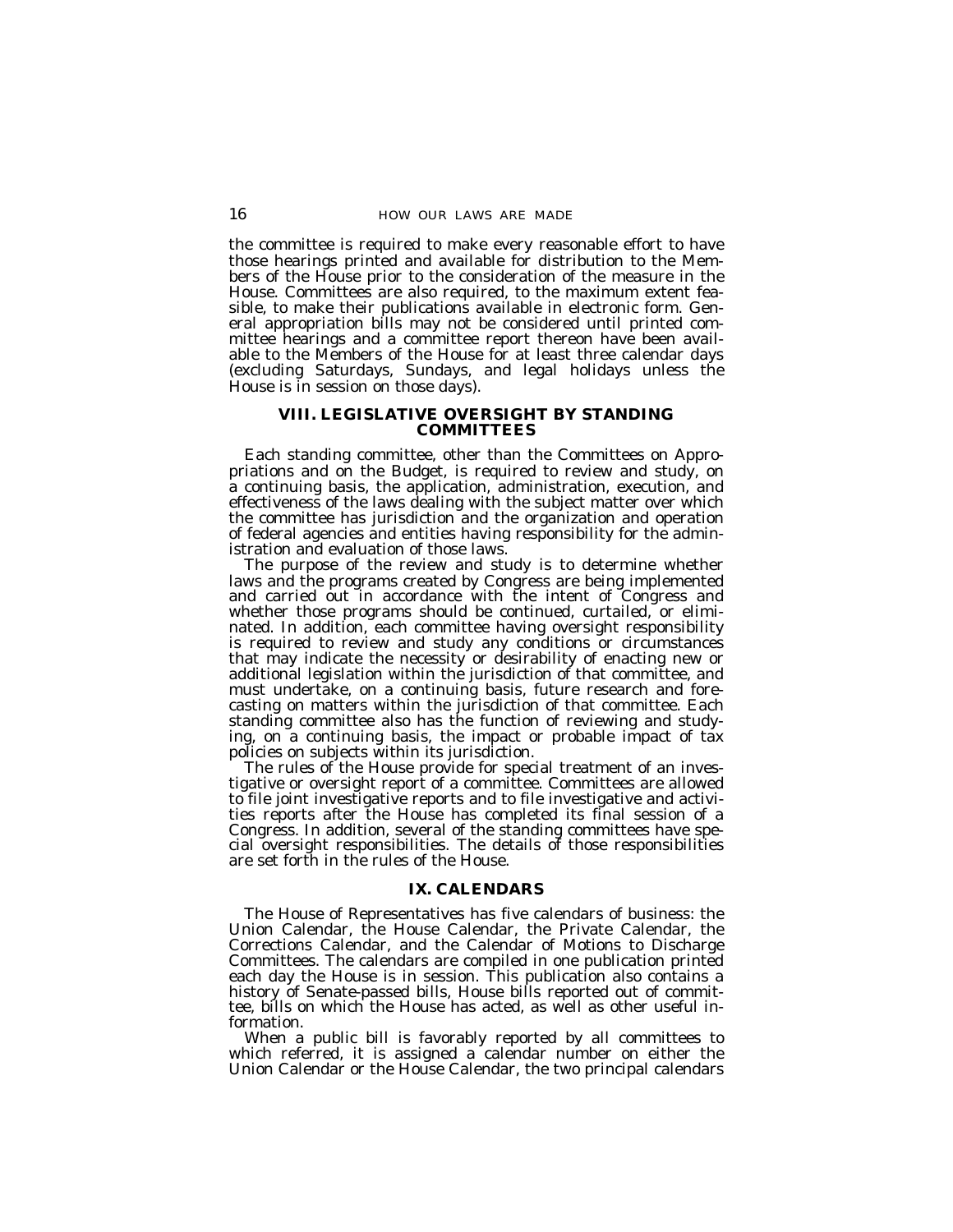of business. The calendar number is printed on the first page of the bill and, in certain instances, is printed also on the back page. In the case of a bill that was referred to multiple committees for consideration in sequence, the calendar number is printed only on the bill as reported by the last committee to consider it.

#### UNION CALENDAR

#### The rules of the House provide that there shall be:

First. A Calendar of the Committee of the Whole House on the state of the Union, to which shall be referred bills raising revenue, general appropriation bills, and bills of a public character directly or indirectly appropriating money or property.

The large majority of public bills and resolutions reported to the House are placed on the Union Calendar. For a discussion of the Committee of the Whole House, see Part XI.

#### HOUSE CALENDAR

The rules further provide that there shall be:

Second. A House Calendar, to which shall be referred all bills of a public character not raising revenue nor directly or indirectly appropriating money or property.

The public bills and resolutions that are not placed on the Union Calendar are referred to the House Calendar.

#### PRIVATE CALENDAR

The rules also provide that there shall be:

Third. A Calendar of the Committee of the Whole House, to which shall be referred all bills of a private character.

All private bills reported to the House are placed on the Private Calendar. The Private Calendar is called on the first and third Tuesdays of each month. If objection is made by two or more Members to the consideration of any measure called, it is recommitted to the committee that reported it. There are six official objectors, three on the majority side and three on the minority side, who make a careful study of each bill or resolution on the Private Calendar. The official objectors' role is to object to a measure that does not conform to the requirements for that calendar and prevent the passage without debate of nonmeritorious bills and resolutions. Private bills that have been reported from committee are only considered under the calendar procedure. Alternative procedures reserved for public bills are not applicable for reported private bills.

#### CORRECTIONS CALENDAR

If a measure pending on either the House or Union Calendar is of a noncontroversial nature, it may be placed on the Corrections Calendar. The Corrections Calendar was created to address specific problems with federal rules, regulations, or court decisions that bipartisan and narrowly targeted bills could expeditiously correct. After a bill has been favorably reported and is on either the House or Union Calendar, the Speaker may, after consultation with the Minority Leader, file with the Clerk a notice requesting that such bill also be placed upon a special calendar known as the Corrections Calendar. On the second and fourth Tuesdays of each month, the Speaker directs the Clerk to call any bill that has been on the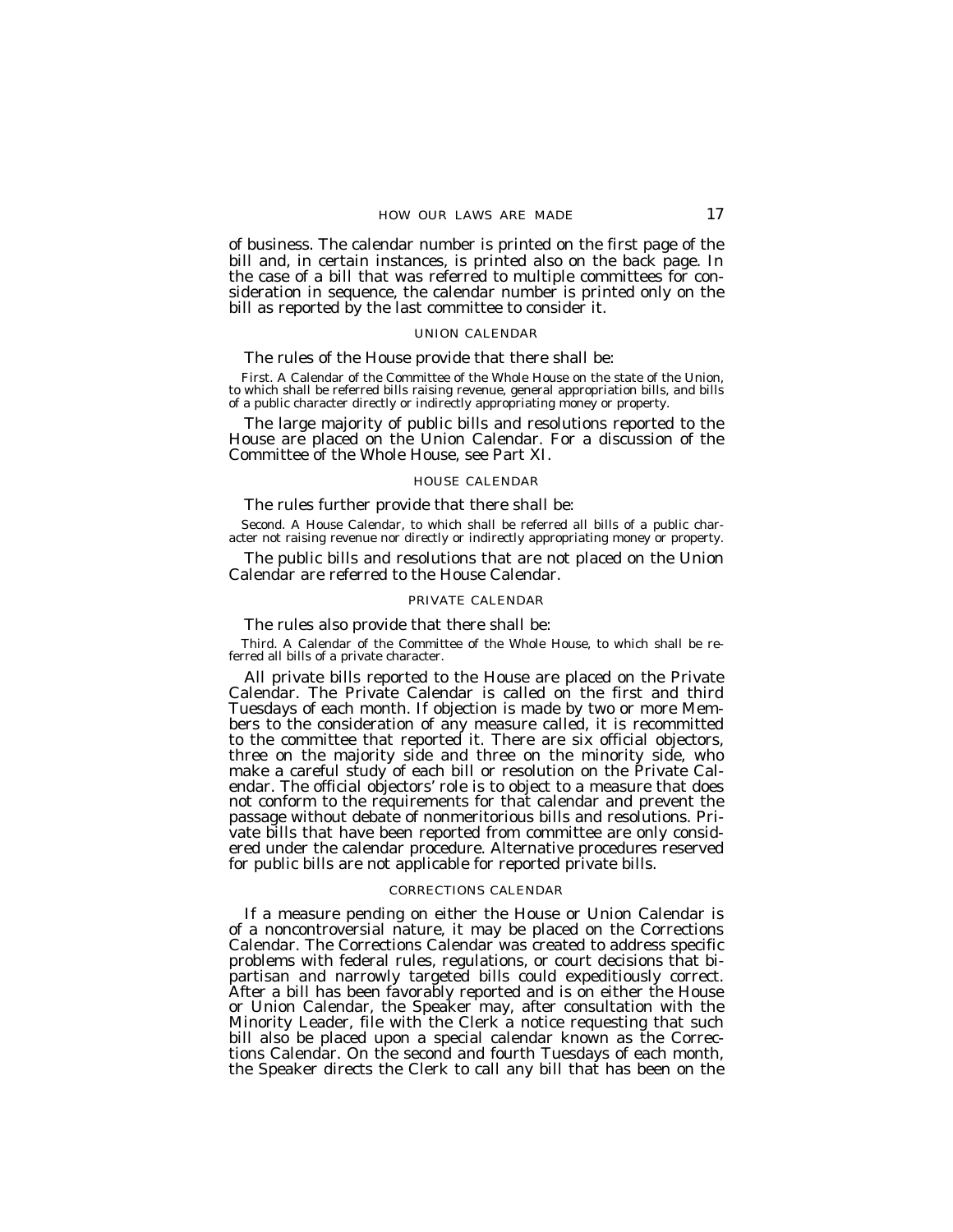Corrections Calendar for three legislative days. A three-fifths vote of the Members voting is required to pass any bill called from the Corrections Calendar. A failure to adopt a bill from the Corrections Calendar does not necessarily mean the final defeat of the bill because it may then be brought up for consideration in the same way as any other bill on the House or Union Calendar.

#### CALENDAR OF MOTIONS TO DISCHARGE COMMITTEES

When a majority of the Members of the House sign a motion to discharge a committee from consideration of a public bill or resolution, that motion is referred to the Calendar of Motions to Discharge Committees. For a discussion of motions to discharge, see Part X.

#### **X. OBTAINING CONSIDERATION OF MEASURES**

Certain measures pending on the House and Union Calendars are more important and urgent than others and a system permitting their consideration ahead of those that do not require immediate action is necessary. If the calendar numbers alone were the determining factor, the bill reported most recently would be the last to be taken up as all measures are placed on the House and Union Calendars in the order reported.

#### UNANIMOUS CONSENT

The House occasionally employs the practice of allowing measures to be considered by the unanimous agreement of all Members in the House Chamber. The power to recognize Members for a unanimous consent request is ultimately in the discretion of the Chair but recent Speakers have issued strict guidelines on when such a request is to be entertained. Most unanimous consent requests for consideration of measures may only be entertained by the Chair when assured that the majority and minority floor and committee leaderships have no objection.

#### SPECIAL RESOLUTION OR ''RULE''

To avoid delays and to allow selectivity in the consideration of public measures, it is possible to have them taken up out of their order on their respective calendar by obtaining from the Committee on Rules a special resolution or ''rule'' for their consideration. The Committee on Rules, which is composed of majority and minority members but with a larger proportion of majority members than other committees, is specifically granted jurisdiction over resolutions relating to the order of business of the House. Usually the chairman of the committee that has favorably reported the bill requests the Committee on Rules to originate a resolution that will provide for its immediate or subsequent consideration. Under unusual circumstances, the Committee on Rules may originate a resolution providing for a measure that has not been reported by the legislative committee(s) of jurisdiction. If the Committee on Rules is satisfied that the measure should be taken up, it may report a resolution reading substantially as follows with respect to a bill on the Union Calendar or an unreported bill: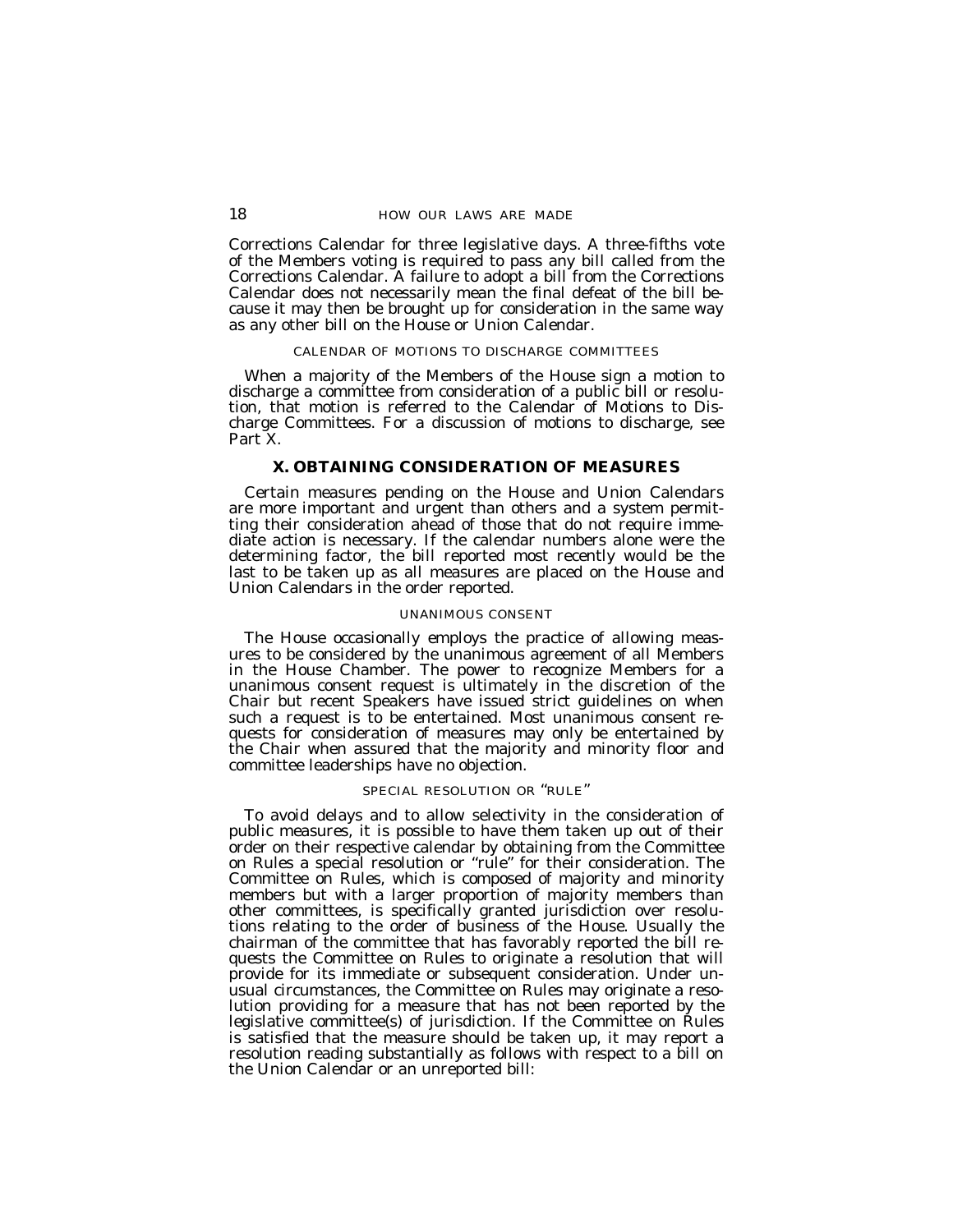*Resolved,* That upon the adoption of this resolution the Speaker declares pursuant to rule XXIII that the House resolve itself into the Committee of the Whole House on the State of the Union for the consideration of the bill (H.R. \_\_\_\_\_\_\_) entitled, etc., and the first reading of the bill shall be dispensed with. After general debate, which shall be confined to the bill and shall continue not to exceed \_\_\_\_\_\_\_\_ hours, to be equally divided and controlled by the chairman and ranking minority member of the Committee on  $\tilde{h}$ , the bill shall be read for amendment under the five-minute rule. At the conclusion of the consideration of the bill for amendment, the Committee shall rise and report the bill to the House with such amendments as may have been adopted, and the previous question shall be considered as ordered on the bill and amendments thereto to final passage without intervening motion except one motion to recommit with or without instructions.

If the measure is on the House Calendar or the recommendation is to avoid consideration in the Committee of the Whole, the resolution reads substantially as follows:

*Resolved,* That upon the adoption of this resolution it shall be in order to consider the bill (H.R. ) entitled, etc., in the House. ) entitled, etc., in the House.

The resolution may waive points of order against the bill. A point of order is an objection that a pending matter or proceeding is in violation of a rule of the House. The bill may be susceptible to various points of order that may be made against its consideration, including an assertion that the bill carries a retroactive federal income tax increase, contains a federal unfunded mandate, or has not been reported from committee properly. When the resolution limits or prevents floor amendments, it is popularly known as a ''closed rule'' or ''modified closed rule.'' However, a special resolution may not deny the minority party the right to offer a motion to recommit the bill with amendatory or general instructions. For a discussion of the motion to recommit, see Part XI.

#### CONSIDERATION OF MEASURES MADE IN ORDER BY RESOLUTION PREVIOUSLY REPORTED FROM THE COMMITTEE ON RULES

When a special resolution has been reported to the House and is not considered immediately, it is referred to the calendar and, if not called up for consideration by the Member making the report within seven legislative days thereafter, any member of the Committee on Rules may call it up as a privileged matter, after having given one calendar day notice of the Member's intention to do so. The Speaker will recognize any member of the committee seeking recognition for that purpose.

If, within seven calendar days after a measure has, by resolution adopted by the House, been made in order for consideration, a motion has not been offered for its consideration, the Speaker may recognize a member of the committee that reported the measure to offer a motion that the House consider it, if the Member has been duly authorized by that committee to offer the motion.

There are several other methods of obtaining consideration of bills that either have not been reported by a committee or, if reported, for which a special resolution has not been granted. Two of those methods, a motion to discharge a committee and a motion to suspend the rules, are discussed below.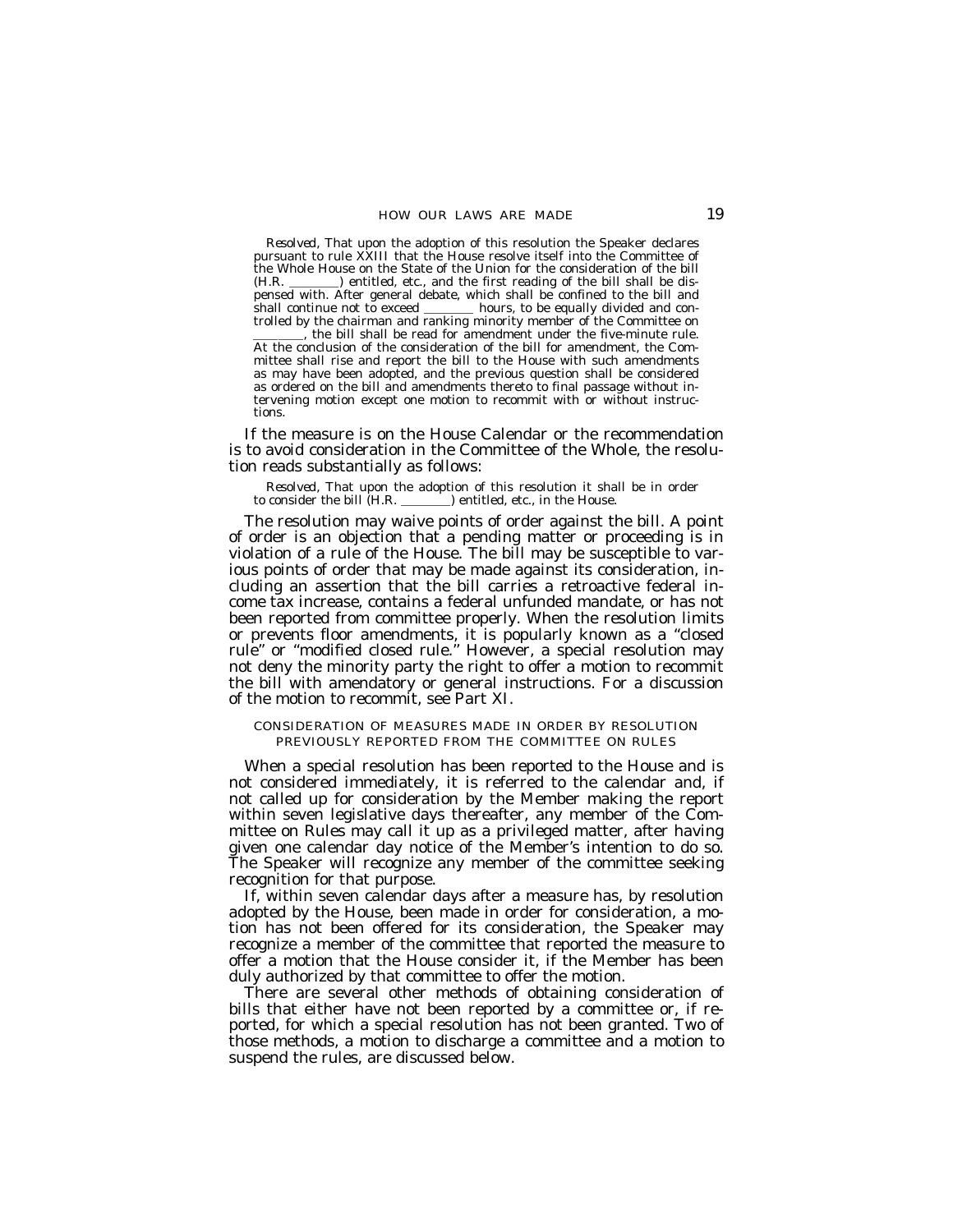#### MOTION TO DISCHARGE COMMITTEE

A Member may present to the Clerk a motion in writing to discharge a committee from the consideration of a public bill or resolution that has been referred to it 30 days prior thereto. A Member also may file a motion to discharge the Committee on Rules from further consideration of a resolution providing a special rule for the consideration of a public bill or resolution reported by a standing committee, or a special rule for the consideration of a public bill or resolution that has remained in a standing committee 30 legislative days or more without action. This motion to discharge the Committee on Rules may be made only when the resolution has been referred to that committee at least seven legislative days prior to the filing of the motion to discharge. The motion may not permit consideration of nongermane amendments. The motion is placed in the custody of the Journal Clerk, where Members may sign it at the House rostrum only when the House is in session. The names of Members who have signed a discharge motion are published in the Congressional Record on a weekly basis. When a majority of the total membership of the House have signed the motion, it is entered in the Journal, printed with all the signatures thereto in the Congressional Record, and referred to the Calendar of Motions to Discharge Committees.

On the second and fourth Mondays of each month, except during the last six days of a session, a Member who has signed a motion to discharge that has been on the calendar at least seven legislative days may seek recognition and be recognized for the purpose of calling up the motion. The motion to discharge is debated for 20 minutes, one-half in favor of the proposition and one-half in opposition.

If the motion to discharge the Committee on Rules from a resolution pending before that committee prevails, the House shall immediately consider such resolution. If the resolution is adopted, the House proceeds to its execution. This is the modern practice for utilization of the discharge rule.

If the motion to discharge one of the standing committees of the House from a public bill or resolution pending before the committee prevails, a Member who signed the motion may move that the House proceed to the immediate consideration of the bill or resolution. If the motion is agreed to, the bill or resolution is considered immediately under the general rules of the House. If the House votes against the motion for immediate consideration, the bill or resolution is referred to its proper calendar with the same rights and privileges it would have had if reported favorably by the standing committee.

#### MOTION TO SUSPEND THE RULES

On Monday and Tuesday of each week and during the last six days of a session, the Speaker may entertain a motion to suspend the rules of the House and pass a public bill or resolution. Members need to make arrangements in advance with the Speaker to be recognized to offer such a motion. The motion to suspend the rules and pass the bill is debatable for 40 minutes, one-half of the time in favor of the proposition and one-half in opposition. The mo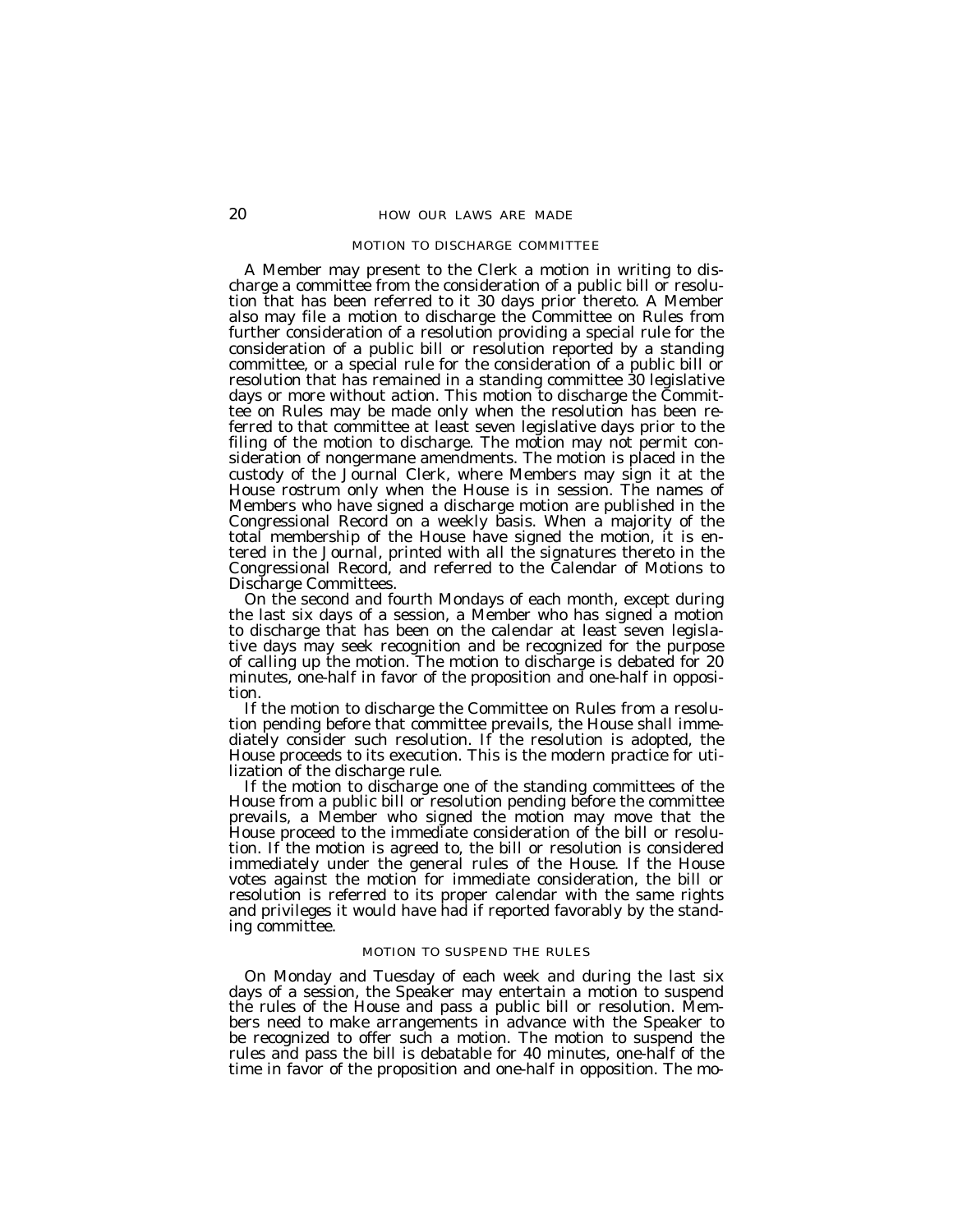tion may not be separately amended but may be amended in the form of a manager's amendment included in the motion when it is offered. Because the rules may be suspended and the bill passed only by affirmative vote of two-thirds of the Members voting, a quorum being present, this procedure is usually used only for expedited consideration of relatively noncontroversial public measures.

The Speaker may postpone all recorded and yea-nay votes on certain questions before the House, including a motion to suspend the rules and the passage of bills and resolutions, until a specified time on that legislative day or the next two legislative days. At that time, the House disposes of the postponed votes consecutively without further debate. After the first postponed fifteen minute vote is taken, the Speaker may reduce to not less than five minutes the time period for subsequent postponed votes. If the House adjourns before completing action on postponed votes, the postponed votes must be the first order of business on the next legislative day. Eliminating intermittent recorded votes on suspensions reduces interruptions of committee meetings and allows more efficient scheduling of voting.

#### CALENDAR WEDNESDAY

On Wednesday of each week, unless dispensed with by unanimous consent or by affirmative vote of two-thirds of the Members voting, a quorum being present, the standing committees are called in alphabetical order. A committee when named may call up for consideration any bill reported by it on a previous day and pending on either the House or Union Calendar. The bill's report must have been available for three days in accordance with House rules and must not be the subject of a special order of business providing for its consideration. Not more than two hours of general debate is permitted on any measure called up on Calendar Wednesday and all debate must be confined to the subject matter of the measure, the time being equally divided between those for and those against it. The affirmative vote of a simple majority of the Members present is sufficient to pass the measure. The general purpose of this procedure is to provide an alternative method of consideration when the Committee on Rules has not reported a special resolution for a specific bill.

#### DISTRICT OF COLUMBIA BUSINESS

On the second and fourth Mondays of each month, after the disposition of motions to discharge committees and after the disposal of business on the Speaker's table requiring only referral to committee, the Committee on Government Reform and Oversight may call up for consideration any District of Columbia business.

#### PRIVILEGED MATTERS

Under the rules of the House, certain matters are regarded as privileged matters and may interrupt the order of business. Conference reports, veto messages from the President, and certain amendments to measures by the Senate after the stage of disagreement between the two Houses are examples of privileged matters. Certain reports from House committees are also privileged, includ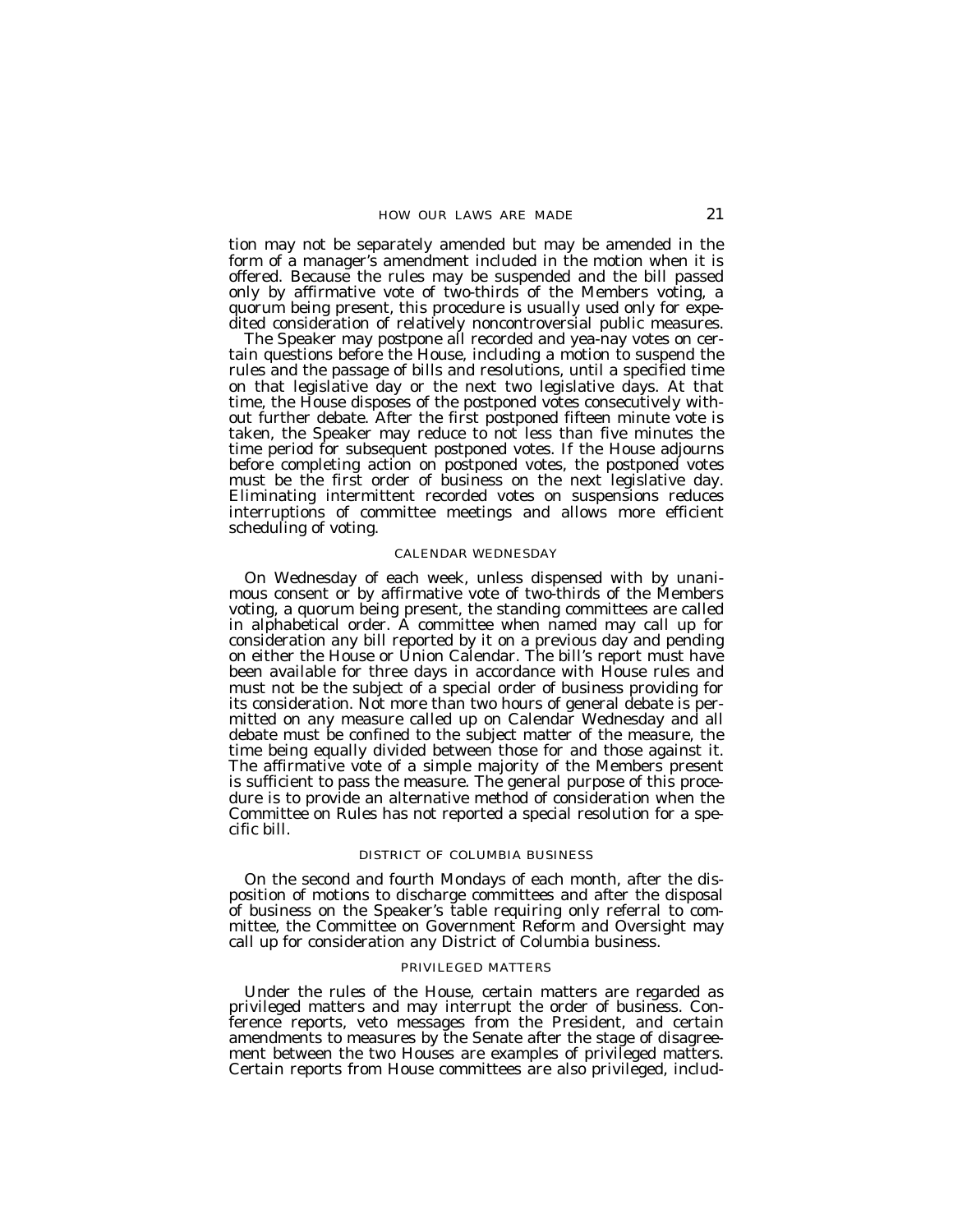ing reports from the Committee on Rules, reports from the Committee on Appropriations on the general appropriation bills, printing and committee funding resolutions reported from the Committee on House Oversight, and reports on Member's conduct from the Committee on Standards of Official Conduct. Bills, joint resolutions, and motions may also take on privileged status as a result of special procedures written into statute. The Member in charge of such a matter may call it up at practically any time for immediate consideration. Usually, this is done after consultation with both the majority and minority floor leaders so that the Members of both parties will have advance notice.

In addition, at any time after the reading of the Journal, a Member, by direction of the Committee on Appropriations, may move that the House resolve itself into the Committee of the Whole House on the State of the Union for the purpose of considering general appropriation bills. General appropriation bills may not be considered in the House until three calendar days (excluding Saturdays, Sundays, and legal holidays unless the House is in session on those days) after printed committee reports and hearings on them have been available to the Members. The limit on general debate on such a bill is generally fixed by a special resolution reported from the Committee on Rules.

#### **XI. CONSIDERATION AND DEBATE**

Our democratic tradition demands that bills be given consideration by the entire membership usually with adequate opportunity for debate and the proposing of amendments.

#### COMMITTEE OF THE WHOLE HOUSE

In order to expedite the consideration of bills and resolutions, the rules of the House provide for a parliamentary mechanism, known as the Committee of the Whole, that enables the House to act with a quorum of less than the requisite majority of 218. A quorum in the Committee of the Whole is 100 members. All measures on the Union Calendar—those involving a tax, making appropriations, authorizing payments out of appropriations already made, or disposing of property—must be first considered in the Committee of the Whole.

The Committee on Rules reports a special resolution allowing for immediate consideration of a measure by the Committee of the Whole. After adoption of the resolution by the House, the Speaker may declare the House resolved into the Committee of the Whole. When the House resolves into the Committee of the Whole, the Speaker leaves the chair after appointing a Chairman to preside.

The resolution referred to in the preceding paragraph also fixes the length of the debate in the Committee of the Whole. This may vary according to the importance and controversial nature of the measure. As provided in the resolution, the control of the time is divided equally between the chairman and the ranking minority member of the committee(s) that reported the measure. Members seeking to speak for or against the measure may arrange in advance with the Member in control of the time on their respective side to be allowed a certain amount of time in the debate. Members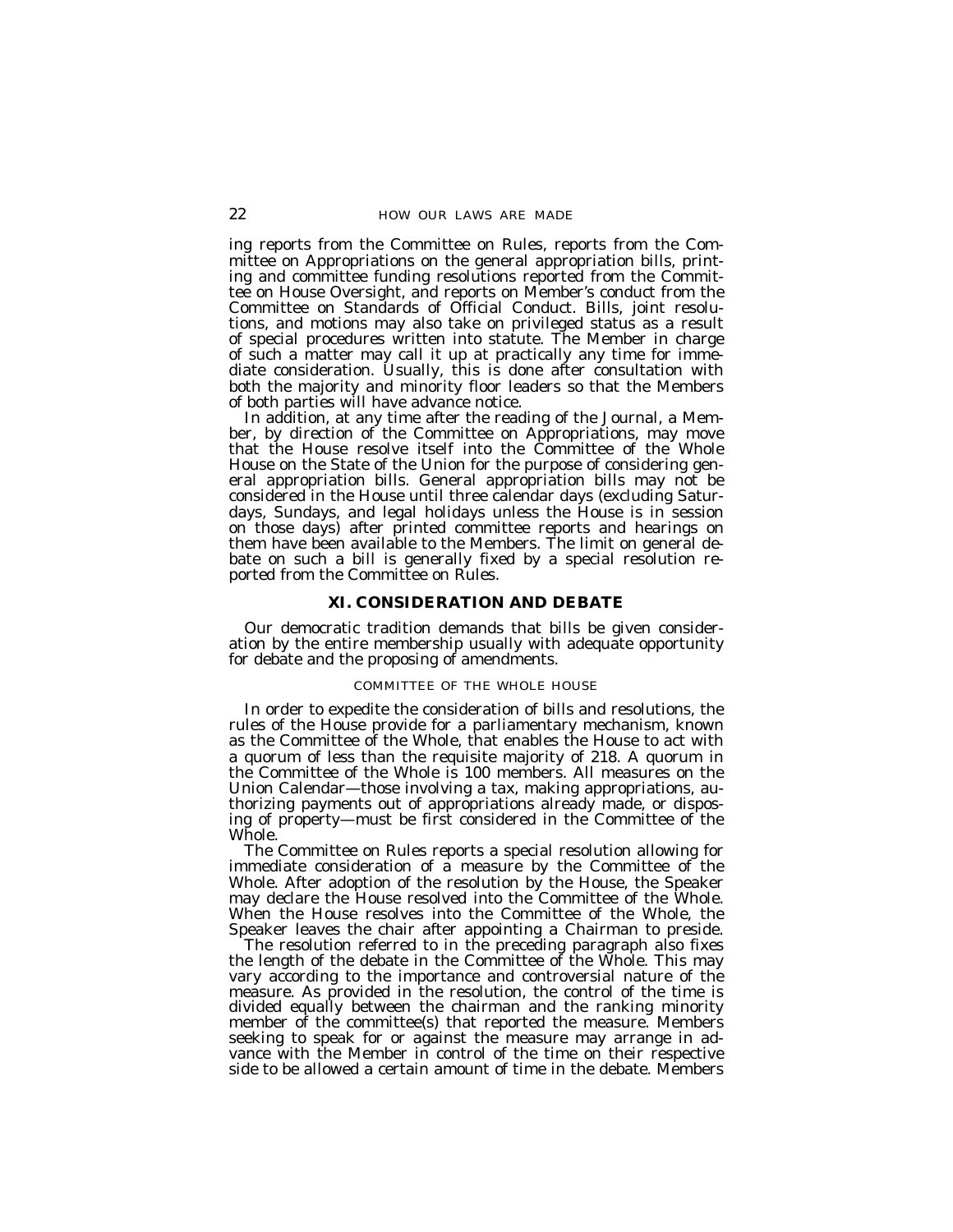may also ask the Member speaking at the time to yield to them for a question or a brief statement. A transcript of the proceedings and debate in the House and the Senate is printed daily in the Congressional Record. Frequently, permission is granted a Member by unanimous consent to revise and extend his remarks in the Congressional Record if sufficient time to make a lengthy oral statement is not available during actual debate. These revisions and extensions are printed in a distinctive type and cannot substantively

alter the verbatim transcript.<br>The conduct of the debate is governed principally by the rules of the House that are adopted at the opening of each Congress. *Jefferson's Manual,* prepared by Thomas Jefferson for his own guidance as President of the Senate from 1797 to 1801, is another recognized authority. The House has a long-standing rule that provides that<br>the provisions of *Jefferson's Manual* should govern the House in all applicable cases and where they are not inconsistent with the rules of the House. The House also relies on an 11-volume compilation of parliamentary precedents, entitled *Hinds' Precedents* and *Cannon's Precedents of the House of Representatives,* dating from the earliest days of Congress to 1935, to guide its action. A later compilation, *Deschler-Brown Precedents of the House of Representatives,* covers 1936 to date. In addition, a summary of the House precedents prior to 1959 can be found in a single volume entitled *Cannon's Procedure in the House of Representatives. Procedure in the U.S. House of Representatives,* fourth edition, as supplemented, and *House Practice,* published in 1996, are recent compilations of the precedents of the House, in summary form, together with other useful related material. Also, various rulings of the Speaker are set out as notes in the current *House Rules and Manual.* Most parliamentary questions arising during the course of debate are responded to by a ruling based on a precedent of action in a similar situation. The Parliamentarian of the House is present in the House Chamber in order to assist the Speaker or the Chairman in making a correct ruling on parliamentary questions.

#### SECOND READING

During general debate on a bill, an accurate account is kept of the time used on both sides and the Chairman terminates the debate when all the time allowed under the special resolution has been consumed. After general debate, the second reading of the bill begins. The second reading is a section-by-section reading during which time germane amendments may be offered to a section when it is read. Under some special ''modified closed'' rules adopted by the House, certain bills are considered as read and open only to prescribed amendments under limited time allocations. Under the normal ''open'' amendment process, a Member is permitted five minutes to explain the proposed amendment, after which the Member who is first recognized by the Chair is allowed to speak for five minutes in opposition to it. There is no further debate on that amendment, thereby effectively preventing filibuster-like tactics. This is known as the ''five-minute rule''. However, Members may offer a pro forma amendment—''to strike out the last word''—which does not change the language of the amendment but allows the Member five minutes for debate. Each substantive amendment and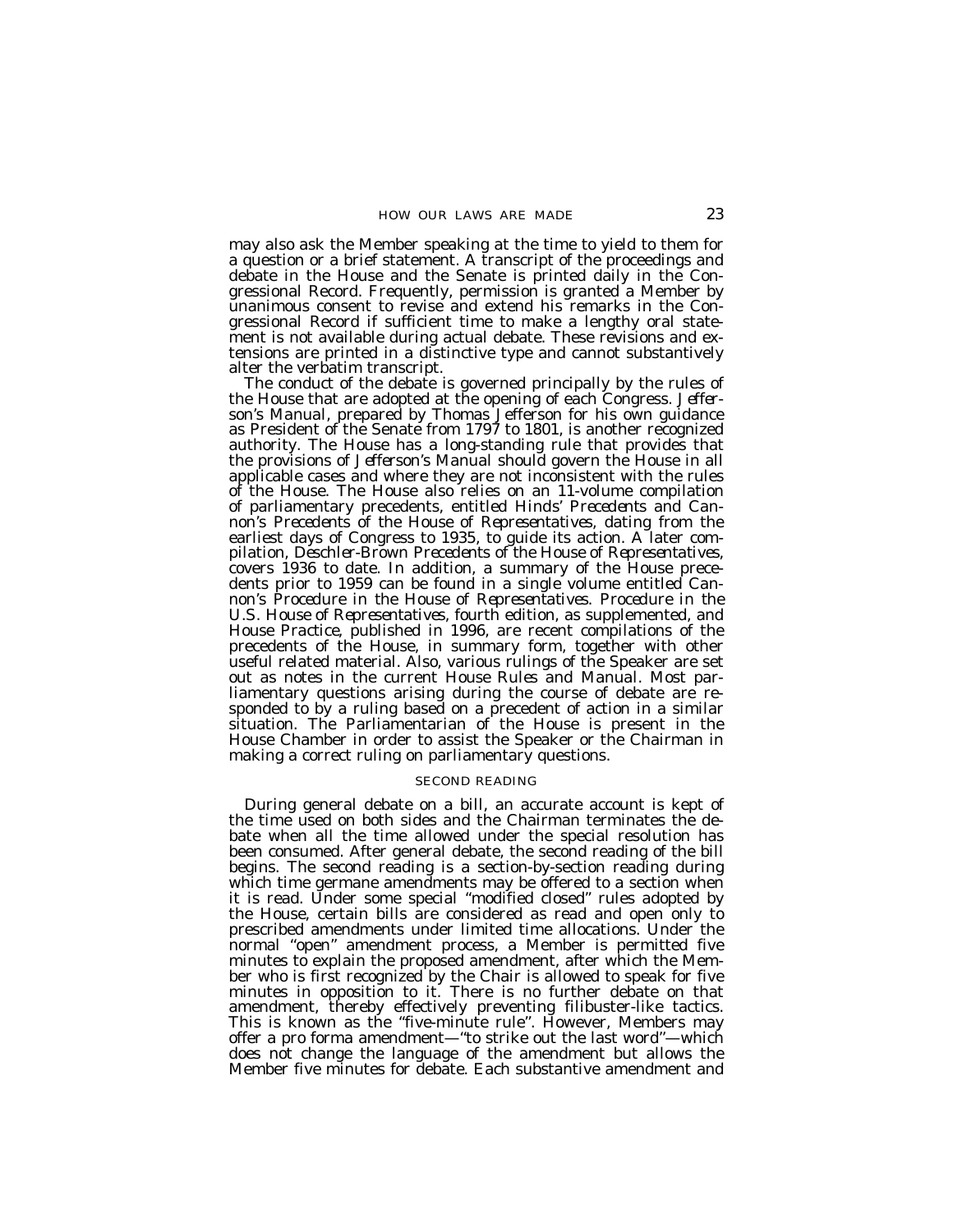amendment thereto is put to the Committee of the Whole for adoption unless the House has adopted a special resolution ''self-executing'' the adoption of certain amendments in the Committee of the Whole.

At any time after debate has begun on proposed amendments to a section or paragraph of a bill under the five-minute rule, the Committee of the Whole may by majority vote of the Members present close debate on the section or paragraph. However, if debate is closed on a section or paragraph before there has been debate on any amendment that a Member has caused to be printed in the Congressional Record after the reporting of the bill by the committee but at least one day prior to floor consideration of the amendment, the Member who caused the amendment to be printed in the Record is given five minutes in which to explain the amendment. Five minutes is also given to speak in opposition to the amendment and no further debate on the amendment is allowed. Amendments placed in the Congressional Record must be signed by the Member offering the amendment, must indicate the full text of the proposed amendment, the number of the bill to which it will be offered and the point in the bill or amendment thereto where the amendment is intended to be offered. These amendments appear in the portion of the Record designated for that purpose.

#### AMENDMENTS AND THE GERMANENESS RULE

The rules of the House prohibit amendments of a subject matter different from the text under consideration. This rule, commonly known as the germaneness rule, is considered the single most important rule of the House of Representatives because of the obvious need to keep the focus of a body the size of the House on a predictable subject matter. The germaneness rule applies to the proceedings in the House, the Committee of the Whole, and the standing committees. There are hundreds of prior rulings or ''precedents'' on issues of germaneness available to guide the Chair.

#### THE COMMITTEE ''RISES''

At the conclusion of the consideration of a bill for amendment, the Committee of the Whole "rises" and reports the bill to the House with the amendments that have been adopted. In rising, the Committee of the Whole reverts back to the House and the Chairman of the Committee is replaced in the chair by the Speaker of the House. The House then acts on the bill and any amendments adopted by the Committee of the Whole.

#### HOUSE ACTION

Debate on a bill in the House is cut off by moving and ordering "the previous question". All debate is cut off on the bill if this motion is carried by a majority of the Members voting, a quorum being present, or by a special resolution ordering the previous question upon the rising of the Committee of the Whole. The Speaker then puts the question: ''Shall the bill be engrossed and read a third time?'' If this question is decided in the affirmative, the bill is read a third time by title only and voted on for passage.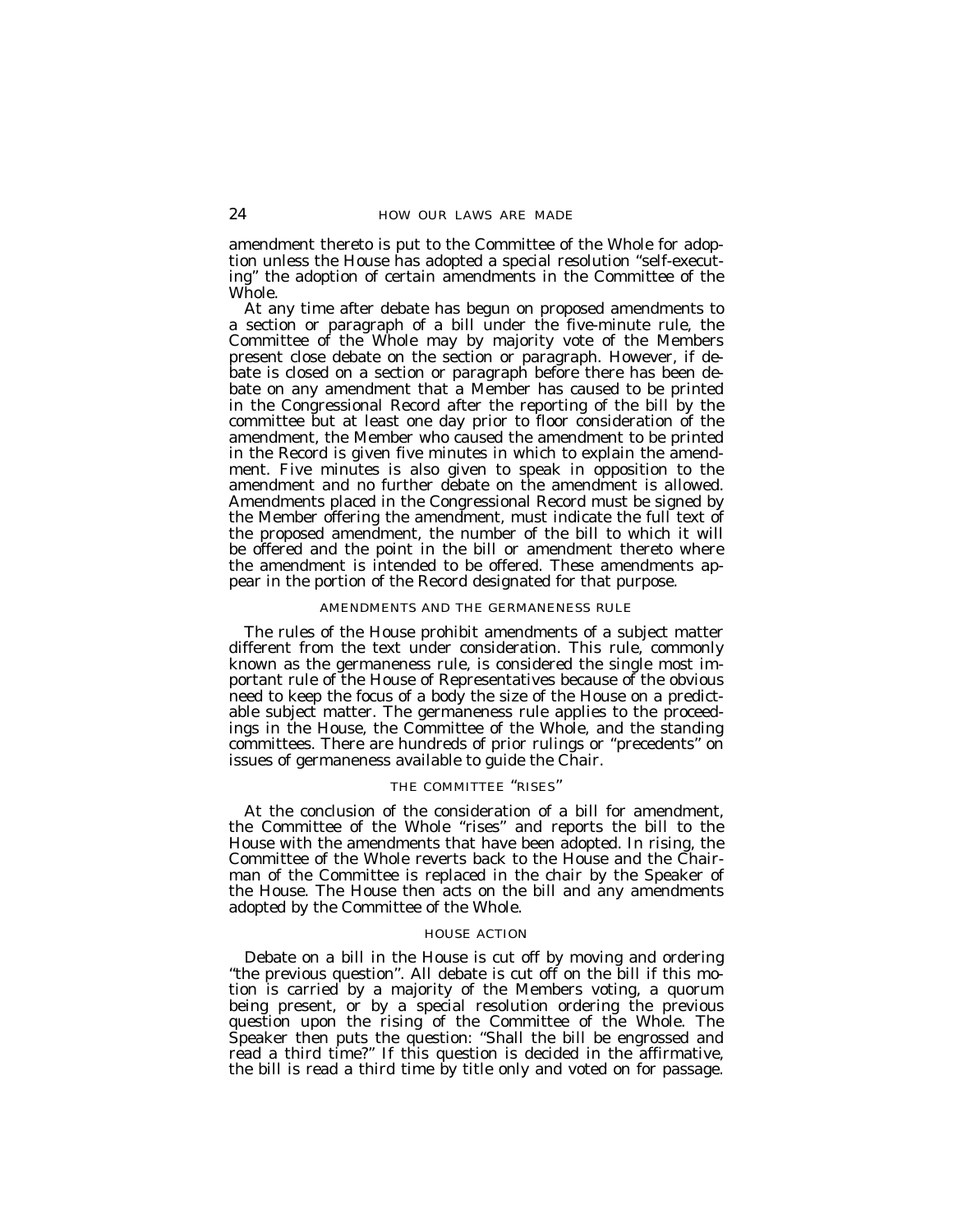If the previous question has been ordered by the terms of the special resolution on a bill reported by the Committee of the Whole, the House immediately votes on whatever amendments have been reported by the Committee in the order in which they appear in the bill unless voted on en bloc. After completion of voting on the amendments, the House immediately votes on the passage of the bill with the amendments it has adopted. However, a motion to recommit, as described in the next section, may be offered and voted

on prior to the vote on passage.<br>The Speaker may postpone a recorded vote on final passage of a<br>bill or resolution or agreement to a conference report for up to two<br>legislative days.

Measures that do not have to be considered in the Committee of the Whole are considered in the House in accordance with the terms of the rule limiting debate on the measure or under the "hour rule". The hour rule limits the amount of time that a Member may occupy in debate on a pending question to 60 minutes. Generally, the opportunity for debate may also be curtailed when the Speaker makes the rare determination that a motion is dilatory.

After passage or rejection of the bill by the House, a pro forma motion to reconsider it is automatically made and laid on the table. The motion to reconsider is tabled to prohibit this motion from being made at a later date because the vote of the House on a proposition is not final and conclusive on the House until there has been an opportunity to reconsider it.

#### MOTION TO RECOMMIT

After the previous question has been ordered on the passage of a bill or joint resolution, it is in order to offer one motion to recommit the bill or joint resolution to a committee and the Speaker is required to give preference in recognition for that purpose to a minority party Member who is opposed to the bill or joint resolution. This motion is normally not subject to debate. However, a motion to recommit with instructions offered after the previous question has been ordered is debatable for 10 minutes, except that the majority floor manager may demand that the debate be extended to one hour. Whatever time is allotted for debate is divided equally between the proponents and opponents of the motion. Instructions in the motion to recommit normally take the form of germane amendments proposed by the minority to change the final form of the bill prior to passage.

#### QUORUM CALLS AND ROLLCALLS

Article 1, Section 5, of the Constitution provides that a majority of each House constitutes a quorum to do business and authorizes a smaller number than a quorum to compel the attendance of absent Members. In order to fulfill this constitutional responsibility, the rules of the House provide alternative procedures for quorum calls in the House and the Committee of the Whole.

The rules of the House provide special authority for the Speaker to recognize a Member of the Speaker's choice to move a call of the House at any time. This motion for the call of the House is in order notwithstanding the rule that a point of order of no quorum may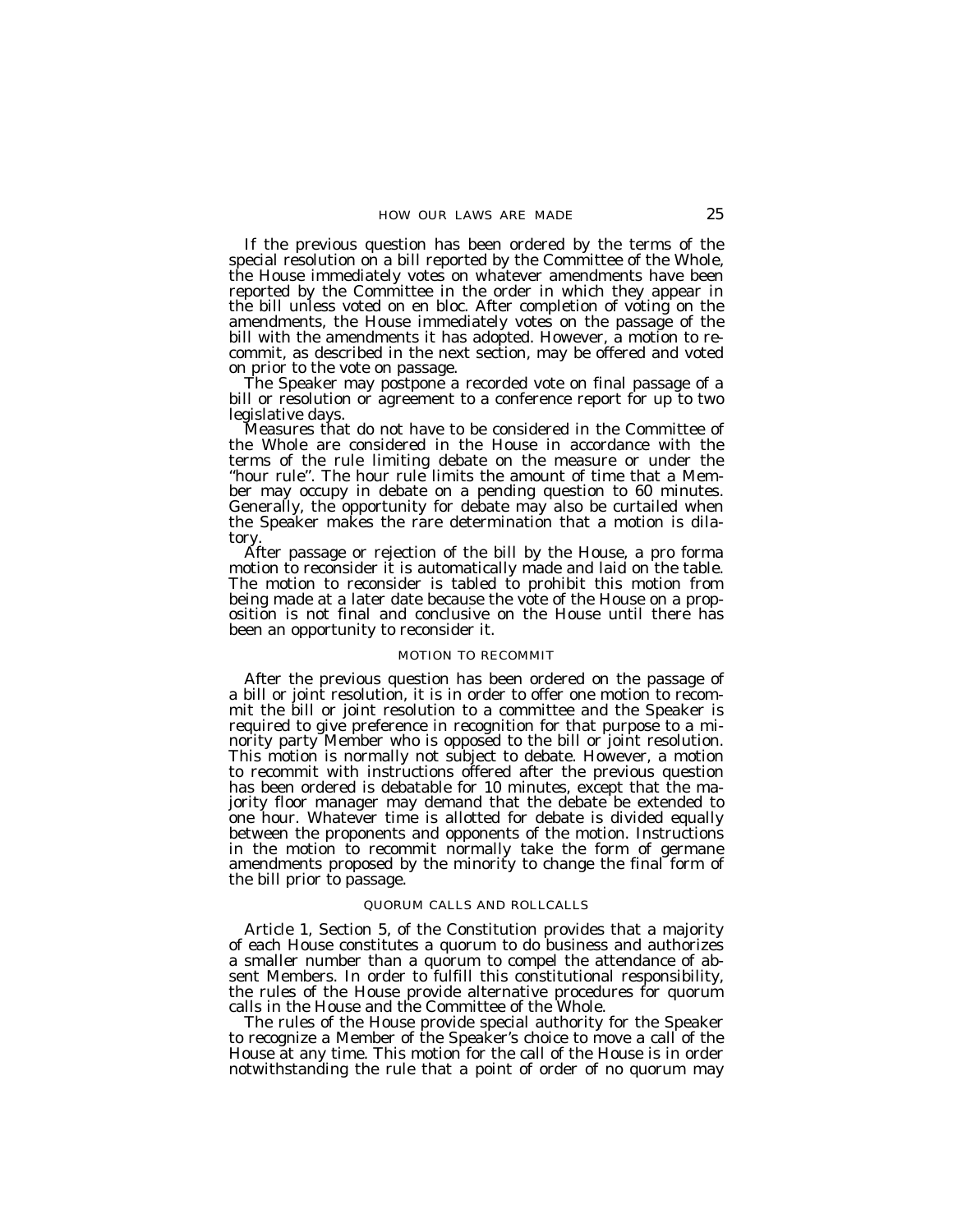be made in the House only when the Speaker has put the pending question to a vote and not during periods of debate.

In the absence of a quorum, 15 Members may initiate a call of the House to compel the attendance of absent Members. Such a call of the House must be ordered by a majority vote. A call of the House is then ordered and the call is taken by electronic device or by response to the alphabetical call of the roll of Members. Absent Members have a minimum of 15 minutes from the ordering of the call of the House by electronic device to have their presence recorded. If sufficient excuse is not offered for their absence, they may be sent for by the Sergeant-at-Arms and their attendance secured and retained. The House then determines the conditions on which they may be discharged. Members who voluntarily appear are, unless the House otherwise directs, immediately admitted to the Hall of the House and must report their names to the Clerk to be entered in the Journal as present. Compulsory attendance or arrest of Members has been rare in modern practice.

When a question is put to a vote by the Speaker and a quorum fails to vote on such question, if a quorum is not present and objection is made for that reason, there is a call of the House unless the House adjourns. The call is taken by electronic device and the Sergeant-at-Arms may bring in absent Members. The yeas and nays on the pending question are at the same time considered as ordered and an ''automatic'' rollcall vote is taken. The Clerk utilizes the electronic system or if inoperative, calls the roll and each Member who is present may vote on the pending question as the Member answers the roll. If those voting on the question and those who are present and decline to vote together make a majority of the House, the Speaker declares that a quorum is constituted, and the pending question is decided according to the will of the majority of

The rules prohibit points of order of no quorum (1) before or during the daily prayer, (2) during administration of the oath of office to the Speaker or any Member, (3) during the reception of messages from the President or the Senate, and (4) in connection with motions incidental to a call of the House. If the presence of a quorum has been established at least once on any day, further points of no quorum are prohibited (1) during the reading of the Journal, (2) between the time a Committee of the Whole rises and its Chairman reports, and (3) during the period on any legislative day when Members are addressing the House under special orders. The language prohibiting quorum calls ''during any period'' when Members are speaking under special orders includes the time between addresses delivered during this period as well as the addresses themselves. Furthermore, a quorum call is not in order when no business has intervened since the previous call. For the purposes of this provision, all the situations described above are not to be considered as ''business''.

The rules of the House also prohibit points of order of no quorum when a motion or proposition is being debated in the House unless the Speaker has put the motion or proposition to a vote.

The rules for quorum calls are different in some respects in the Committee of the Whole. The first time the Committee of the Whole finds itself without a quorum during any day the Chairman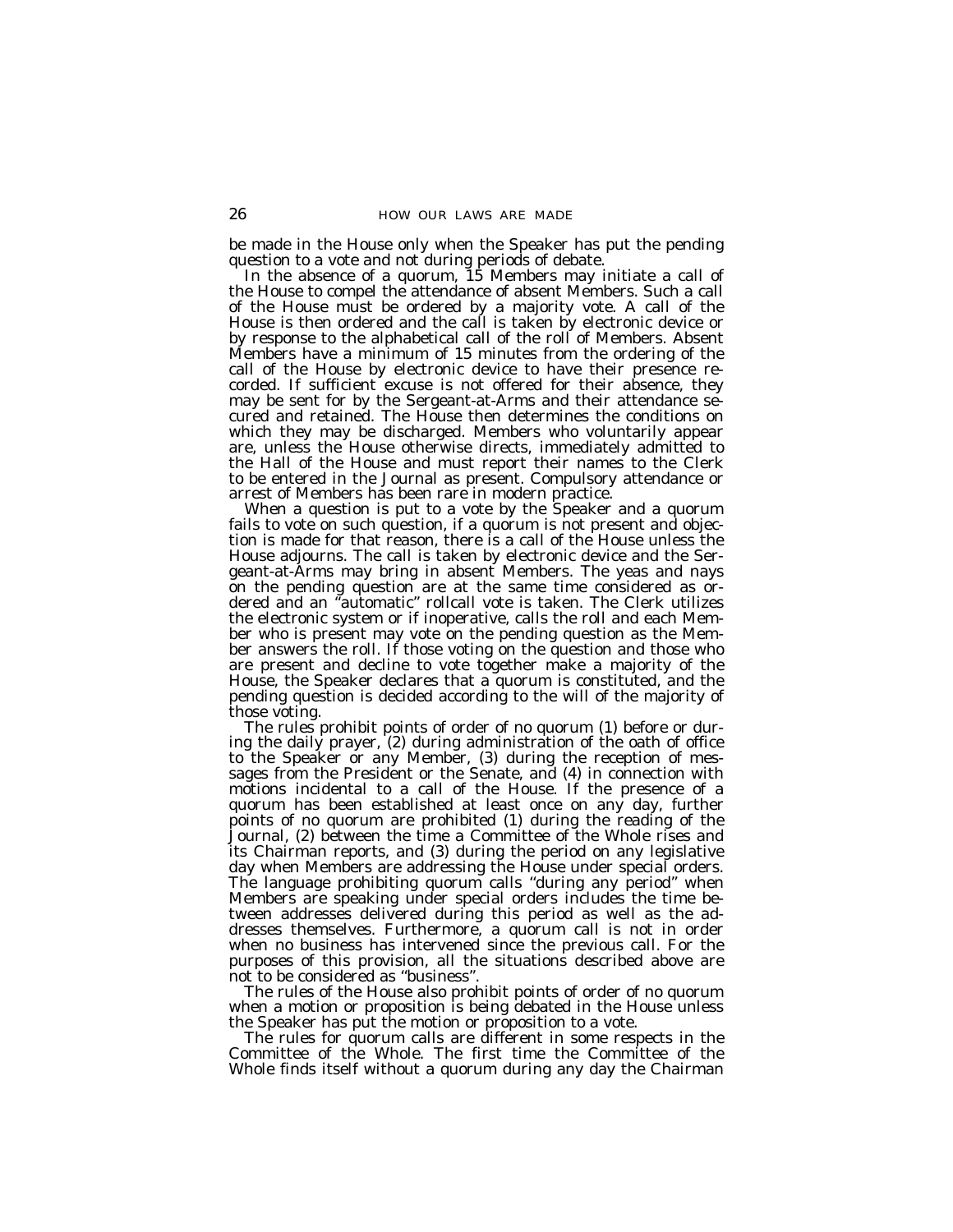is required to order the roll to be called by electronic device, unless the Chairman orders a call of the Committee. If on a call, a quorum (100 Members) appears, the Committee continues its business. If a quorum does not appear, the Committee rises and the Chairman reports the names of the absentees to the House. The rules provide for the expeditious conduct of quorum calls in the Committee of the Whole. The Chairman may suspend a quorum call after 100 Members have recorded their presence. Under such a short quorum call, the Committee will not rise and present or absent Members' names will not be published. In that case, a recorded vote, if ordered immediately following the termination of the short quorum call, is a minimum of 15 minutes. In the alternative, the Chair may choose to permit a full 15 minute quorum call, wherein all Members names are recorded as present or absent, to be followed by a fiveminute recorded vote on the pending question. Once a quorum of the Committee of the Whole has been established for the day, quorum calls in the Committee are only in order when the Committee is operating under the five-minute rule and the Chairman has put the pending motion or proposition to a vote. The rules prohibit a point of order of no quorum against a vote in which the Committee of the Whole agrees to rise. However, an appropriate point of order of no quorum would be permitted against a vote defeating a motion to rise.

#### VOTING

There are three methods of voting in the Committee of the Whole that are also employed in the House. These are the voice vote, the division, and the recorded vote. The yea-and-nay vote is an additional method used only in the House, which may be automatic if a Member objects to the vote on the ground that a quorum is not present.

To conduct a voice vote the Chair puts the question: ''As many as are in favor (as the question may be) say 'Aye'. As many as are opposed, say 'No'.'' The Chair determines the result on a comparison of the volume of ayes and noes. This is the form in which the vote is ordinarily taken in the first instance.

If it is difficult to determine the result of a voice vote, a division may be demanded by a Member or initiated by the Chair. The Chair then states: ''As many as are in favor will rise and stand until counted''. After counting those in favor he calls on those opposed to stand and be counted, thereby determining the number in favor of and those opposed to the question.

If any Member requests a recorded vote and that request is supported by at least one-fifth of a quorum of the House, or 25 Members in the Committee of the Whole, the vote is taken by electronic device. After the recorded vote is concluded, the names of those voting and those not voting are entered in the Journal. Members have a minimum of 15 minutes to be counted from the time the recorded vote is ordered. The Speaker may reduce the period for voting to five minutes on subsequent votes in certain situations where there has been no intervening debate or business. The Speaker is not required to vote unless the Speaker's vote would be decisive.

In the House, if the yeas and nays are demanded, the Speaker directs those in favor of taking the vote by that method to stand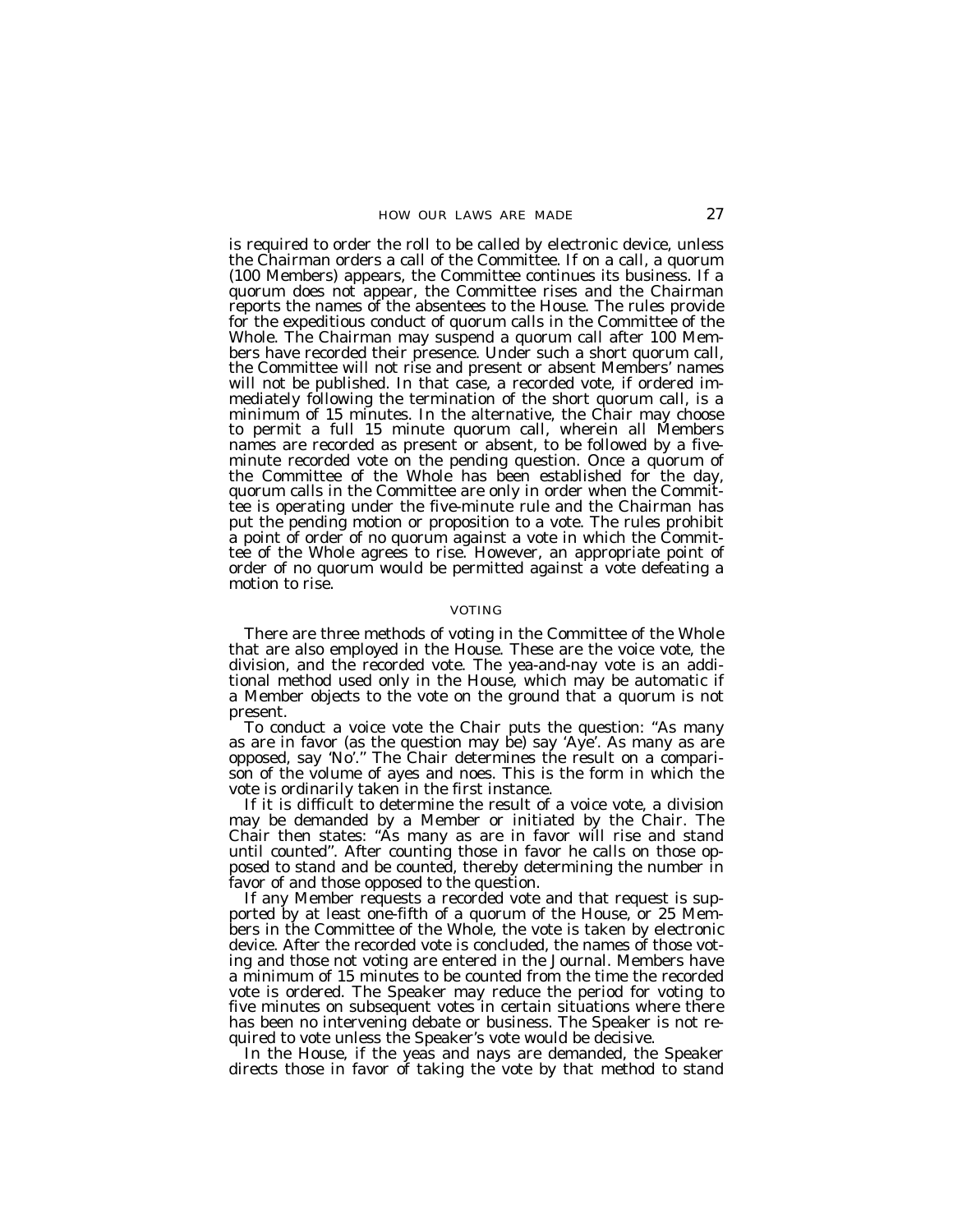and be counted. The support of one-fifth of the Members present is necessary for ordering the yeas and nays. When the yeas and nays are ordered or a point of order is made that a quorum is not present, the Speaker states: ''As many as are in favor of the proposition will vote 'Aye'. As many as are opposed will vote 'No'.'' The Clerk activates the electronic system or calls the roll and reports the result to the Speaker, who announces it to the House.

The rules of the House require a three-fifths vote to pass a bill, joint resolution, amendment, or conference report that contains a federal income tax rate increase.

The rules prohibit a Member from (1) casting another Member's vote or recording another Member's presence in the House or the Committee of the Whole or (2) authorizing another individual to cast a vote or record the Member's presence in the House or the Committee of the Whole.

#### ELECTRONIC VOTING

Recorded and rollcall votes are usually taken by electronic device, except when the Speaker orders the vote to be recorded by other methods prescribed by the rules of the House, or in the failure of the electronic device to function. In addition, quorum calls are generally taken by electronic device. Essentially the system works as follows: A number of vote stations are attached to selected chairs in the Chamber. Each station is equipped with a vote card slot and four indicators, marked ''yea'', ''nay'', ''present'', and ''open'' that are lit when a vote is in progress and the system is ready to accept votes. Each Member is provided with a personalized Vote-ID Card. A Member votes by inserting the voting card into any one of the vote stations and depressing the appropriate button to indicate the Member's choice. If a Member is without a Vote-ID Card or wishes to change his vote during the last five minutes of a vote, the Member may be recorded by handing a paper ballot to the Tally Clerk, who then records the vote electronically according to the indicated preference of the Member. The paper ballots are green for ''yea'', red for ''nay'', and amber for ''present''. The voting machine records the votes and reports the result when the vote is completed.

#### PAIRING OF MEMBERS

When a Member anticipates being unavoidably absent at the time a vote is to be taken, the Member may arrange in advance to be recorded as being either in favor of or opposed to the question by being ''paired'' with a Member who will also be absent and who holds contrary views on the question. A specific pair of this kind shows how the Member would have voted if present. Occasionally, a Member who has arranged in advance to be paired is present at the time of voting. The Member then votes as if not paired, subsequently withdraws that vote, and asks to be marked ''present'' to protect the other Member. This is known as a ''live pair''.

Absent Members often sign statements for submission in the Record stating how they would have voted if present on specific votes.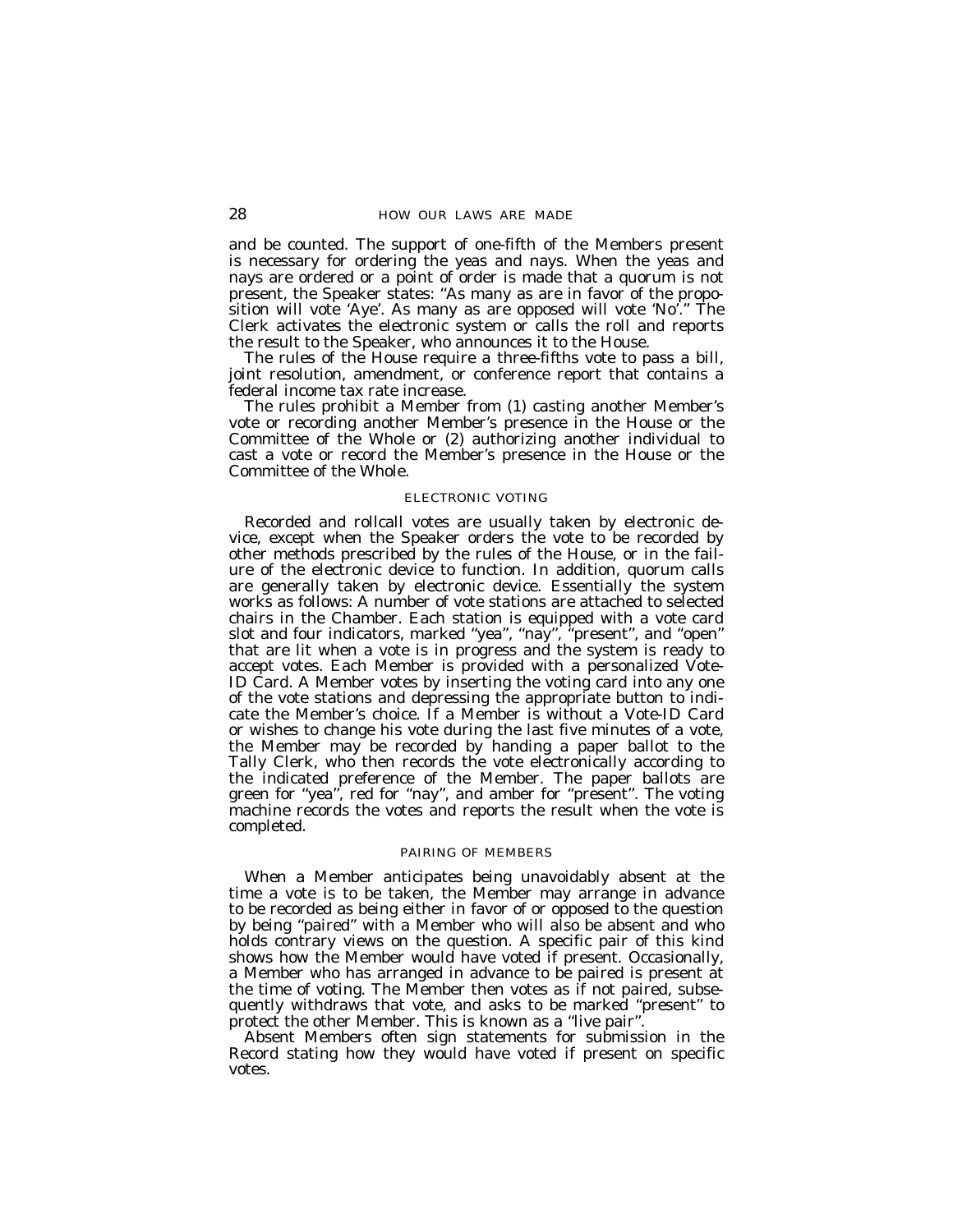#### SYSTEM OF LIGHTS AND BELLS

Due to the diverse nature of daily tasks that they have to per- form, it is not practicable for Members to be present in the House or Senate Chamber at every minute that the body is in session. Furthermore, many of the routine matters do not require the personal attendance of all the Members. A legislative call system consisting of electric lights and bells or buzzers located in various parts of the Capitol Building and House and Senate Office Buildings alerts Members to certain occurrences in the House and Senate Chambers.

In the House, the Speaker has ordered that the bells and lights comprising the system be utilized as follows:

1 long ring followed by a pause and then 3 rings and 3 lights on the left— Start or continuation of a notice or short quorum call in the Committee of the Whole that will be vacated if and when 100 Members appear on the floor. Bells are repeated every five minutes unless the call is vacated or the call is converted into a regular quorum call.

1 long ring and extinguishing of 3 lights on the left—Short or notice quorum call vacated.

2 rings and 2 lights on the left—15 minute recorded vote, yea-and-nay vote or automatic rollcall vote by electronic device. The bells are repeated five minutes after the first ring.

2 rings and 2 lights on the left followed by a pause and then 2 more rings— Automatic rollcall vote or yea-and-nay vote taken by a call of the roll in the House. The bells are repeated when the Clerk reaches the R's in the first call of the roll.

2 rings followed by a pause and then 5 rings—First vote under Suspension of the Rules or on clustered votes. Two bells are repeated five minutes after the first ring. The first vote will take 15 minutes with successive votes at intervals of not less than five minutes. Each successive vote is signaled by five rings.

3 rings and 3 lights on the left—15 minute quorum call in either the House or in the Committee of the Whole by electronic device. The bells are repeated five minutes after the first ring.

3 rings followed by a pause and then 3 more rings—15 minute quorum call by a call of the roll. The bells are repeated when the Clerk reaches the R's in the first call of the roll.

3 rings followed by a pause and then 5 more rings—Quorum call in the Committee of the Whole that may be followed immediately by a five-minute recorded vote.

4 rings and 4 lights on the left—Adjournment of the House.

5 rings and 5 lights on the left—Any five-minute vote.

6 rings and 6 lights on the left—Recess of the House.

12 rings at 2-second intervals with 6 lights on the left—Civil Defense Warning.

The 7th light indicates that the House is in session.

#### RECESS AUTHORITY

The House may by vote authorize the Speaker to declare a recess under the rules of the House. The Speaker also has the authority to declare the House in recess for a short time when no question is pending before the House.

#### LIVE COVERAGE OF FLOOR PROCEEDINGS

The rules of the House provide for unedited radio and television broadcasting and recording of proceedings on the floor of the House. However, the rules prohibit the use of these broadcasts and recordings for any political purpose or in any commercial advertise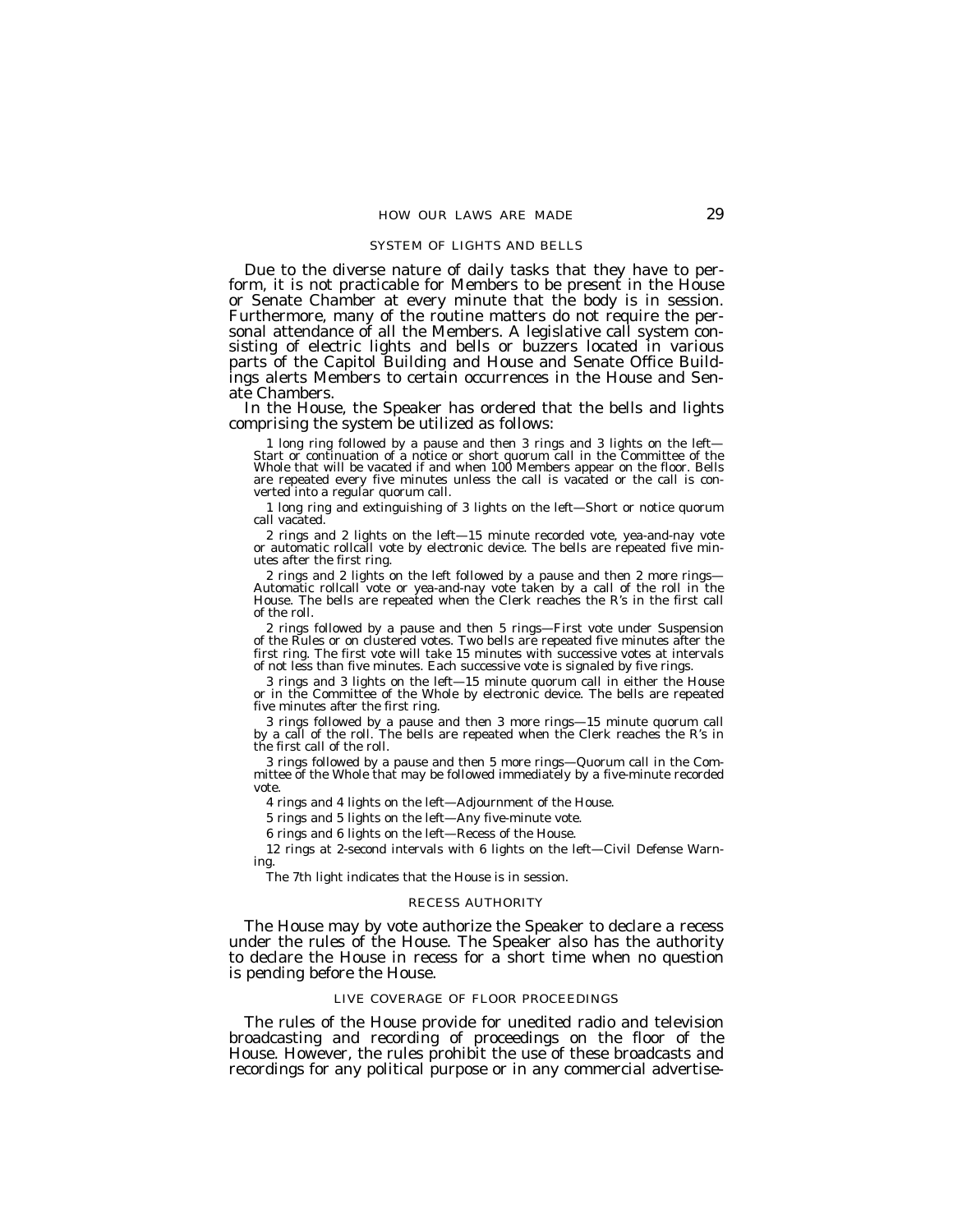ment. The rules of the Senate also provide for broadcasting and recording of proceedings in the Senate Chamber with similar restrictions.

#### **XII. CONGRESSIONAL BUDGET PROCESS**

The Congressional Budget and Impoundment Control Act of 1974 as amended provides Congress with a procedure establishing appropriate spending and revenue levels for each year. The congressional budget process, as set out in the 1974 Budget Act, is designed to coordinate decisions on sources and levels of revenues and on objects and levels of expenditures. Its basic method is to prescribe the overall size of the fiscal pie and the particular sizes of its various pieces. Each year the Congress adopts a concurrent resolution imposing overall constraints on revenues and spending and distributing the overall constraint on spending among groups

of programs and activities. Congress aims to complete action on a concurrent resolution on the budget for the next fiscal year by April 15. Congress may adopt a later budget resolution that revises the most recently adopted budget resolution. One of the mechanisms Congress uses to implement the constraints on revenue and spending is called the reconciliation process. Reconciliation is a two-step process designed to bring existing law in conformity with the most recently adopted concurrent resolution on the budget. The first step in the reconciliation process is the language found in a concurrent resolution on the budget instructing House and Senate committees to determine and recommend changes in laws or bills that will achieve the constraints established in the concurrent resolution on the budget. The instructions to a committee specify the amount of spending reductions or revenue increases a committee must attain and leave to the discretion of the committee the specific changes to laws or bills that must be made. The second step involves the combination of the various instructed committee's recommendations into an omnibus reconciliation bill which is reported by the Committee on the Budget and considered by the whole House.

The Budget Act maintains that reconciliation provisions must be related to reconciling the budget. This principle is codified in section 313 of the Budget Act, the so-called Byrd Rule, named after Senator Robert C. Byrd of West Virginia. Section 313 provides a point of order in the Senate against extraneous matter in reconciliation bills. Determining what is extraneous is a difficult task for the Senate's Presiding Officer. The Byrd Rule may only be waived in the Senate by a three-fifths vote and sixty votes are required to overturn the Presiding Officer's ruling.

Congress aims to complete action on a reconciliation bill or resolution by June 15 of each year. After Congress has completed action on a concurrent resolution on the budget for a fiscal year, it is generally not in order to consider legislation that does not conform to the constraints on spending and revenue set out in the resolution.

Congress has enacted legislation under which breaches are remedied by ''sequestration'', that is, automatic cancellations of spending authority. Sequestration results when the statutory parameters for the deficit, discretionary spending, or the ''Paygo'' requirement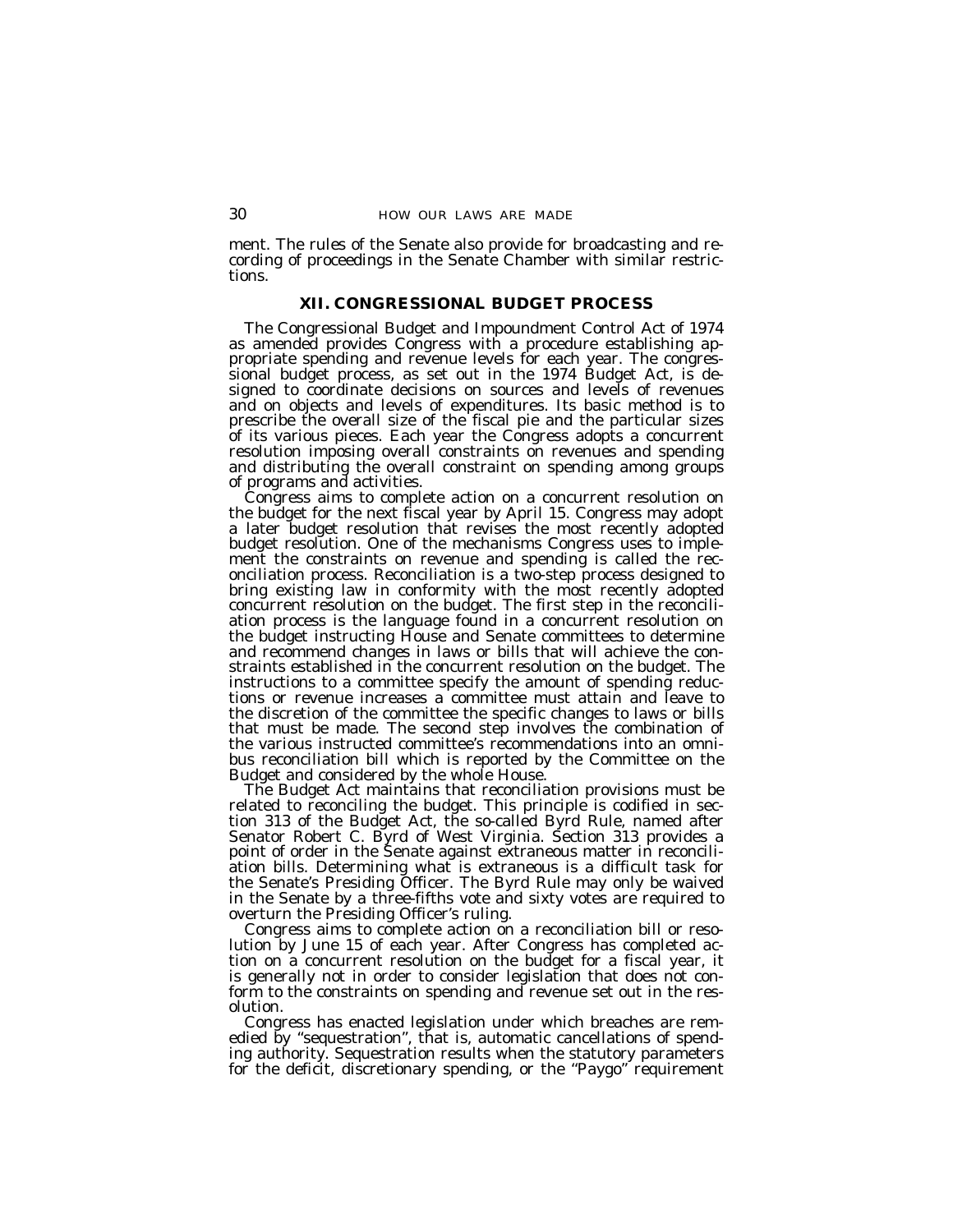have been exceeded. Paygo requires that tax reductions or increases in entitlements must be offset by tax increases or reductions in entitlements.

#### **XIII. ENGROSSMENT AND MESSAGE TO SENATE**

The preparation of a copy of the bill in the form in which it has passed the House can be a detailed and complicated process because of the large number and complexity of amendments to some bills adopted by the House. Frequently, these amendments are offered during a spirited debate with little or no prior formal preparation. The amendment may be for the purpose of inserting new language, substituting different words for those set out in the bill, or deleting portions of the bill. It is not unusual to have more than 100 amendments adopted, including those proposed by the committee at the time the bill is reported and those offered from the floor during the consideration of the bill in the Chamber. In some cases, amendments offered from the floor are written in longhand. Each amendment must be inserted in precisely the proper place in the bill, with the spelling and punctuation exactly as it was adopted by the House. It is extremely important that the Senate receive a copy of the bill in the precise form in which it has passed the House. The preparation of such a copy is the function of the enrolling clerk.

In the House, the enrolling clerk is under the Clerk of the House. In the Senate, the enrolling clerk is under the Secretary of the Senate. The enrolling clerk receives all the papers relating to the bill, including the official Clerk's copy of the bill as reported by the standing committee and each amendment adopted by the House. From this material, the enrolling clerk prepares the engrossed copy of the bill as passed, containing all the amendments agreed to by the House. At this point, the measure ceases technically to be called a bill and is termed ''an act'' signifying that it is the act of one body of the Congress, although it is still popularly referred to as a bill. The engrossed bill is printed on blue paper and is signed by the Clerk of the House.

#### **XIV. SENATE ACTION**

The Parliamentarian, in the name of the Vice President, as the President of the Senate, refers the engrossed bill to the appropriate standing committee of the Senate in conformity with the rules of the Senate. The bill is reprinted immediately and copies are made available in the document rooms of both Houses. This printing is known as the ''Act print'' or the ''Senate referred print''.

#### COMMITTEE CONSIDERATION

Senate committees give the bill the same detailed consideration as it received in the House and may report it with or without amendment. A committee member who wishes to express an individual view or a group of Members who wish to file a minority report may do so by giving notice, at the time of the approval of a report on the measure, of an intention to file supplemental, minority, or additional views. These views may be filed within three days with the clerk of the committee and become a part of the report.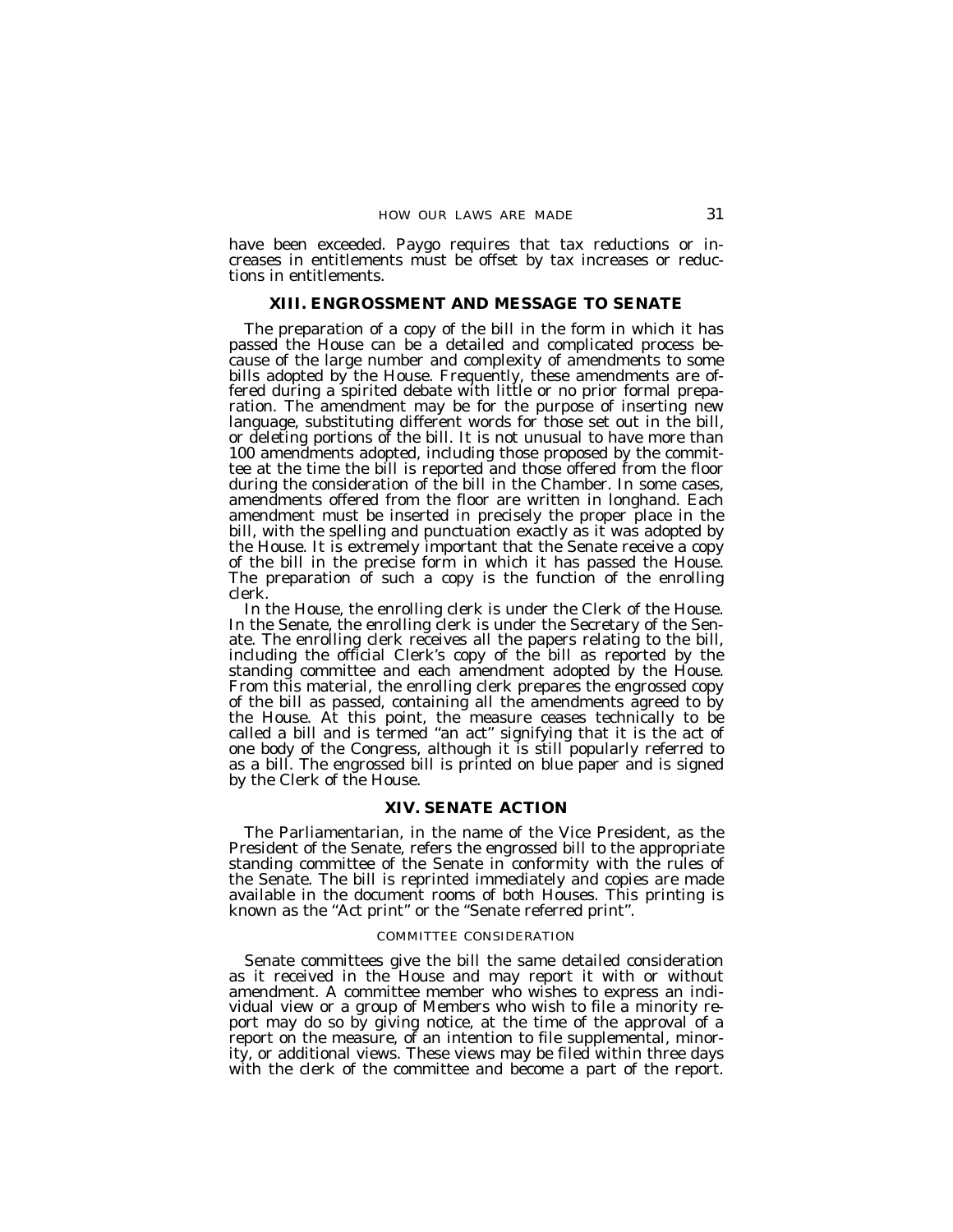When a committee reports a bill, it is reprinted with the committee amendments indicated by showing new matter in italics and deleted matter in line-through type. The calendar number and report number are indicated on the first and back pages, together with the name of the Senator making the report. The committee report and any minority or individual views accompanying the bill also are printed at the same time.

All committee meetings, including those to conduct hearings, must be open to the public. However, a majority of the members of a committee or subcommittee may, after discussion in closed session, vote in open session to close a meeting or series of meetings on the same subject for no longer than 14 days if it is determined that the matters to be discussed or testimony to be taken will disclose matters necessary to be kept secret in the interests of national defense or the confidential conduct of the foreign relations of the United States; will relate solely to internal committee staff management or procedure; will tend to charge an individual with a crime or misconduct, to disgrace or injure the professional standing of an individual, or otherwise to expose an individual to public contempt, or will represent a clearly unwarranted invasion of the privacy of an individual; will disclose law enforcement information that is required to be kept secret; will disclose certain information regarding certain trade secrets; or may disclose matters required to be kept confidential under other provisions of law or government regulation.

#### CHAMBER PROCEDURE

The rules of procedure in the Senate differ to a large extent from those in the House. The Senate relies heavily on the practice of obtaining unanimous consent for actions to be taken. For example, at the time that a bill is reported, the Majority Leader may ask unanimous consent for the immediate consideration of the bill. If the bill is of a noncontroversial nature and there is no objection, the Senate may pass the bill with little or no debate and with only a brief explanation of its purpose and effect. Even in this instance, the bill is subject to amendment by any Senator. A simple majority vote is necessary to carry an amendment as well as to pass the bill. If there is any objection, the report must lie over one legislative day and the bill is placed on the calendar.

Measures reported by standing committees of the Senate may not be considered unless the report of that committee has been available to Senate Members for at least two days (excluding Sundays and legal holidays) prior to consideration of the measure in the Senate. This requirement, however, may be waived by agreement of the Majority and Minority leaders and does not apply in certain emergency situations.

In the Senate, measures are brought up for consideration by a simple unanimous consent request, by a complex unanimous consent agreement, or by a motion to proceed to the consideration of a measure on the calendar. A unanimous consent agreement, sometimes referred to as a ''time agreement'', makes the consideration of a measure in order and often limits the amount of debate that will take place on the measure and lists the amendments that will be considered. The offering of a unanimous consent request to con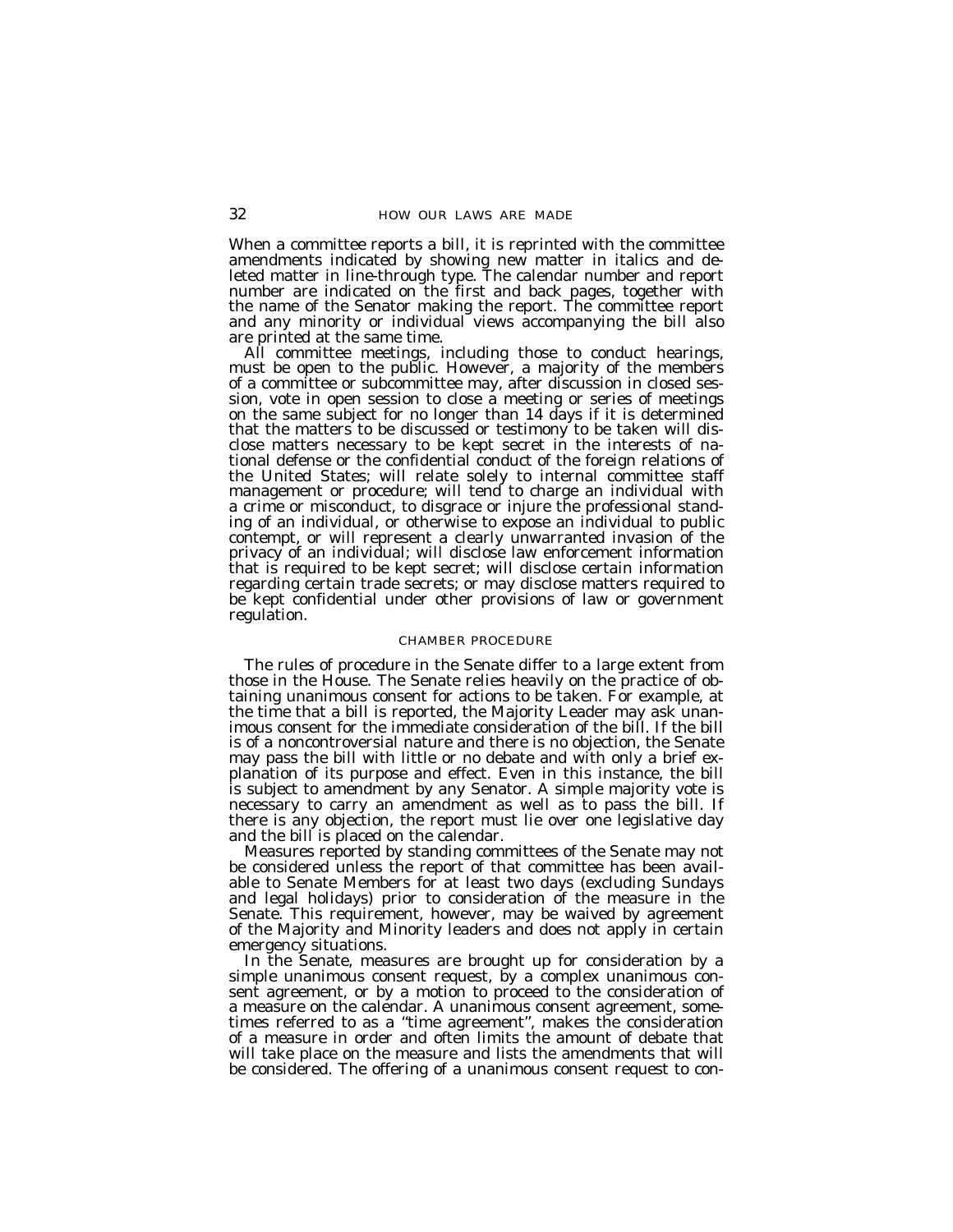sider a measure or the offering of a motion to proceed to the consideration of a measure is reserved, by tradition, to the Majority Leader.

Usually a motion to consider a measure on the calendar is made only when unanimous consent to consider the measure cannot be obtained. There are two calendars in the Senate, the Calendar of Business and the Executive Calendar. All legislation is placed on the Calendar of Business and treaties and nominations are placed on the Executive Calendar. Unlike the House, there is no differentiation on the Calendar of Business between the treatment of (1) bills raising revenue, general appropriation bills, and bills of a public character appropriating money or property, and (2) other bills of a public character not appropriating money or property.

The rules of the Senate provide that at the conclusion of the morning business for each ''legislative day'' the Senate proceeds to the consideration of the calendar. In the Senate, the term ''legislative day'' means the period of time from when the Senate adjourns until the next time the Senate adjourns. Because the Senate often ''recesses'' rather than ''adjourns'' at the end of a daily session, the legislative day usually does not correspond to the 24-hour period comprising a calendar day. Thus, a legislative day may cover a long period of time—from days to weeks, or even months. Because of this and the modern practice of waiving the call of the calendar by unanimous consent at the start of a new legislative day, it is rare to have a call of the calendar. When the calendar is called, bills that are not objected to are taken up in their order, and each Senator is entitled to speak once and for five minutes only on any question. Objection may be interposed at any stage of the proceedings, but on motion the Senate may continue consideration after the call of the calendar is completed, and the limitations on debate

then do not apply. On any day (other than a Monday that begins a new legislative day), following the announcement of the close of morning business, any Senator, usually the Majority Leader, obtaining recognition may move to take up any bill out of its regular order on the calendar. The five-minute limitation on debate does not apply to the consideration of a bill taken up in this manner, and debate may continue until the hour when the Presiding Officer of the Senate "lays down" the unfinished business of the day. At that point consideration of the bill is discontinued and the measure reverts back to the Calendar of Business and may again be called up at another time under the same conditions.

When a bill has been objected to and passed over on the call of the calendar it is not necessarily lost. The Majority Leader, after consulting the Minority Leader, determines the time at which the bill will be considered. At that time, a motion is made to consider the bill. The motion is debatable if made after the morning hour.

Once a Senator is recognized by the Presiding Officer, the Senator may speak for as long as the Senator wishes and loses the floor only when the Senator yields it or takes certain parliamentary actions that forfeit the Senator's right to the floor. However, a Senator may not speak more than twice on any one question in debate on the same legislative day without leave of the Senate. Debate ends when a Senator yields the floor and no other Senator seeks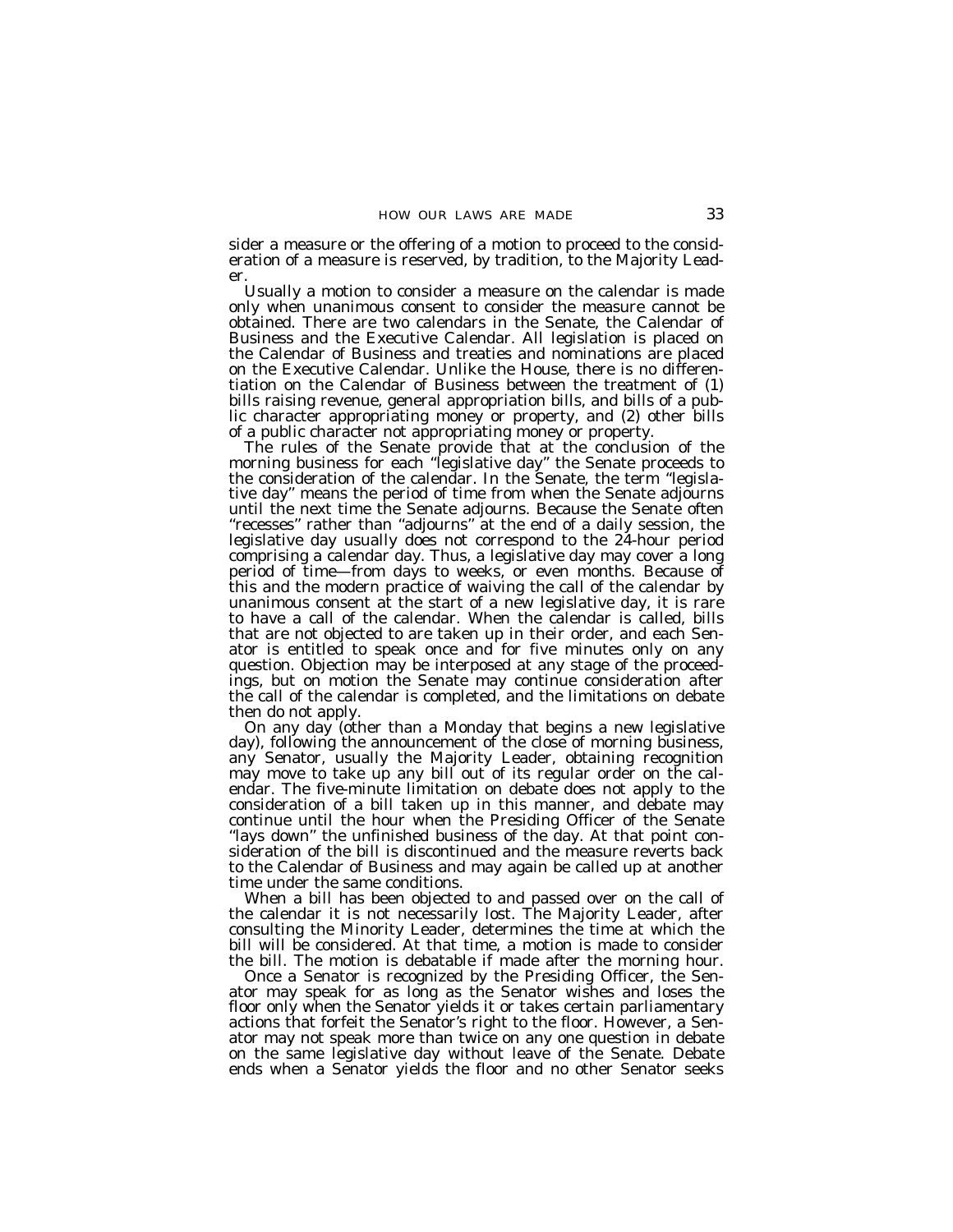recognition, or when a unanimous consent agreement limiting the time of debate is operating.

On occasion, Senators opposed to a measure may extend debate by making lengthy speeches intended to prevent or defeat action on the measure. This is the tactic known as "filibustering". Debate, however, may be closed if 16 Senators sign a motion to that effect and the motion is carried by three-fifths of the Senators duly chosen and sworn. Such a motion is voted on one hour after the Senate convenes, following a quorum call on the next day after a day of session has intervened. This procedure is called ''invoking cloture''. In 1986, the Senate amended its rules to limit ''post-cloture'' consideration to 30 hours. A Senator may speak for not more than one hour and may yield all or a part of that time to the majority or minority floor managers of the bill under consideration or to the Majority or Minority leader. The Senate may increase the time for "post-cloture" debate by a vote of three-fifths of the Senators duly chosen and sworn. After the time for debate has expired, the Senate may consider only amendments actually pending before voting on the bill.

While a measure is being considered it is subject to amendment and each amendment, including those proposed by the committee that reported the bill, is considered separately. Generally, there is no requirement that proposed amendments be germane to the subject matter of the bill except in the case of general appropriation bills or where "cloture" has been invoked. Under the rules, a "rider", an amendment proposing substantive legislation to an appropriation bill, is prohibited. However, this prohibition may be suspended by two-thirds vote on a motion to permit consideration of such an amendment on one day's notice in writing. Debate must be germane during the first three hours after business is laid down unless determined to the contrary by unanimous consent or on motion without debate. After final action on the amendments the bill is ready for engrossment and the third reading, which is by title only. The Presiding Officer then puts the question on the passage and a voice vote is usually taken although a yea-and-nay vote is in order if demanded by one-fifth of the Senators present. A simple majority is necessary for passage. Before an amended measure is cleared for its return to the House of Representatives, or an unamended measure is cleared for enrollment, a Senator who voted with the prevailing side, or who abstained from voting, may make a motion within the next two days to reconsider the action. If the measure was passed without a recorded vote, any Senator may make the motion to reconsider. That motion is usually tabled and its tabling constitutes a final determination. If, however, the motion is granted, the Senate, by majority vote, may either affirm its action, which then becomes final, or reverse it.

The original engrossed House bill, together with the engrossed Senate amendments, if any, is then returned to the House with a message stating the action taken by the Senate. Where amendments have been made by the Senate, the message requests that the House concur in them.

For a more detailed discussion of Senate procedure, see *Enactment of a Law,* by Robert B. Dove, Parliamentarian of the Senate, Senate Doc. No. 97–20.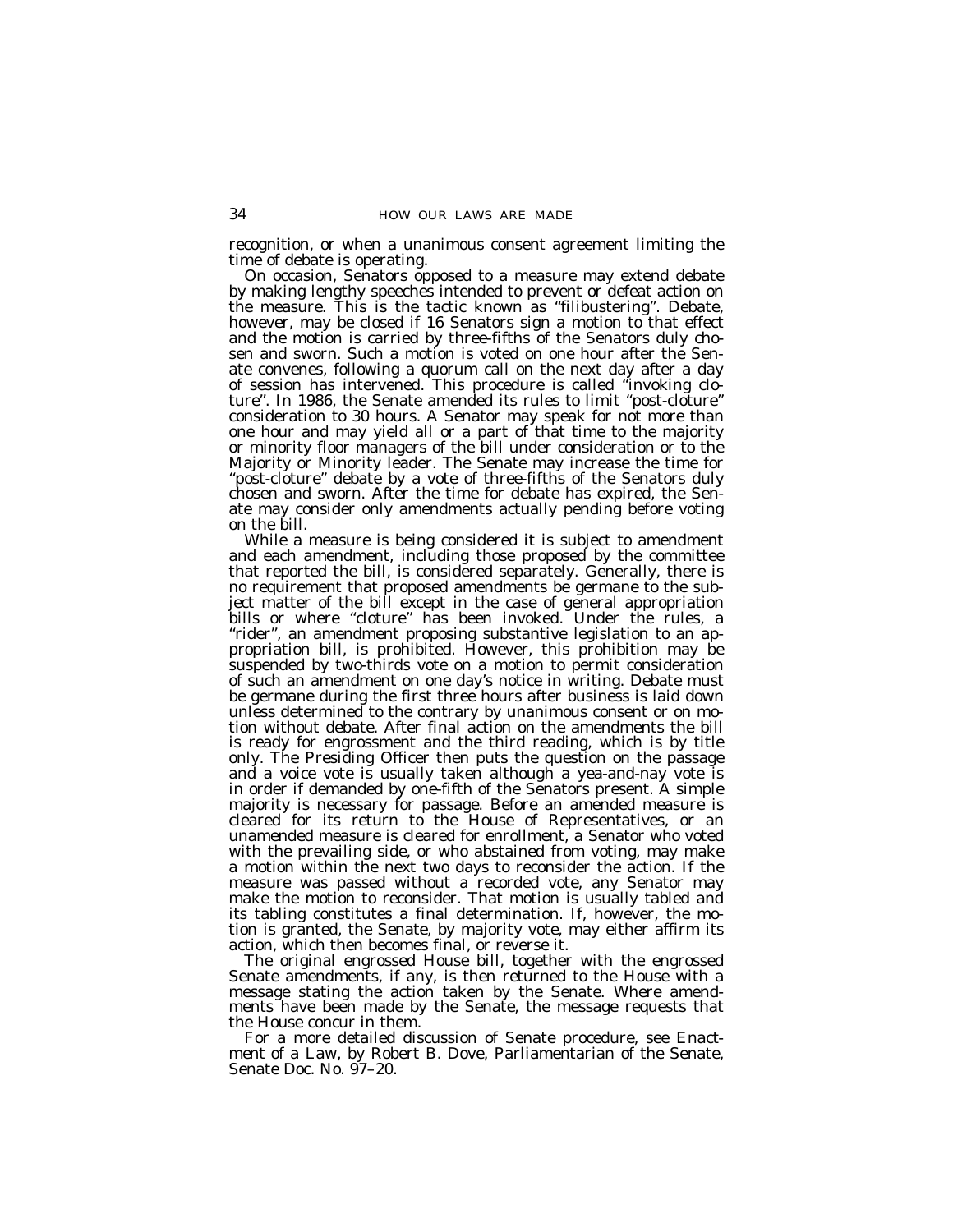#### **XV. FINAL ACTION ON AMENDED BILL**

On their return to the House, the official papers relating to the amended measure are placed on the Speaker's table to await House action on the Senate amendments. Although rarely exercised, the Speaker has the authority to refer Senate amendments to the appropriate committee(s) with or without time limits on their consideration of such amendments. If the amendments are of a minor or noncontroversial nature, the chairman of the committee that originally reported the bill—or any Member—may, at the direction of the committee, ask unanimous consent to take the bill with the amendments from the Speaker's table and agree to the Senate amendments. At this point, the Clerk reads the title of the bill and the Senate amendments. If there is no objection, the amendments are then declared to be agreed to, and the bill is ready to be enrolled for presentation to the President. If unanimous consent is not obtainable, the few bills that do not require consideration in the Committee of the Whole are privileged and may be called up from the Speaker's table by motion for immediate consideration of the amendments. A simple majority is necessary to carry the motion and thereby complete floor action on the measure. A Senate amendment to a House bill is subject to a point of order that it must first be considered in the Committee of the Whole, if, originating in the House, it would be subject to that point of order. Most Senate amendments require consideration in the Committee of the Whole and this procedure by privileged motion is seldom utilized.

#### REQUEST FOR A CONFERENCE

If, however, the amendments are substantial or controversial, a Member, usually the chairman of the committee of jurisdiction, may request unanimous consent to take the House bill with the Senate amendments from the Speaker's table, disagree to the amendments and request or agree to a conference with the Senate to resolve the disagreeing votes of the two Houses. In the case of a Senate bill with House amendments, the House may insist on the House amendments and request a conference. For a discussion of bills originating in the Senate, see Part XVI. If there is objection, the Speaker may recognize a Member for a motion, authorized by the committee(s) having jurisdiction over the subject matter of the bill, to (1) disagree to the Senate amendments and ask for or agree to a conference or (2) insist on the House amendments to a Senate bill and request or agree to a conference. This may also be accomplished by a motion to suspend the rules with a two-thirds vote or by a special resolution from the Committee on Rules. If there is no objection to the request, or if the motion is carried, a motion to instruct the managers of the conference would be in order. This initial motion to instruct is the prerogative of the minority party. The instructions to conferees usually urge the managers to accept or reject a particular Senate or House provision. However, such instructions are not binding on House or Senate conferees. After the motion to instruct is dispensed with, the Speaker then appoints the managers, as the conferees are called, on the part of the House and a message is sent to the Senate advising it of the House action. A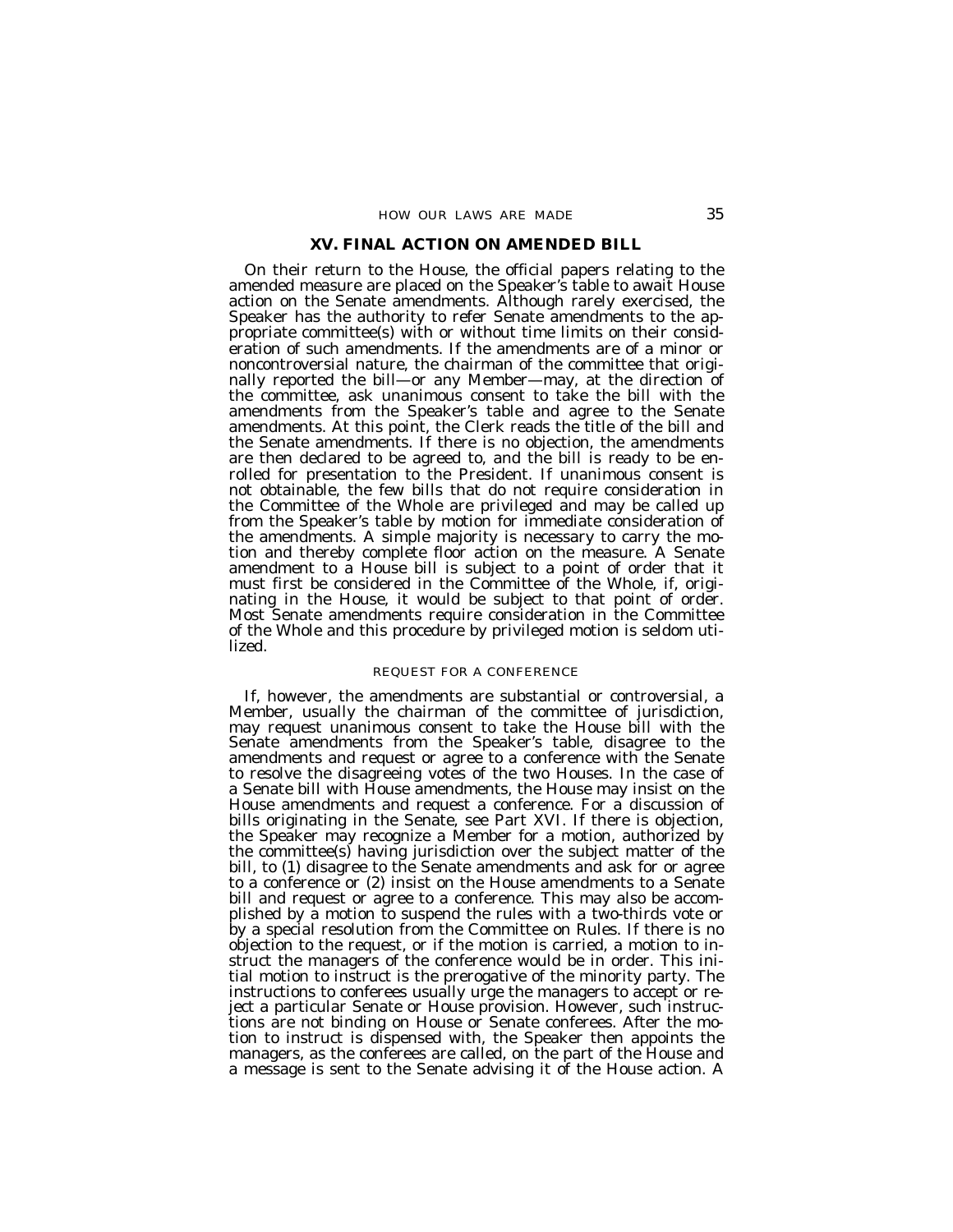majority of the Members appointed to be managers must have been supporters of the House position, as determined by the Speaker. The Speaker must appoint Members primarily responsible for the legislation and must include, to the fullest extent feasible, the principal proponents of the major provisions of the bill as it passed the House. The Speaker usually follows the suggestions of the chairman of the committee in charge of the bill in designating the managers on the part of the House from among the members of the committee or committees with jurisdiction over the House or Senate provisions. Occasionally, the Speaker appoints conferees from more than one committee and may specify the portions of the House and Senate versions to which they are assigned. The number is fixed by the Speaker and majority party representation generally reflects the ratio for the full House committee, but may be greater on important bills. The Speaker also has the authority to add or remove conferees after his original appointment. Representation of both major parties is an important attribute of all our parliamentary procedures but, in the case of conference committees, it is important that the views of the House on the House measure be fully represented.

If the Senate agrees to the request for a conference, a similar committee is appointed by unanimous consent by the Presiding Officer of the Senate. Both political parties may be represented on the Senate conference committee. The Senate and House committees need not be the same size but each House has one vote in conference as determined by a majority within each set of managers.

The request for a conference can be made only by the body in possession of the official papers. Occasionally, the Senate, anticipating that the House will not concur in its amendments, votes to insist on its amendments and requests a conference on passage of the bill prior to returning the bill to the House. This practice serves to expedite the matter because time may be saved by the designation of the Senate conferees before returning the bill to the House. The matter of which body requests the conference is not without significance because the body asking for the conference normally acts last on the report to be submitted by the conferees and a motion to recommit the conference report is not available to the body that acts last.

#### AUTHORITY OF CONFEREES

The conference committee is sometimes popularly referred to as the ''Third House of Congress''. Although the managers on the part of each House meet together as one committee they are in effect two separate committees, each of which votes separately and acts by a majority vote. For this reason, the number of managers from each House is largely immaterial.

The conferees are strictly limited in their consideration to matters in disagreement between the two Houses. Consequently, they may not strike out or amend any portion of the bill that was not amended by the Senate. Furthermore, they may not insert new matter that is not germane to or that is beyond the scope of the differences between the two Houses. Where the Senate amendment revises a figure or an amount contained in the bill, the conferees are limited to the difference between the two numbers and may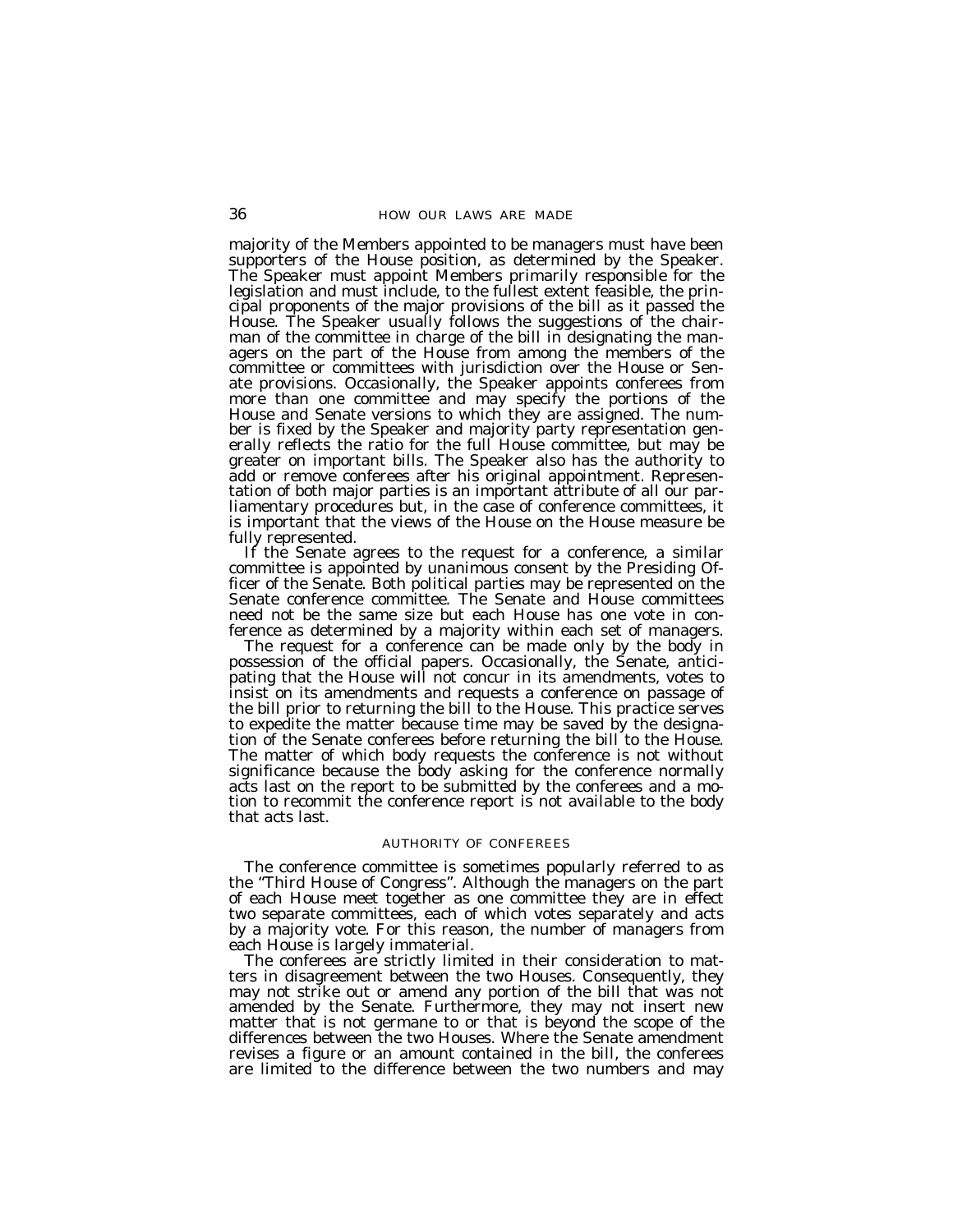neither increase the greater nor decrease the smaller figure. Neither House may alone, by instructions, empower its managers to make a change in the text to which both Houses have agreed, but the managers for both bodies may be given that authority by a con-<br>current resolution adopted by a majority of each House.

When a disagreement to an amendment in the nature of a substitute is committed to a conference committee, managers on the part of the House may propose a substitute consisting of a germane modification of the matter in disagreement, but the introduction of language in that substitute presenting a specific additional topic, question, issue, or proposition not committed to the conference committee by either House is not in order. Moreover, their report may not include matter not committed to the conference committee by either House. The report may not include a modification of any specific topic, question, issue, or proposition committed to the conference committee by either or both Houses if that modification is beyond the scope of that specific topic, question, issue, or proposition as committed to the conference committee.<br>The managers on the part of the House are under specific guide-

lines when in conference on general appropriation bills. An amendment by the Senate to a general appropriation bill which would be in violation of the rules of the House, if such amendment had originated in the House, including an amendment changing existing law or providing appropriations not authorized by law, or an amendment by the Senate providing for an appropriation on a bill other than a general appropriation bill, may not be agreed to by the managers on the part of the House. However, the House may grant specific authority to agree to such an amendment by a separate vote on each specific amendment.

#### MEETINGS AND ACTION OF CONFEREES

The rules of the House require that conference meetings be open, unless the House, in open session, determines by a rollcall vote of a majority of those Members voting that all or part of the meeting will be closed to the public. When the report of the conference committee is read in the House, a point of order may be made that the conferees failed to comply with the House rule requiring open conference meetings. If the point of order is sustained, the conference report is considered rejected by the House and a new conference is deemed to have been requested.

There are generally four forms of recommendations available to the conferees when reporting back to their bodies:

 $(1)$  The Senate recede from all (or certain of) its amendments.

(2) The House recede from its disagreement to all (or certain of) the Senate amendments and agree thereto.

(3) The House recede from its disagreement to all (or certain of) the Senate amendments and agree thereto with amendments

(4) The House recede from all (or certain of) its amendments to the Senate amendments or its amendments to the Senate bill.

In many instances, the result of the conference is a compromise growing out of the third type of recommendation available to the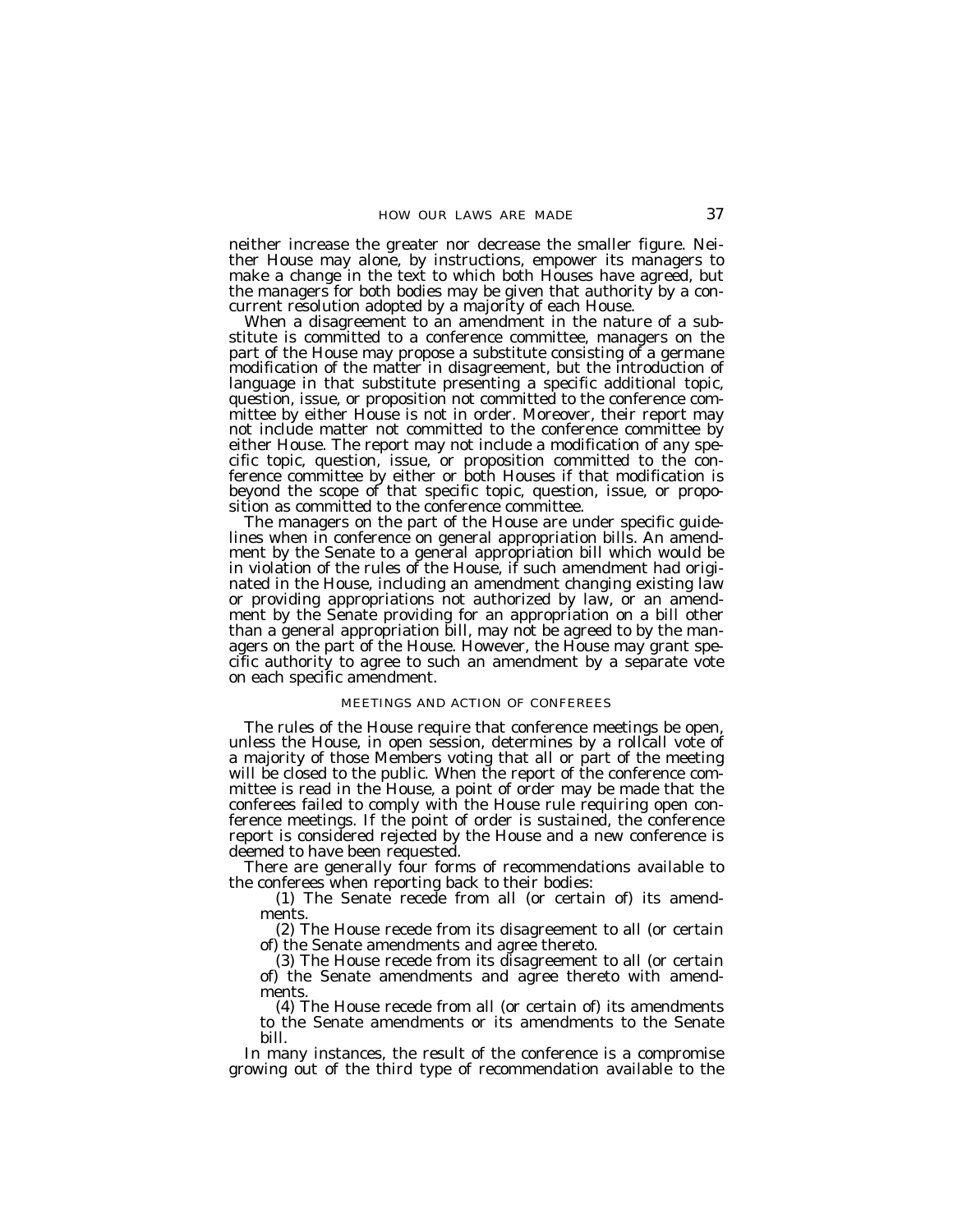conferees. The complete report may be composed of any one or more of these recommendations with respect to the various amendments. Occasionally, on general appropriation bills with numbered Senate amendments, because of the special rules preventing House conferees from agreeing to Senate amendments changing existing law or appropriations not authorized by law, the conferees find themselves, under the rules or in fact, unable to reach an agreement with respect to one or more amendments and report back a statement of their inability to agree on those particular amendments. These amendments may then be acted upon separately. This partial disagreement is not practicable where one House strikes out all after the enacting clause and substitutes its own bill

that must be considered as a single amendment.<br>If they are unable to reach any agreement whatsoever, the con-<br>ferees report that fact to their respective bodies and the amendments are in the position they were before the conference was requested. New conferees may be appointed in either or both Houses. In addition, the Houses may provide a new nonbinding instruction to the conferees as to the position they are to take.

After House conferees on any bill or resolution in conference be-<br>tween the two bodies have been appointed for 20 calendar days and have failed to make a report, the rules of the House provide for a motion of the highest privilege to instruct the House conferees or discharge them and appoint new conferees. The motion can be made only after the Member announces his intention to offer the motion and only at a time designated by the Speaker in the legislative schedule of the following day. In addition, during the last six days of a session, it is a privileged motion to move to discharge, appoint, or instruct House conferees after House conferees have been appointed 36 hours without having made a report.

#### CONFERENCE REPORTS

When the conferees, by majority vote of each group, have reached complete agreement or find that they are able to agree with respect to some but not all separately numbered amendments, they make their recommendations in a report made in duplicate that must be signed by a majority of the conferees appointed by each body. The minority portion of the managers have no authority to file a statement of minority views in connection with the conference report. The report is required to be printed in both Houses and must be accompanied by an explanatory statement prepared jointly by the conferees on the part of the House and the conferees on the part of the Senate. The statement must be sufficiently detailed and explicit to inform Congress as to the effect that the amendments or propositions contained in the report will have on the measure to which those amendments or propositions relate. The engrossed bill and amendments and one copy of the report are delivered to the body that is to act first on the report, usually, the body that had agreed to the conference requested by the other.

In the Senate, the presentation of a conference report always is in order except when the Journal is being read, a point of order or motion to adjourn is pending, or while the Senate is voting or ascertaining the presence of a quorum. When the report is received, the question of proceeding to the consideration of the report, if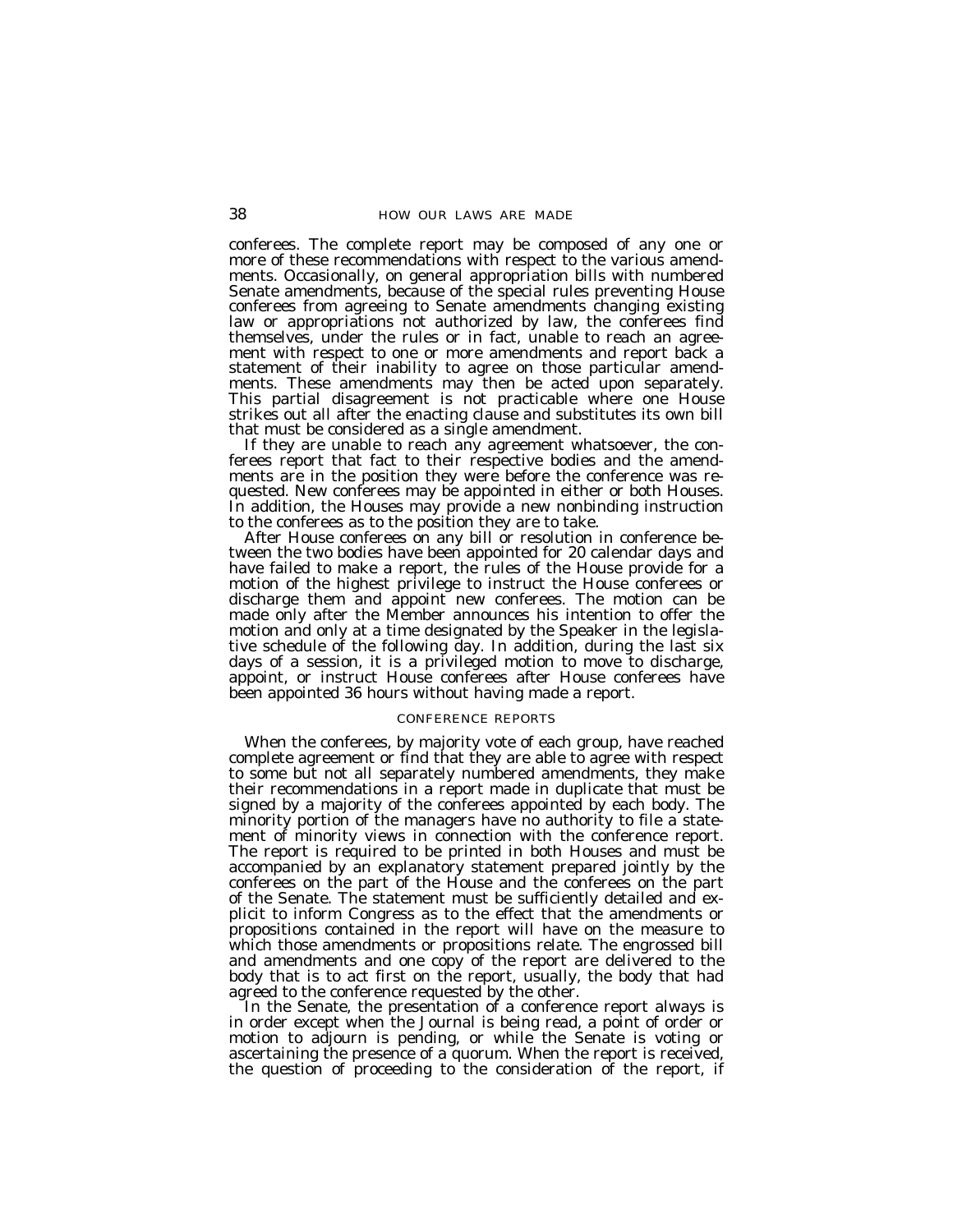raised, is immediately voted on without debate. The report is not subject to amendment in either body and must be accepted or rejected as an entirety. If the time for debate on the adoption of the report is limited, the time allotted must be equally divided between the majority and minority party. The Senate, acting first, prior to voting on agreeing to the report may by majority vote order it recommitted to the conferees. When the Senate agrees to the report, its managers are thereby discharged and it then delivers the original papers to the House with a message advising that body of its action.

A report that contains any recommendations which extend beyond the scope of differences between the two Houses is subject to a point of order in its entirety unless that point of order is waived in the House by unanimous consent, adoption of a special resolution reported from the Committee on Rules, or the suspension of the rules by a two-thirds vote.

The presentation of a conference report in the House always is in order, except when the Journal is being read, while the roll is being called, or the House is dividing on any proposition. The report is considered in the House and may not be sent to the Committee of the Whole on the suggestion that it contains matters ordinarily requiring consideration in that Committee. The report may not be received by the House if the required statement does not accompany it. However, it is not in order to consider either (1) a conference re-

port or (2) an amendment (including an amendment in the nature of a substitute) proposed by the Senate to a measure reported in disagreement between the two Houses, by a conference report, that the conferees have been unable to agree, until the third calendar day (excluding Saturdays, Sundays, and legal holidays unless the House is in session on those days) after the report and accompanying statement have been filed in the House. Consideration is then in order only if the report and accompanying statement have been printed in the Congressional Record for the day on which the report and statement have been filed. However, these provisions do not apply during the last six days of the session. It is also not in order to consider a conference report or such an amendment unless copies of the report and accompanying statement, together with the text of the amendment, have been available to Members for at least two hours before their consideration. By contrast, it is always in order to call up for consideration a report from the Committee on Rules on the same day reported only making in order the consideration of a conference report or such an amendment notwithstanding the requirement that the report and text of the amendment be available for at least two hours before the beginning of consideration. The time allotted for debate on a conference report or such an amendment is one hour, equally divided between the majority party and the minority party. However, if the majority and minority floor managers both are supporters of the conference report, one-third of the debate time must be allotted to a Member who is opposed to the conference report. If the House does not agree to a conference report that the Senate has already agreed to, the report may not be recommitted to conference. In that situation, the Senate conferees are discharged when the Senate agrees to the report. The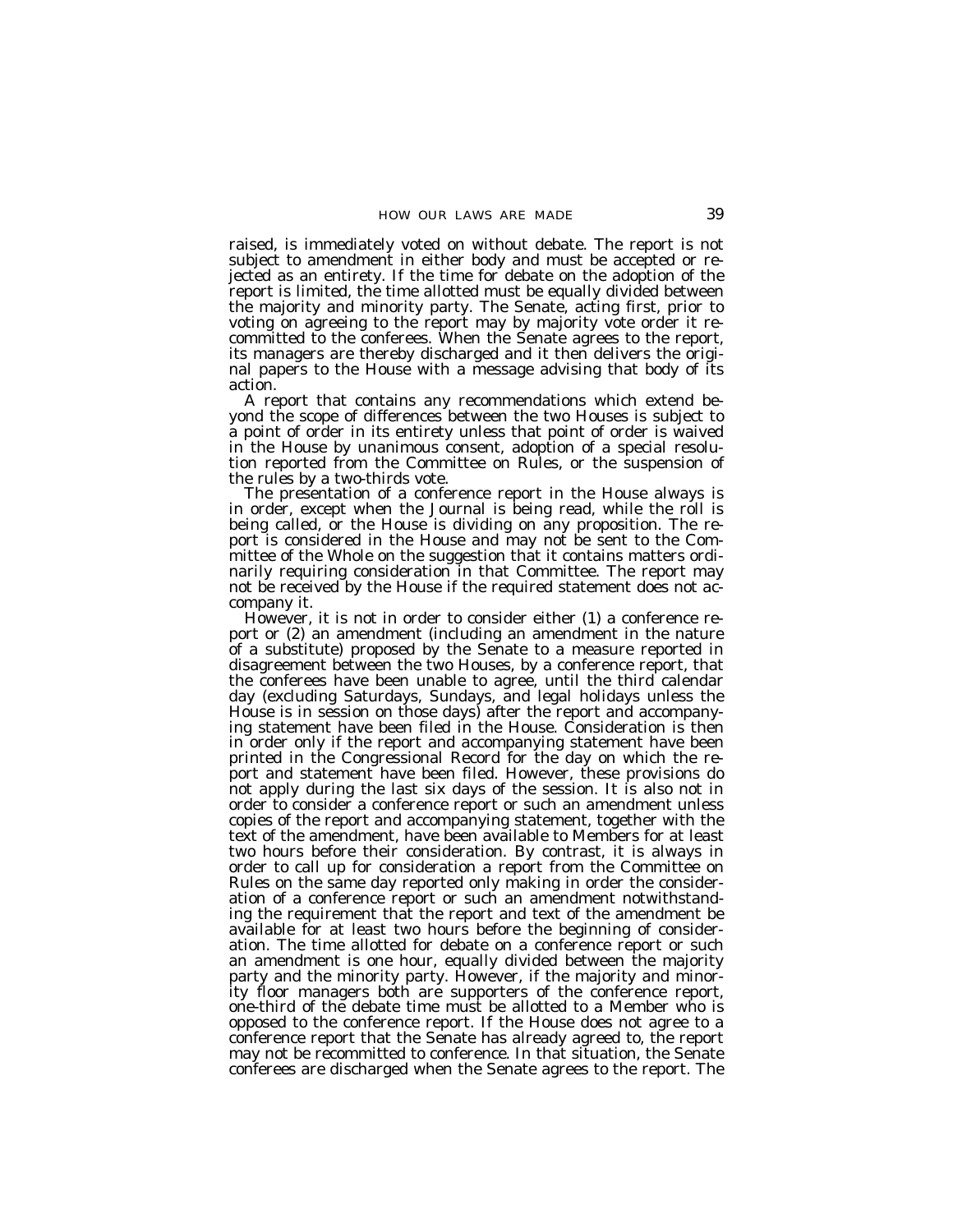House may then request a new conference with the Senate and conferees must be reappointed.

When a conference report is called up before the House containing matter which would be in violation of the rules of the House with respect to germaneness if the matter had been offered as an amendment in the House, and which is contained either (1) in the Senate bill or Senate amendment to the House measure (including a Senate amendment in the nature of a substitute for the text of that measure as passed by the House) and accepted by the House conferees or agreed to by the conference committee with modification or (2) in a substitute amendment agreed to by the conference committee, a point of order may be made at the beginning of consideration that nongermane matter is contained in the report. If the point of order is sustained, it is in order for the Chair to entertain a motion of high privilege that the House reject the nongermane matter covered by the point of order. The motion is debatable for 40 minutes, one-half of the time to be given to debate in favor of, and one-half in opposition to, the motion. Notwithstanding the final disposition of a point of order made with respect to the report, or of a motion to reject nongermane matter, further points of order may be made with respect to the report, and further motions may be made to reject other nongermane matter in the conference report not covered by any previous point of order which has been sustained. If a motion to reject has been adopted, after final disposition of all points of order and motions to reject, the conference report is considered rejected and the question then pending before the House is whether (1) to recede and concur with an amendment that consists of that portion of the conference report not rejected or (2) to insist on the House amendment. If all motions to reject are defeated and the House thereby decides to permit the inclusion of the nongermane Senate matter in the conference report, then, after the allocation of time for debate on the conference report, it is in order to move the previous question on the adoption of the conference report.

Similar procedures are available in the House when the Senate proposes an amendment to a measure that would be in violation of the rule against nongermane amendments, and thereafter it is (1) reported in disagreement by a committee of conference or (2) before the House and the stage of disagreement is reached.

The numbered amendments of the Senate reported from conference in disagreement may be voted on separately and may be adopted by a majority vote after the adoption of the conference report itself as though no conference had been had with respect to those amendments. The Senate may recede from all amendments, or from certain of its amendments, insisting on the others with or without a request for a further conference with respect to them. If the House does not accept the amendments insisted on by the Senate, the entire conference process may begin again with respect to them. One House may also further amend an amendment of the other House until the third degree stage of amendment within that House is reached.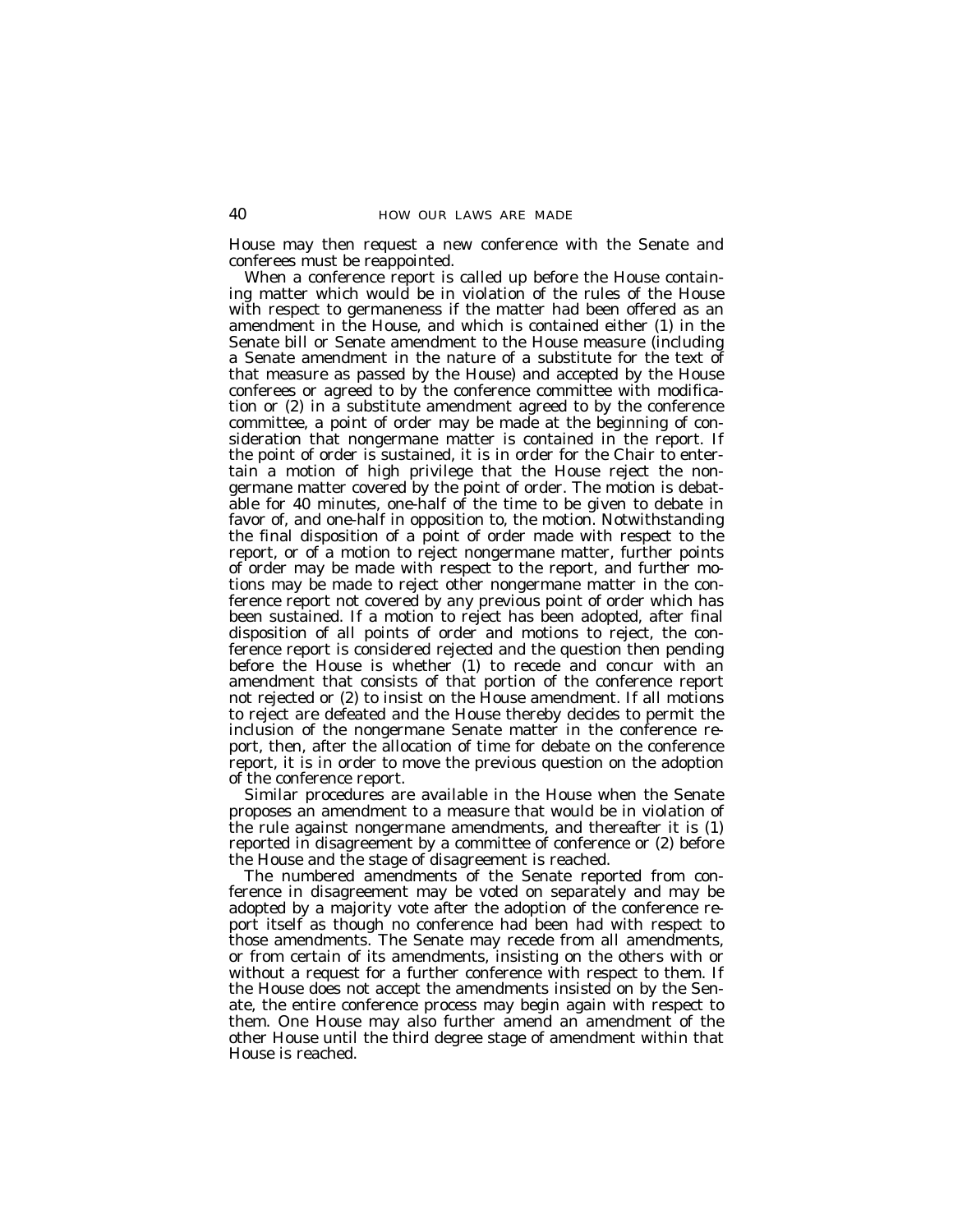#### CUSTODY OF PAPERS

The custody of the original official papers is important in con- ference procedure because either body may act on a conference report only when in possession of the papers. The papers are transmitted to the body agreeing to the conference and from that body to the managers of the House that asked for the conference. The latter in turn carry the papers with them to the conference and at its conclusion turn them over to the managers of the House that agreed to the conference. The managers of the House that agreed to the conference deliver them to their own House, that acts first on the report, and then delivers the papers to the other House for final action on the report. However, if the managers on the part of the House agreeing to the conference surrender the papers to the House asking for the conference, the report may be acted on first

by the House asking for the conference.<br>At the conclusion of the conference, each group of conferees re-<br>tains one copy of the report that has been made in duplicate and signed by a majority of the managers of each body. The House copy is signed first by the House managers and the Senate copy is signed first by its managers.<br>A bill cannot become a law of the land until it has been approved

in identical form by both Houses of Congress. When the bill has finally been approved by both Houses, all the original papers are transmitted to the enrolling clerk of the body in which the bill originated.

#### **XVI. BILL ORIGINATING IN SENATE**

The preceding discussion has described the legislative process for bills originating in the House. When a bill originates in the Senate, this process is reversed. When the Senate passes a bill that originated in the Senate, it is sent to the House for consideration. The bill is referred to the appropriate House committee for consideration or held at the Speaker's desk for possible amendment following action on a companion House bill. If the committee reports the bill to the full House and if the bill is passed by the House without amendment, it is ready for enrollment. If the House passes an amended version of the Senate bill, the bill is returned to the Senate for action on the House amendments. The Senate may agree to the amendments or request a conference to resolve the disagreement over the House amendments. In accordance with the Constitution, the Senate cannot originate revenue measures. If the Senate does originate a revenue measure, it can be returned to the Senate by a vote of the House as an infringement of the constitutional prerogative of the House.

#### **XVII. ENROLLMENT**

When the bill has been agreed to in identical form by both bodies—either without amendment by the Senate, or by House concurrence in the Senate amendments, or by agreement in both bodies to the conference report—a copy of the bill is enrolled for presentation to the President.

The preparation of the enrolled bill is a painstaking and important task because it must reflect precisely the effect of all amend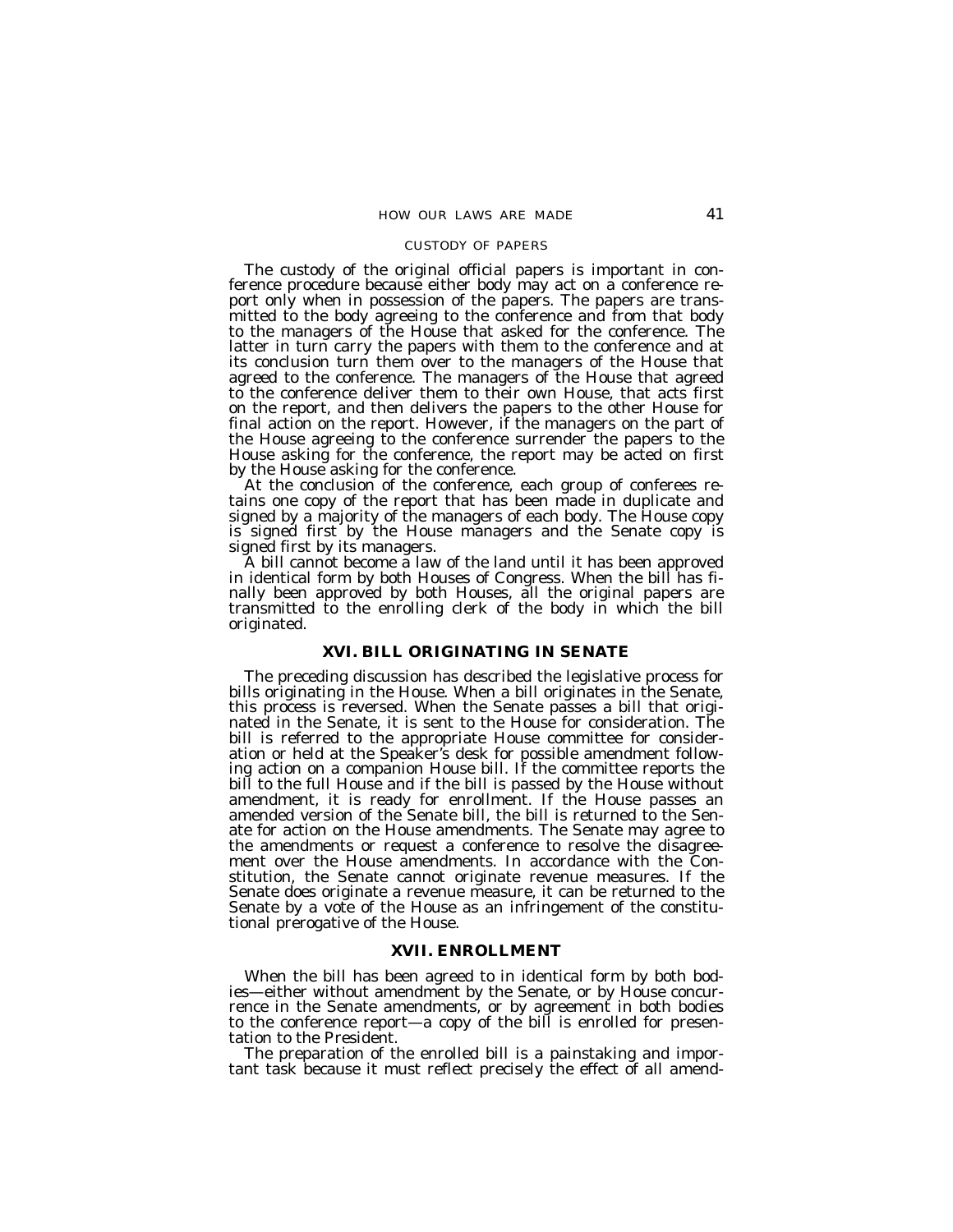ments, either by way of deletion, substitution, or addition, agreed to by both bodies. The enrolling clerk of the House, with respect to bills originating in the House, receives the original engrossed bill, the engrossed Senate amendments, the signed conference report, the several messages from the Senate, and a notation of the final action by the House, for the purpose of preparing the enrolled copy. From these the enrolling clerk must prepare meticulously the final form of the bill, as it was agreed to by both Houses, for presentation to the President. On occasion, as many as 500 amendments have been adopted, each of which must be set out in the enrollment exactly as agreed to, and all punctuation must be in accord with the action taken.

The enrolled bill is printed on parchment paper and certified by the Clerk of the House stating that the bill originated in the House of Representatives. A bill originating in the Senate is examined and certified by the Secretary of the Senate. A House bill is then examined for accuracy by the Committee on House Oversight. When the committee is satisfied with the accuracy of the bill, the chairman of the committee attaches a slip stating that it finds the bill truly enrolled and sends it to the Speaker of the House for signature. All bills, regardless of the body in which they originated, are signed first by the Speaker and then by the Vice President of the United States, who, under the Constitution, serves as the President of the Senate. The President pro tempore of the Senate may also sign enrolled bills. The Speaker of the House may sign enrolled bills whether or not the House is in session. The President of the Senate may sign bills only while the Senate is actually sitting but advance permission is normally granted to sign during a recess or after adjournment. If the Speaker or the President of the Senate is unable to sign the bill, it may be signed by an authorized Member of the respective House. After both signatures are affixed, a House bill is returned to the Committee on House Oversight for presentation to the President for action under the Constitution. A Senate bill is presented to the President by the Secretary of the Senate.

#### **XVIII. PRESIDENTIAL ACTION**

Article I, Section 7, of the Constitution provides in part that: Every Bill which shall have passed the House of Representatives and the Senate, shall, before it becomes a Law, be presented to the President of the United States.

In actual practice, a clerk of the Committee on House Oversight, or the Secretary of the Senate when the bill originated in that body, delivers the original enrolled bill to a clerk at the White House and obtains a receipt. The fact of the delivery is then reported to the House by the chairman of the committee. Delivery to a White House clerk has customarily been regarded as presentation to the President and as commencing the 10-day constitutional period for presidential action.

Copies of the enrolled bill usually are transmitted by the White House to the various departments interested in the subject matter so that they may advise the President on the issues surrounding the bill.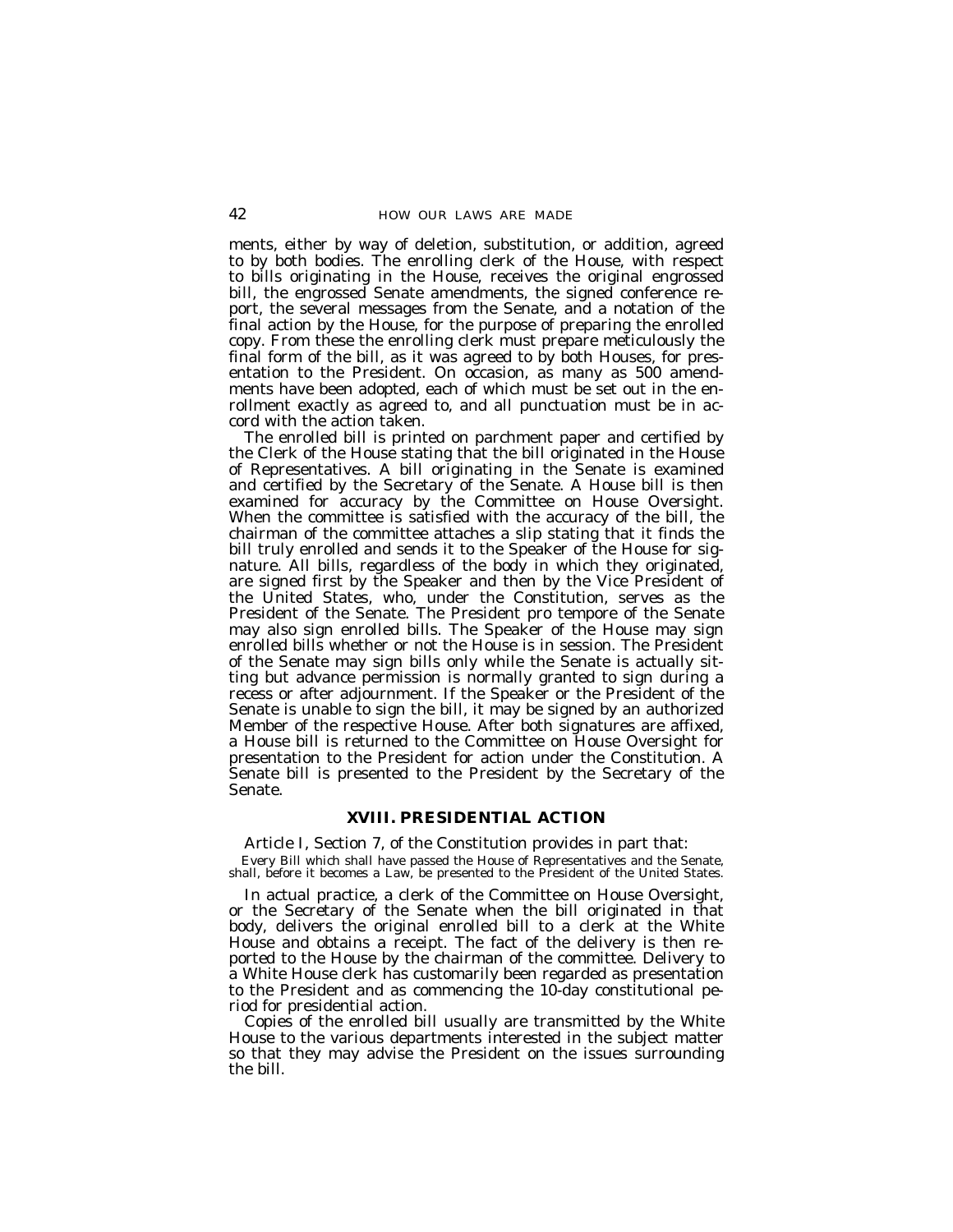If the President approves the bill, he signs it and usually writes the word ''approved'' and the date. However, the Constitution re-

quires only that the President sign it.<br>The bill may become law without the President's signature by<br>virtue of the constitutional provision that if the President does not return a bill with objections within 10 days (excluding Sundays) after it has been presented to the President, it become law as if the President had signed it. However, if Congress by their adjournment prevent its return, it does not become law. The latter event is known as a ''pocket veto''; that is, the bill does not become law even though the President has not sent his objections to the Congress. The Congress has interpreted the President's ability to pocket veto a bill to be limited to final adjournment ''sine die'' of a Congress and not to interim adjournments or first session adjournments where the originating House of Congress through its agents is able to receive a veto message for subsequent reconsideration by that Congress when it reconvenes. The extent of pocket veto authority

has not been definitively decided by the courts.<br>Notice of the signing of a bill by the President is sent by message<br>to the House in which it originated and that House informs the other, although this action is not necessary for the act to be valid. The action is also noted in the Congressional Record.

A bill becomes law on the date of approval or passage over the President's veto, unless it expressly provides a different effective date.

#### VETO MESSAGE

By the terms of the Constitution, if the President does not approve the bill ''he shall return it, with his Objections to that House in which it shall have originated, who shall enter the Objections at large on their Journal, and proceed to reconsider it". A bill returned with the President's objections, need not be voted on at once when laid before the House since the vetoed bill can be postponed, referred back to committee, or tabled before the question on passage is pending. A vetoed bill is always privileged until directly voted upon, and a motion to take it from the table or from committee is in order at any time.

Once the relevant Member moves the previous question on the question of override, the question is then put by the Speaker as follows: ''Will the House on reconsideration agree to pass the bill, the objections of the President to the contrary notwithstanding?''. Under the Constitution, a vote by the yeas and nays is required to pass a bill over the President's veto. The Clerk activates the electronic system or calls the roll with those in favor of passing the bill answering "Aye", and those opposed "No". If fewer than two-thirds of the Members present vote in the affirmative, a quorum being present, the bill is rejected, and a message is sent to the Senate advising that body of the House action. However, if two-thirds vote in the affirmative, the bill is sent with the President's objections to the Senate, unless that body has acted first, together with a message advising it of the action in the House.

The procedure in the Senate is the same as a two-thirds affirmative vote is also necessary to pass the bill over the President's objections. If the Senate joins the House and votes two-thirds in the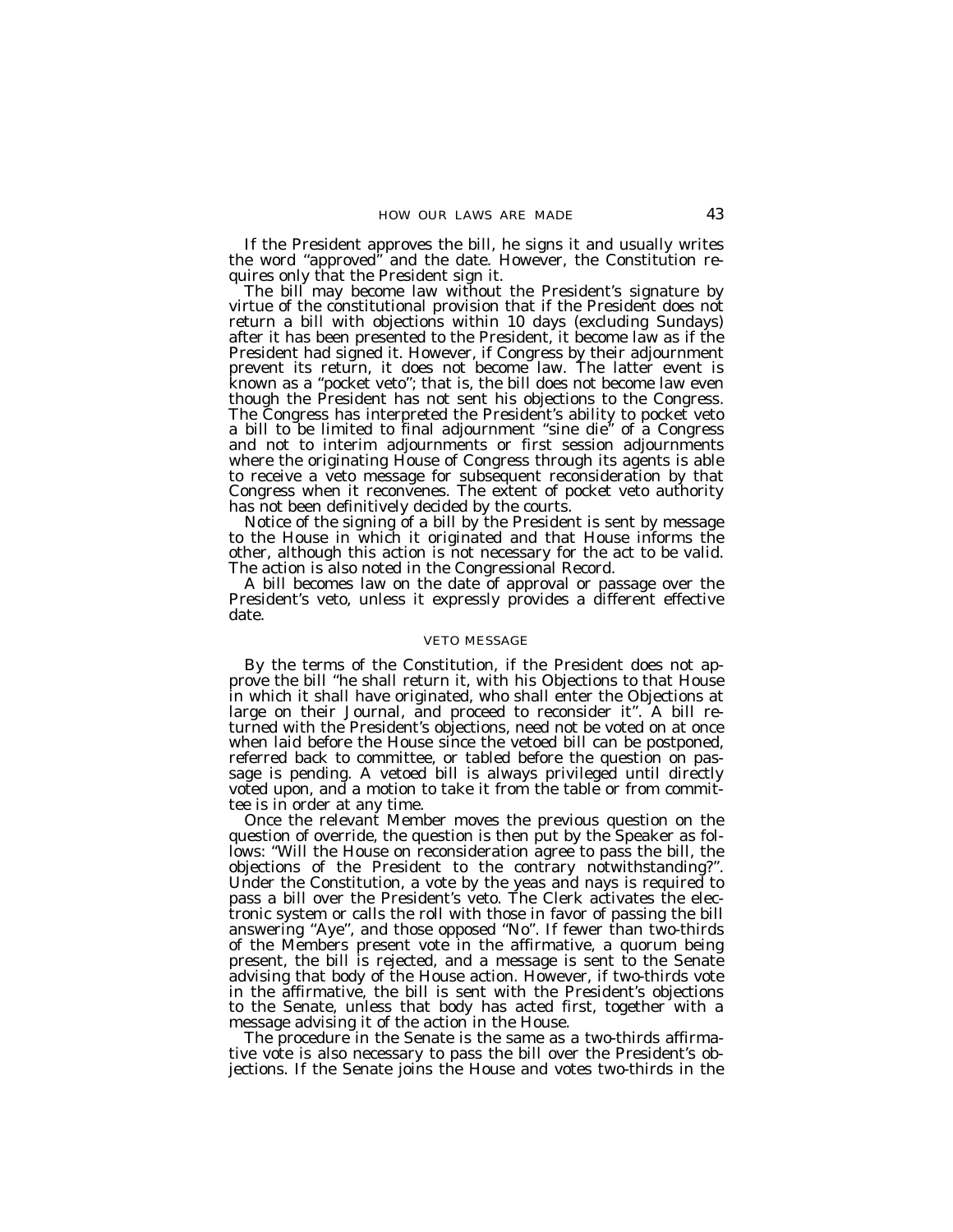affirmative to pass the bill, the measure becomes the law of the land notwithstanding the objections of the President, and it is ready for publication as a binding statute.

#### LINE ITEM VETO

The Line Item Veto Act provides the President authority to cancel certain individual items contained in a bill or joint resolution that he has signed into law. The President may cancel only three types of fiscal items: a dollar amount of discretionary budget authority, an item of new direct spending, and a tax change benefiting a class of 100 or fewer. The cancellations must be received by the House and Senate within five calendar days of the enactment of such a law and are effective unless disapproved. The President submits a single message to both Houses containing all the cancellations per law. The Act also provides special expedited procedures by which the House and Senate may consider a bill or joint resolution disapproving a President's cancellation. Such a ''disapproval bill'' may be passed by a majority vote in the House and Senate and presented to the President for his signature or veto under the Constitution. If the disapproval bill were vetoed by the President, the House and Senate could override the veto by a twothirds vote in each House in which case the President's cancellations would be null and void. The constitutionality of the Line Item Veto Act is the subject of pending litigation at the time of publication of this edition.

#### **XIX. PUBLICATION**

One of the important steps in the enactment of a valid law is the requirement that it shall be made known to the people who are to be bound by it. There would be no justice if the state were to hold its people responsible for their conduct before it made known to them the unlawfulness of such behavior. In practice, our laws are published immediately upon their enactment so that the public will be aware of them.

If the President approves a bill, or allows it to become law without signing it, the original enrolled bill is sent from the White House to the Archivist of the United States for publication. If a bill is passed by both Houses over the objections of the President, the body that last overrides the veto transmits it. It is then assigned a public law number, and paginated for the Statutes at Large volume covering that session of Congress. The public and private law numbers run in sequence starting anew at the beginning of each Congress and since 1957 are prefixed for ready identification by the number of the Congress. For example, the first public law of the 105th Congress is designated Public Law 105–1 and the first private law of the 105th Congress is designated Private Law 105–1. Subsequent laws of this Congress also will contain the same prefix designator.

#### SLIP LAWS

The first official publication of the statute is in the form generally known as the ''slip law''. In this form, each law is published separately as an unbound pamphlet. The heading indicates the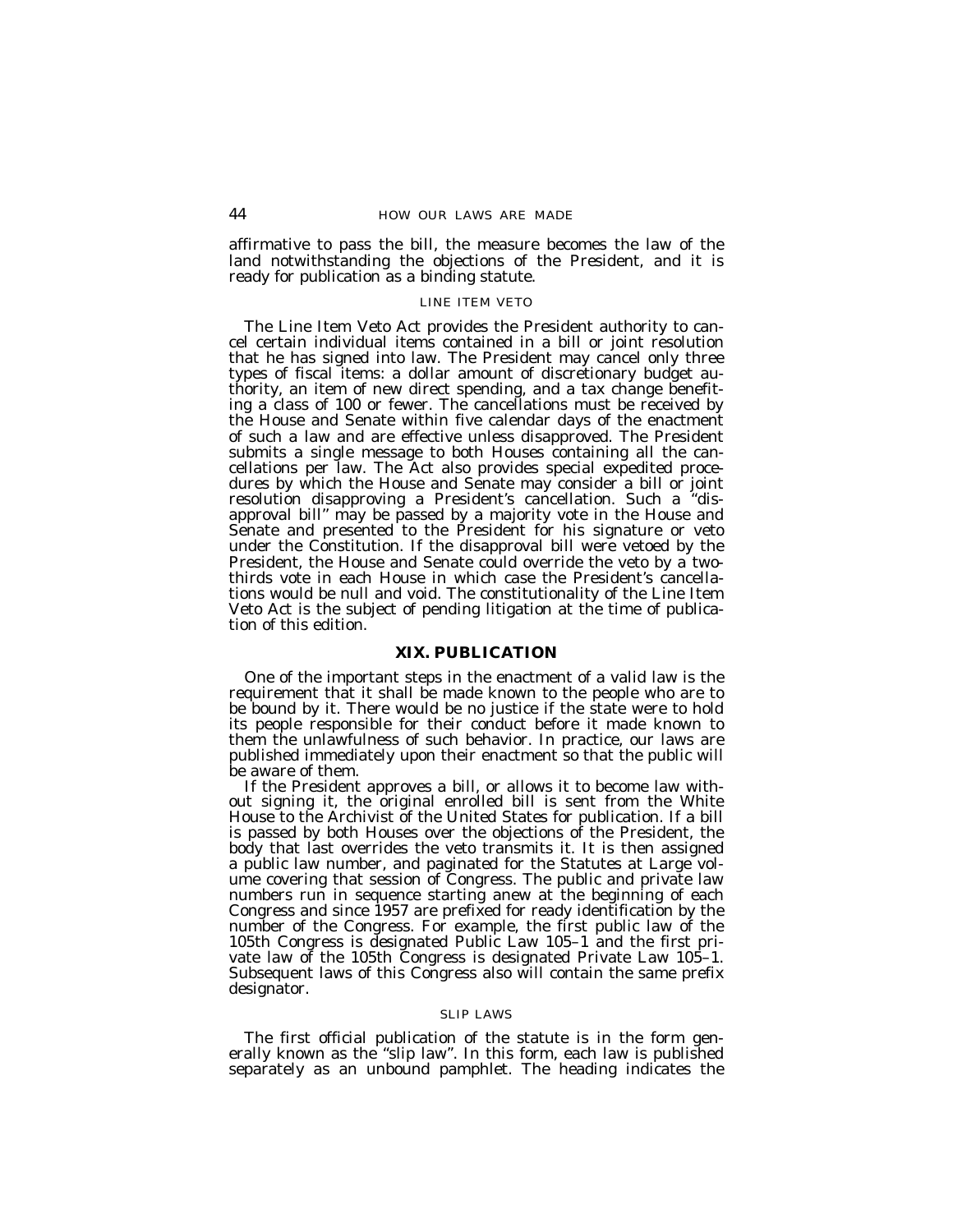public or private law number, the date of approval, and the bill number. The heading of a slip law for a public law also indicates the United States Statutes at Large citation. If the statute has been passed over the veto of the President, or has become law without the President's signature because he did not return it with objections, an appropriate statement is inserted instead of the usual notation of approval.

The Office of the Federal Register, National Archives and Records Administration prepares the slip laws and provides marginal editorial notes giving the citations to laws mentioned in the text and other explanatory details. The marginal notes also give the United States Code classifications, enabling the reader immediately to determine where the statute will appear in the Code. Each slip law also includes an informative guide to the legislative history of the law consisting of the committee report number, the name of the committee in each House, as well as the date of consideration and passage in each House, with a reference to the Congressional Record by volume, year, and date. A reference to presidential statements relating to the approval of a bill or the veto of a bill when the veto was overridden and the bill becomes law is included in the legislative history as a citation to the Weekly Compilation of Presidential Documents.

Copies of the slip laws are delivered to the document rooms of both Houses where they are available to officials and the public. They may also be obtained by annual subscription or individual purchase from the Government Printing Office and are available in electronic form for computer access. Section 113 of title 1 of the United States Code provides that slip laws are competent evidence in all the federal and state courts, tribunals, and public offices.

#### STATUTES AT LARGE

The United States Statutes at Large, prepared by the Office of the Federal Register, National Archives and Records Administration, provide a permanent collection of the laws of each session of Congress in bound volumes. The latest volume containing the laws of the first session of the 104th Congress is number 109 in the series. Each volume contains a complete index and a table of contents. From 1956 through 1976, each volume contained a table of earlier laws affected. These tables were cumulated for 1956–1970 and supplemented for 1971–1975 in pamphlet form and discontinued in 1976. From 1963 through 1974, each volume also contained a most useful table showing the legislative history of each law in the volume. This latter table was not included in subsequent volumes because the legislative histories have appeared at the end of each law since 1975. There are also extensive marginal notes referring to laws in earlier volumes and to earlier and later matters in the same volume.

Under the provisions of a statute originally enacted in 1895, these volumes are legal evidence of the laws contained in them and will be accepted as proof of those laws in any court in the United States.

The Statutes at Large are a chronological arrangement of the laws exactly as they have been enacted. There is no attempt to arrange the laws according to their subject matter or to show the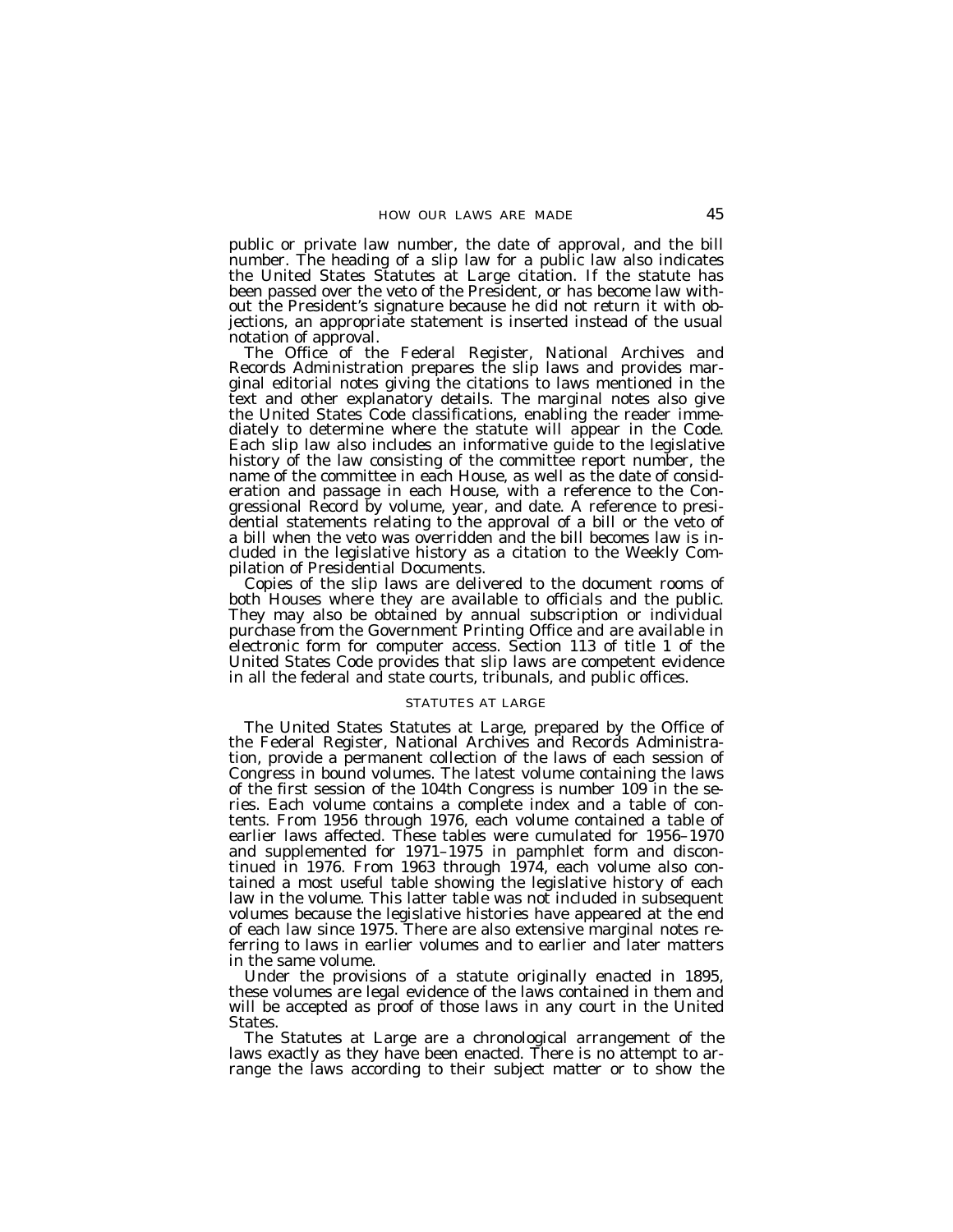present status of an earlier law that has been amended on one or more occasions. The code of laws serves that purpose.

#### UNITED STATES CODE

The United States Code contains a consolidation and codification of the general and permanent laws of the United States arranged according to subject matter under 50 title headings, in alphabetical order to a large degree. It sets out the current status of the laws, as amended, without repeating all the language of the amendatory acts except where necessary for that purpose. The Code is declared to be prima facie evidence of those laws. Its purpose is to present the laws in a concise and usable form without requiring recourse to the many volumes of the Statutes at Large containing the individual amendments.

The Code is prepared by the Law Revision Counsel of the House of Representatives. New editions are published every six years and cumulative supplements are published after the conclusion of each regular session of the Congress. The Code is also available in electronic form for computer access.

Twenty-two of the 50 titles have been revised and enacted into positive law, and two have been eliminated by consolidation with other titles. Titles that have been revised and enacted into positive law are legal evidence of the law and the courts will receive them as proof of those laws. Eventually all the titles will be revised and enacted into positive law. At that point, they will be updated by direct amendment.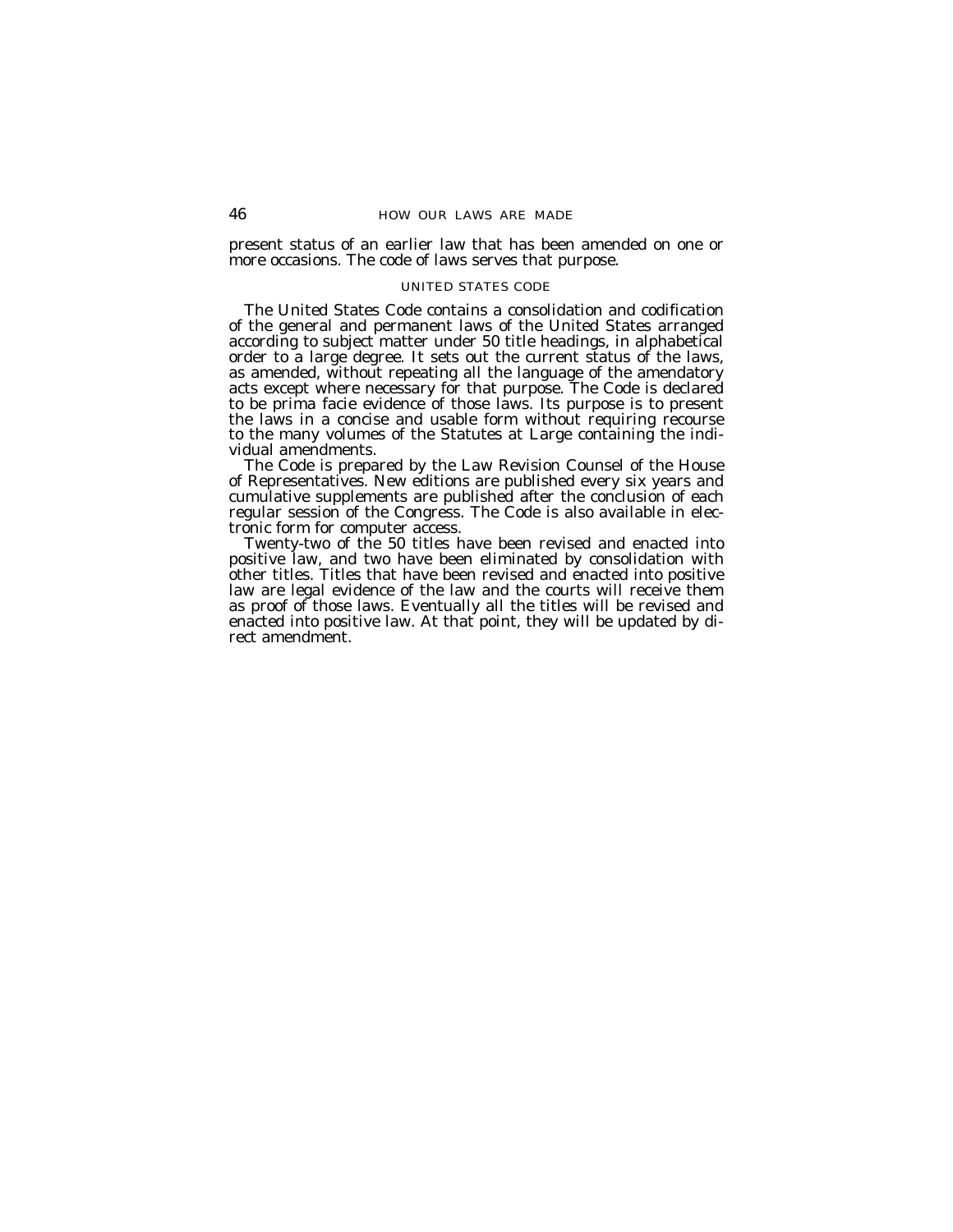### A P P E N D I X

### SELECT LIST OF GOVERNMENT PUBLICATIONS

#### **Constitution of the United States of America**

Analysis and Interpretation, with annotations of cases decided by the Supreme<br>Court of the United States to June 29, 1992; prepared by Congressional Research<br>Service, Library of Congress, Johnny H. Killian, George A. Coste ate Document 103–6 (1996).

#### **House Rules and Manual**

Constitution, Jefferson's Manual, and Rules of the House of Representatives of the United States, prepared by Charles W. Johnson, Parliamentarian of the House, House Document 104–272 (1997). New editions are published each Congress.

#### **Senate Manual**

Containing the rules, orders, laws, and resolutions affecting the business of the<br>United States Senate; Jefferson's Manual, Declaration of Independence, Articles of<br>Confederation, Constitution of the United States, etc., p of Senate Committee on Rules and Administration. New editions are published each Congress.

#### **Hinds' and Cannon's Precedents of the House of Representatives**

Including references to provisions of the Constitution, laws, and decisions of the Senate, by Asher C. Hinds. Vols. 1–5 (1907).<br>Vols. 6–8 (1935), as compiled by Clarence Cannon, are supplementary to vols. 1–5 (and cover th

Vols.  $9-11$  (1941) are index-digest to vols. 1–8.

#### **Deschler-Brown Precedents of the United States House of Representatives**

Including references to provisions of the Constitution and laws, and to decisions of the courts, covering the period from 1928 to date, by Lewis Deschler, J.D., D.J., M.P.L., LL.D., Parliamentarian of the House (1928–1974), Wm. Holmes Brown, Parliamentarian of the House (1974–1994).

Vols. 1–13 have been published, additional volumes in preparation.

#### **Cannon's Procedure in the House of Representatives**

By Clarence Cannon, A.M., LL.B., LL.D., Member of Congress, sometime Parlia- mentarian of the House, Speaker pro tempore, Chairman of the Committee of the Whole, Chairman of the Committee on Appropriations, etc.

#### **House Practice, A Guide to the Rules, Precedents and Procedures of the House**

By Wm. Holmes Brown, Parliamentarian of the House (1974–1994)

## **Procedure in the U.S. House of Representatives, Fourth Edi- tion (1982) (1987 Supp.)**

By Lewis Deschler, J.D., D.J., M.P.L., LL.D., Parliamentarian of the House (1928– 1974), and Wm. Holmes Brown, Parliamentarian of the House (1974–1994).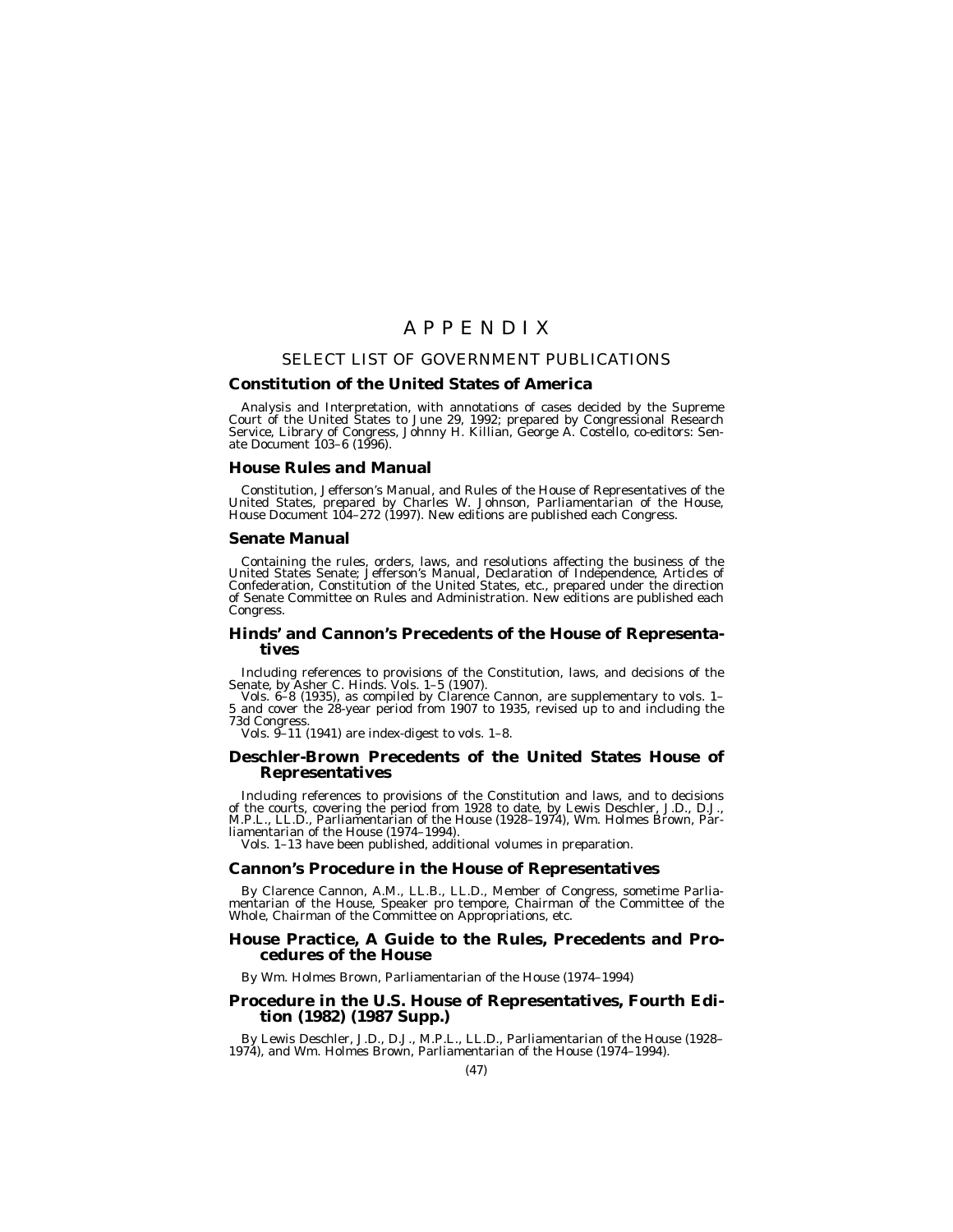#### **Senate Procedure**

By Floyd M. Riddick, Parliamentarian Emeritus of the Senate, Alan S. Frumin, Parliamentarian of the Senate: Senate Document No. 101–28 (1992).

#### **Calendars of the House of Representatives and History of Legislation**

Published each day the House is in session; prepared under the direction of the Clerk of the House of Representatives.

#### **Committee Calendars**

Published periodically by most of the standing committees of the House of Representatives and Senate, containing the history of bills and resolutions referred to the particular committee.

#### **Digest of Public General Bills and Resolutions**

A brief synopsis of public bills and resolutions, and changes made therein during the legislative process; prepared by American Law Division, Congressional Research Service, Library of Congress.

#### **Congressional Record**

Proceedings and debates of the House and Senate, published daily, and bound with an index and history of bills and resolutions at the conclusion of each session of the Congress. The record of debates prior to 1874 was published in the Annals of Congress (1789–1824), The Register of Debates (1824–1837), and the Congressional Globe (1833–1873).

#### **Journal of the House of Representatives**

Official record of the proceedings of the House, published at the conclusion of each session under the direction of the Clerk of the House.

#### **Journal of the United States Senate**

Official record of the proceedings of the Senate, published at the conclusion of each session under the direction of the Secretary of the Senate.

#### **United States Statutes at Large**

Containing the laws and concurrent resolutions enacted, and reorganization plans and proclamations promulgated during each session of the Congress, published annually under the direction of the Archivist of the United States by the Office of the Federal Register, National Archives and Records Administration, Washington, D.C. 20408.

Supplemental volumes: Tables of Laws Affected, Volumes 70–84 (1956–1970), Volumes 85-89 (1971-1975), containing tables of prior laws amended, repealed, or patently affected by provisions of public laws enacted during that period.

Additional parts, containing treaties and international agreements other than treaties, published annually under the direction of the Secretary of State until 1950.

#### **United States Code**

The general and permanent laws of the United States in force on the day preceding the commencement of the session following the last session the legislation of which is included: arranged in 50 titles; prepared under the direction and supervision of the Law Revision Counsel of the House of Representatives. New editions are published every six years and cumulative supplements are published annually.

#### **Federal Register**

Presidential Proclamations, Executive Orders, and federal agency orders, regulations, and notices, and general documents of public applicability and legal effect, published daily. The regulations therein amend the Code of Federal Regulations. Published by the Office of the Federal Register, National Archives and Records Administration, Washington, D.C. 20408.